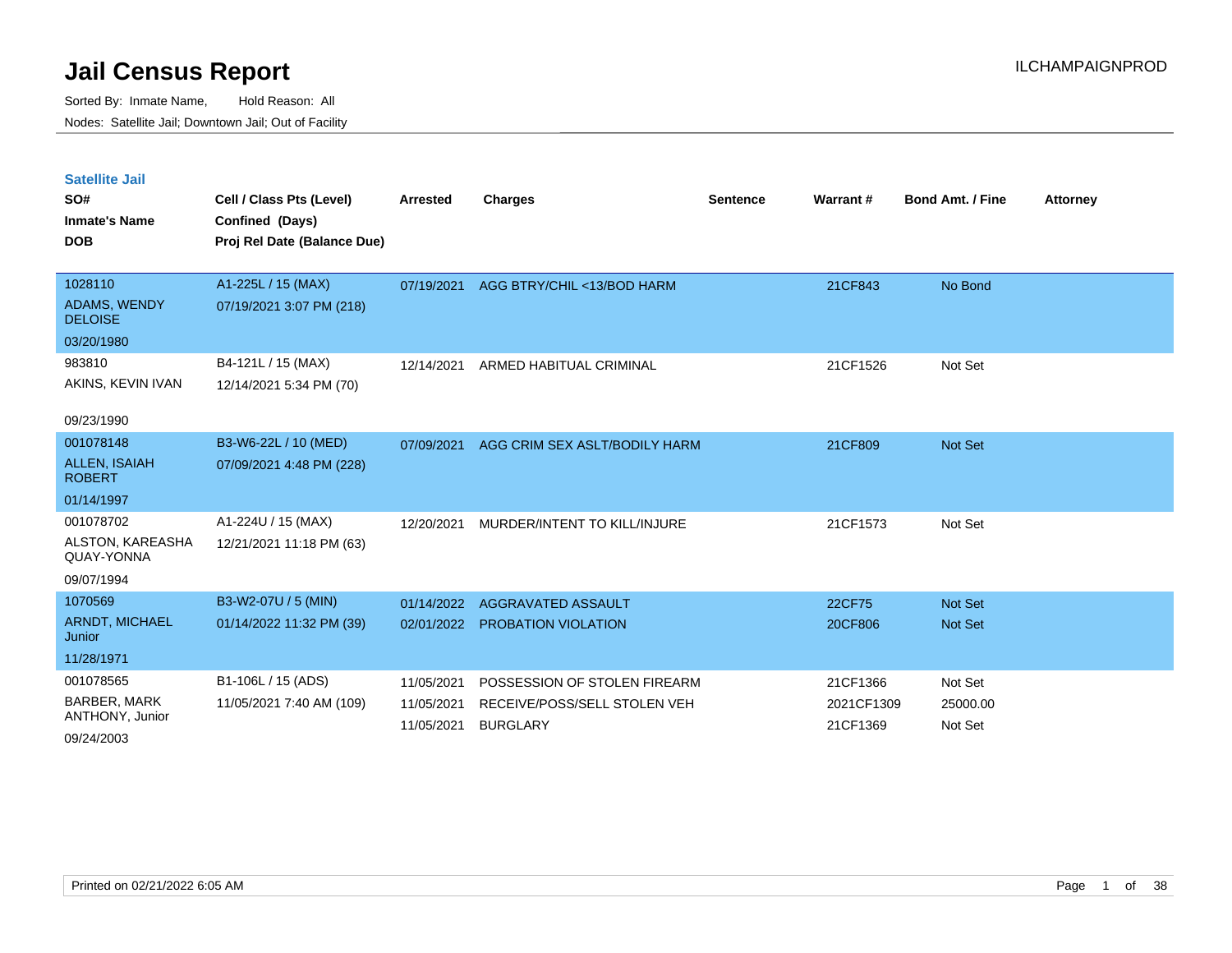| SO#<br><b>Inmate's Name</b><br><b>DOB</b>                          | Cell / Class Pts (Level)<br>Confined (Days)<br>Proj Rel Date (Balance Due) | Arrested                                             | <b>Charges</b>                                                                                                                                                                                                                        | <b>Sentence</b> | <b>Warrant#</b>                                                         | <b>Bond Amt. / Fine</b>                                            | <b>Attorney</b> |
|--------------------------------------------------------------------|----------------------------------------------------------------------------|------------------------------------------------------|---------------------------------------------------------------------------------------------------------------------------------------------------------------------------------------------------------------------------------------|-----------------|-------------------------------------------------------------------------|--------------------------------------------------------------------|-----------------|
| 518851<br>BARKER, ALEXANDER<br><b>MASSIE</b><br>09/24/1986         | B1-105U / 10 (MED)<br>01/11/2022 2:37 PM (42)                              | 01/11/2022<br>01/11/2022<br>01/11/2022<br>01/11/2022 | DRIVING ON REVOKED LICENSE<br>01/11/2022 OBSTRUCTING IDENTIFICATION<br>01/11/2022 FELON POSS/USE WEAPON/FIREARM<br>POSS AMT CON SUB EXCEPT(A)/(D)<br><b>BAD CHK/OBTAIN CON PROP/&gt;150</b><br><b>BAD CHK/OBTAIN CON PROP/&gt;150</b> |                 | 2020TR16539<br>2020CM222<br>20CF361<br>2020CF863<br>20CF192<br>19CF1686 | 1500.00<br>1500.00<br>15000.00<br>15000.00<br>15000.00<br>15000.00 |                 |
| 1073281<br>BASLER, MONET<br><b>MARISA</b><br>08/17/1994            | A2-222U / 5 (MIN)<br>11/15/2021 11:08 PM (99)                              | 11/15/2021                                           | 01/11/2022 METH DELIVERY/15<100 GRAMS<br>DOM BTRY/CONTACT/1-2 PRECONV                                                                                                                                                                 |                 | 20CF1383<br>2021CF206                                                   | No Bond<br>5000.00                                                 |                 |
| 1065492<br><b>BODIES, CHARLES</b><br><b>DEANGELO</b><br>09/30/1981 | A3-113U / 10 (ADS)<br>02/16/2022 11:42 AM (6)                              | 02/16/2022                                           | <b>PAROLE REVOCATION</b>                                                                                                                                                                                                              |                 | SG2106785                                                               | No Bond                                                            |                 |
| 517915<br><b>BOXLEY, CHARLES</b><br><b>OMAR</b><br>01/10/1985      | B3-W1-01U / 5 (MIN)<br>08/03/2021 2:18 PM (203)                            | 08/03/2021<br>08/03/2021<br>08/03/2021               | <b>BURGLARY</b><br><b>BURGLARY</b><br>FORGERY/ISSUE/DELIVER DOCUMENT                                                                                                                                                                  |                 | 21CF289<br>21CF679                                                      | 20000.00<br>20000.00<br>No Bond                                    |                 |
| 923208<br><b>BREADY, ANDREW</b><br><b>NICHOLAS</b><br>06/08/1988   | B3-W3-12L / 10 (MED)<br>01/22/2022 7:43 PM (31)                            |                                                      | 01/22/2022 CRIM TRES TO RES/PERS PRESENT                                                                                                                                                                                              |                 | 22CF92                                                                  | Not Set                                                            |                 |
| 990633<br>BRIFFORD, WILLIE<br>Junior<br>09/13/1987                 | A3-112L / 5 (MIN)<br>02/15/2022 8:56 AM (7)                                | 02/15/2022                                           | POSS AMT CON SUB EXCEPT(A)/(D)<br>02/15/2022 CIVIL FTA WARRANT                                                                                                                                                                        | 5y (DOC)        | 2017CF598<br>019F154                                                    | No Bond<br>2500.00                                                 |                 |
| 61675<br><b>BROWN, ANTONIO</b><br><b>BURNETT</b><br>03/04/1983     | A3-217L / 10 (ADS)<br>02/10/2022 3:28 PM (12)                              |                                                      | 02/10/2022 AGG DISCHARGE FIREARM/OCC BLDG                                                                                                                                                                                             |                 | 20CF374                                                                 | 100000.00                                                          |                 |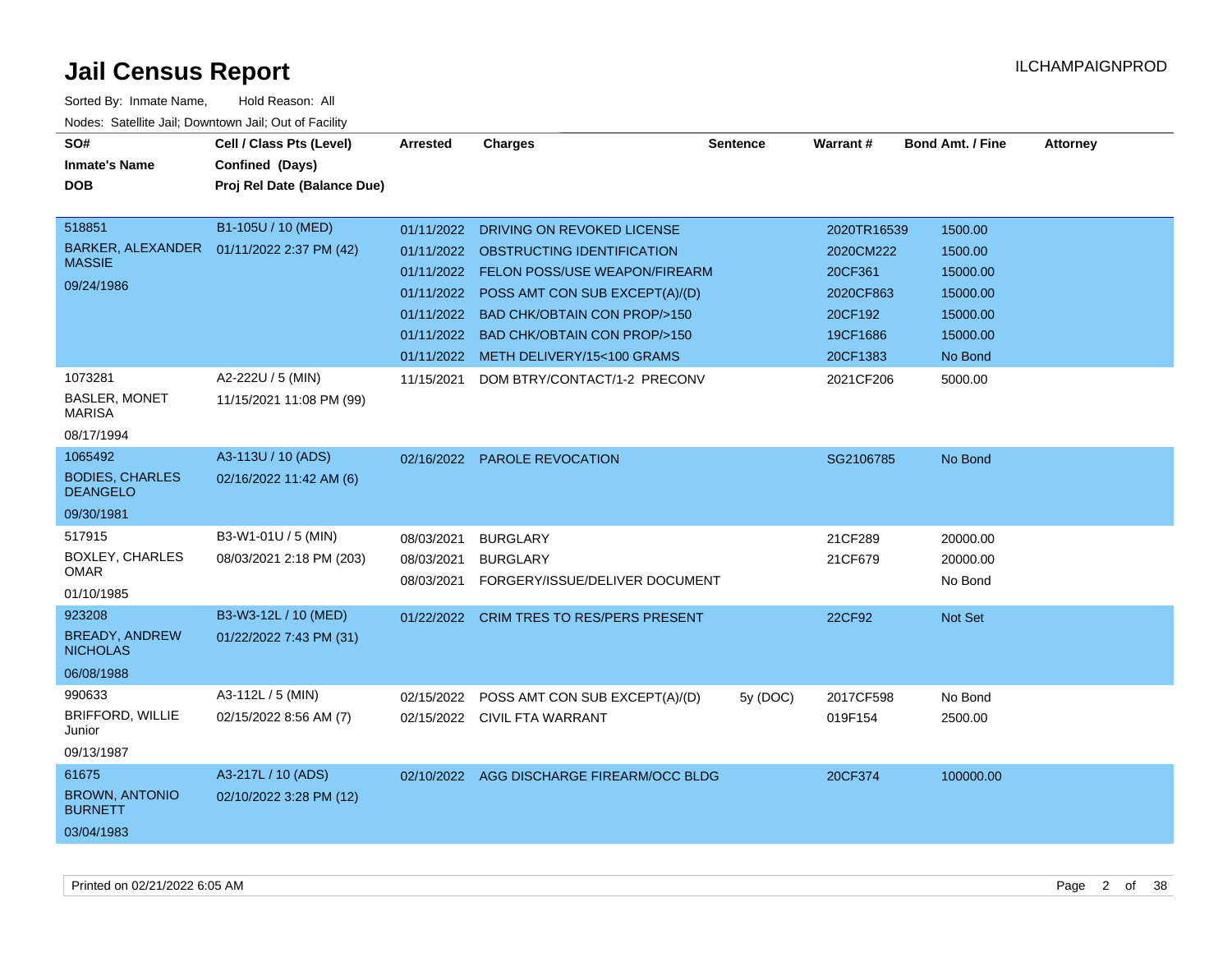Sorted By: Inmate Name, Hold Reason: All Nodes: Satellite Jail; Downtown Jail; Out of Facility

| SO#                                          | Cell / Class Pts (Level)                    | Arrested          | <b>Charges</b>                           | <b>Sentence</b> | Warrant#   | <b>Bond Amt. / Fine</b> | <b>Attorney</b> |
|----------------------------------------------|---------------------------------------------|-------------------|------------------------------------------|-----------------|------------|-------------------------|-----------------|
| <b>Inmate's Name</b>                         | Confined (Days)                             |                   |                                          |                 |            |                         |                 |
| <b>DOB</b>                                   | Proj Rel Date (Balance Due)                 |                   |                                          |                 |            |                         |                 |
|                                              |                                             |                   |                                          |                 |            |                         |                 |
| 001078008                                    | A3-112U / 15 (MAX)                          |                   | 02/15/2022 AGG BATTERY/DISCHARGE FIREARM |                 | 21CF1090   | 500000.00               |                 |
| <b>BROWN, CODY</b><br><b>RUSSELL</b>         | 02/15/2022 9:17 AM (7)                      |                   |                                          |                 |            |                         |                 |
| 02/15/2004                                   |                                             |                   |                                          |                 |            |                         |                 |
| 51247                                        | B1-202U / 10 (MED)                          | 04/15/2021        | FELON POSS/USE WEAPON/FIREARM            |                 | 21CF411    | Not Set                 |                 |
| <b>BROWN, DANTE</b><br><b>MAURICE</b>        | 04/15/2021 6:24 PM (313)                    |                   |                                          |                 |            |                         |                 |
| 04/19/1979                                   |                                             |                   |                                          |                 |            |                         |                 |
| 990921                                       | B4-122L / 15 (MAX)                          | 01/20/2022        | MFG/DEL 1<15 GR COCAINE/ANLG             |                 | 19CF369    | 25000.00                |                 |
| <b>BROWN, QUINTIN</b><br><b>MARSHAUN</b>     | 01/20/2022 7:19 PM (33)                     |                   | 01/20/2022 ARMED HABITUAL CRIMINAL       |                 | 21CF935    | 750000.00               |                 |
| 09/26/1991                                   |                                             |                   |                                          |                 |            |                         |                 |
| 29957                                        | B4-222L / 15 (MAX)                          | 11/13/2021        | FELON POSS/USE WEAPON/FIREARM            |                 | 21CF1390   | Not Set                 |                 |
| BROWN, RODNEY<br>LOUIS                       | 11/13/2021 8:57 PM (101)                    | 11/13/2021        | AGG CRIM SX AB/>5 YR OLDER VIC           |                 | 2019CF0718 | 250000.00               |                 |
| 01/07/1968                                   |                                             |                   |                                          |                 |            |                         |                 |
| 981645                                       | B4-224L / 15 (MAX)                          | 01/27/2022 MURDER |                                          |                 | 22CF114    | 1000000.00              |                 |
| <b>BRUMFIELD,</b><br><b>JONATHAN EZEKEIL</b> | 01/27/2022 8:15 PM (26)                     |                   |                                          |                 |            |                         |                 |
| 08/03/1989                                   |                                             |                   |                                          |                 |            |                         |                 |
| 001078739                                    | A2-122L / 5 (ADS)                           | 01/05/2022        | <b>CRIMINAL TRESPASS BUILDING</b>        |                 | 2020CM392  | 1000.00                 |                 |
| BRYANT, JUDITH ANN                           | 01/05/2022 6:36 PM (48)                     |                   |                                          |                 |            |                         |                 |
|                                              |                                             |                   |                                          |                 |            |                         |                 |
| 10/22/1957                                   |                                             |                   |                                          |                 |            |                         |                 |
| 001078166                                    | BOOKF-2                                     | 02/21/2022        | HOME INVASION/CAUSE INJURY               |                 | 22CFAWOW   | <b>Not Set</b>          |                 |
| <b>BURDEN, DESIRAY</b>                       | 02/21/2022 2:13 AM (1)                      | 02/21/2022        | AGGRAVATED DOMESTIC BATTERY              |                 | 22CFAWOW   | Not Set                 |                 |
| <b>LASHAY</b>                                |                                             | 02/21/2022        | CRIM DMG TO PROP \$500-10K               |                 | 22CFAWOW   | <b>Not Set</b>          |                 |
| 12/30/2002                                   |                                             | 02/21/2022        | <b>RESIDENTIAL BURGLARY</b>              |                 | 22CFAWOW   | <b>Not Set</b>          |                 |
| 001077954                                    | B3-W7-28L / 10 (MED)                        | 12/21/2021        | RESIDENTIAL BURGLARY                     |                 | 21CF1570   | Not Set                 |                 |
|                                              | CALKINS, STEVEN RAY 12/21/2021 6:35 AM (63) |                   |                                          |                 |            |                         |                 |

01/01/1992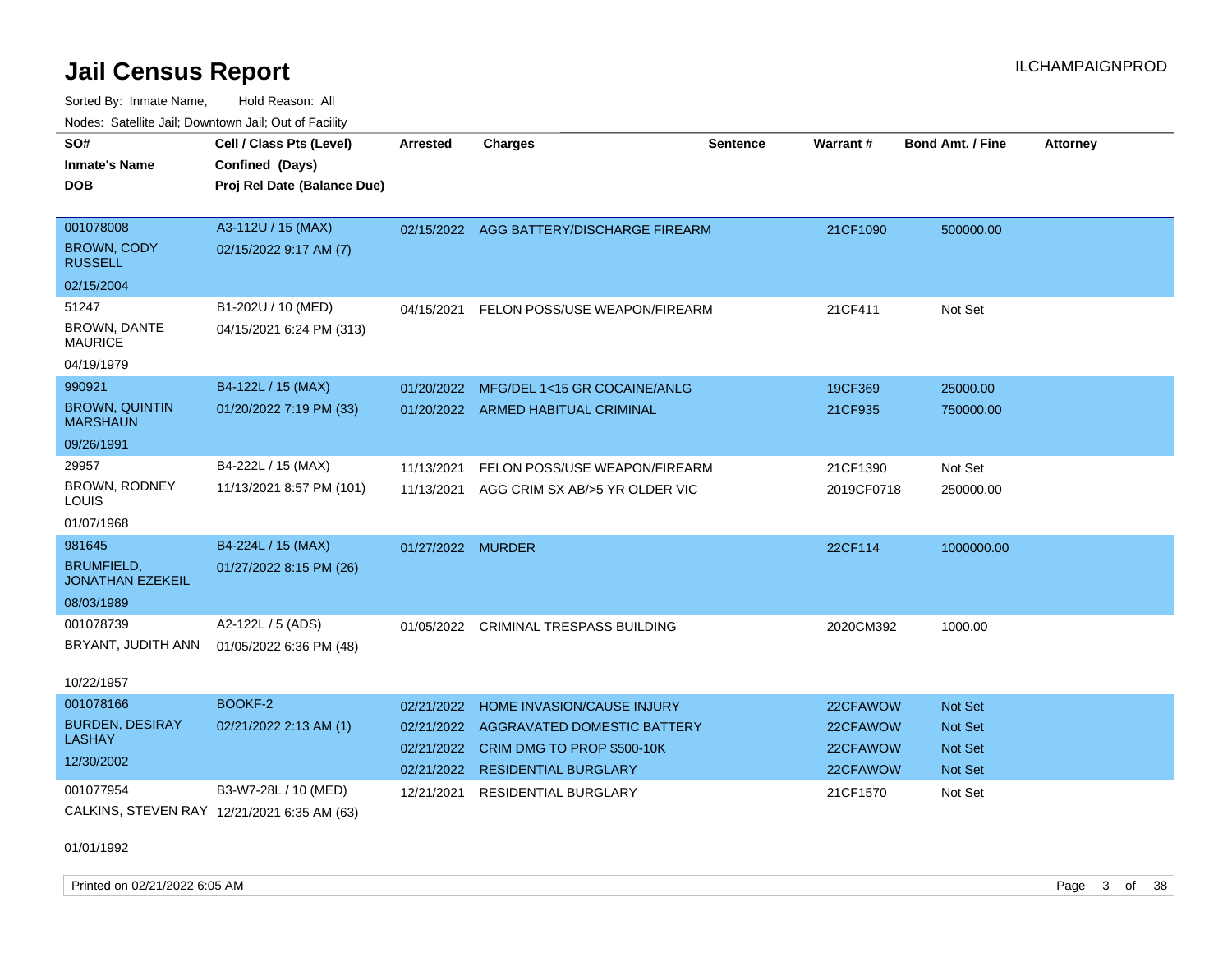Sorted By: Inmate Name, Hold Reason: All

Nodes: Satellite Jail; Downtown Jail; Out of Facility

| SO#<br><b>Inmate's Name</b><br><b>DOB</b>                         | Cell / Class Pts (Level)<br>Confined (Days)<br>Proj Rel Date (Balance Due) | <b>Arrested</b> | <b>Charges</b>                                                          | <b>Sentence</b> | <b>Warrant#</b>      | <b>Bond Amt. / Fine</b> | Attorney |
|-------------------------------------------------------------------|----------------------------------------------------------------------------|-----------------|-------------------------------------------------------------------------|-----------------|----------------------|-------------------------|----------|
| 39474<br><b>CAMPBELL, AARON</b><br><b>JACOB</b><br>07/18/1974     | B1-101U / 10 (ADS)<br>07/06/2021 11:56 PM (231)                            | 07/06/2021      | MFG/DEL 15<100 GR HEROIN/ANLG                                           |                 | 21CF792              | Not Set                 |          |
| 001078211<br>CARR, HENRY JAMEN,<br>Third<br>07/03/1999            | A3-117L / 5 (MIN)<br>02/16/2022 3:16 PM (6)                                | 02/16/2022      | AGGRAVATED DOMESTIC BATTERY                                             |                 | 22CF196              | Not Set                 |          |
| 1060436<br>CARTER, DERESHEO<br><b>DEWAYNE</b><br>09/10/1991       | B1-106U / 10 (MED)<br>01/06/2022 8:43 PM (47)                              | 01/06/2022      | AGGRAVATED UNLAWFUL RESTRAINT<br>01/06/2022 FELON ESCAPE/PEACE OFFICER  |                 | 22CF29<br>22CF28     | Not Set<br>Not Set      |          |
| 001077353<br>CARTER, JAMES<br><b>IVORY</b><br>08/12/2000          | A3-211L / 15 (MAX)<br>02/13/2022 1:19 AM (9)                               | 02/12/2022      | FELON POSS/USE WEAPON/FIREARM<br>02/12/2022 ALCOHOL SALES - MINOR 19-20 |                 | 22CF173<br>2020OV127 | No Bond<br>1000.00      |          |
| 958898<br><b>CHAMBERS, GARY</b><br><b>DANTE</b><br>05/24/1973     | <b>BOOKH-4 / 15 (ADS)</b><br>02/08/2022 2:27 PM (14)<br>3/2/2022 (0.00)    |                 | 02/08/2022 AGGRAVATED DOMESTIC BATTERY                                  |                 | 2021 CF 1409         | Not Set                 |          |
| 1029088<br>CHAPPLE, MALIK<br><b>BIANCO</b><br>10/25/1994          | B1-201U / 10 (MED)<br>12/22/2021 10:02 AM (62)                             |                 | 12/21/2021 FELON POSS/USE FIREARM PRIOR                                 |                 | 21CF1338             | 250000.00               |          |
| 001078838<br><b>CLAYTON, KAREEM</b><br><b>JAMAL</b><br>02/03/1974 | A3-116L / 15 (MAX)<br>02/12/2022 8:55 AM (10)                              |                 | 02/12/2022 PRED CRIM SEX ASLT/BODILY HARM                               |                 | 21CF30               | 150000.00               |          |
| 001078812<br>COBB, SINTRAE<br>SANCHEZ<br>07/05/2002               | B1-206U / 15 (MAX)<br>02/01/2022 8:33 PM (21)                              |                 | 02/01/2022 ARMED ROBBERY/ARMED W/FIREARM                                |                 | 22CF145              | Not Set                 |          |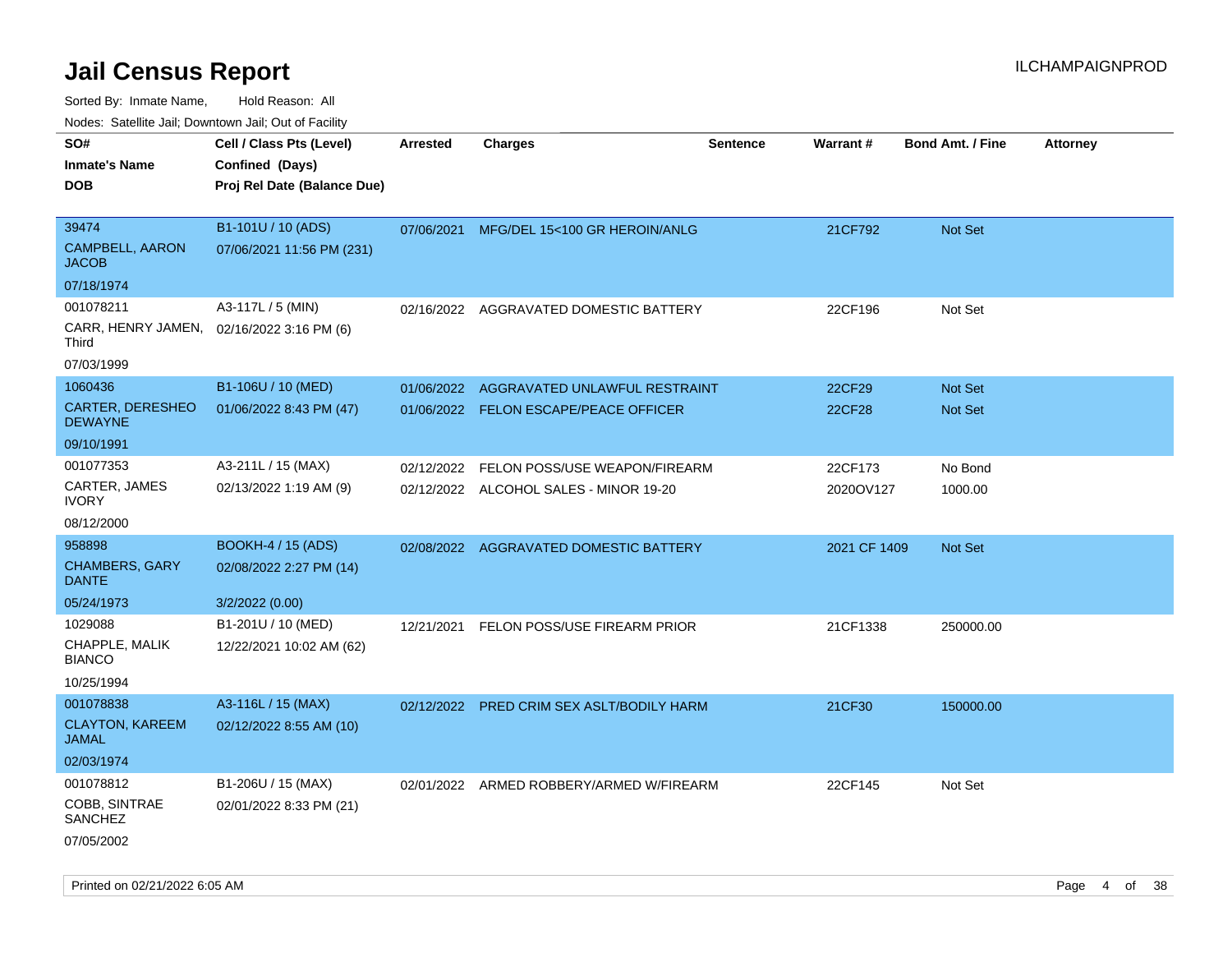| SO#                                       | Cell / Class Pts (Level)                     | <b>Arrested</b>   | <b>Charges</b>                           | <b>Sentence</b> | <b>Warrant#</b> | <b>Bond Amt. / Fine</b> | <b>Attorney</b> |
|-------------------------------------------|----------------------------------------------|-------------------|------------------------------------------|-----------------|-----------------|-------------------------|-----------------|
| <b>Inmate's Name</b>                      | Confined (Days)                              |                   |                                          |                 |                 |                         |                 |
| <b>DOB</b>                                | Proj Rel Date (Balance Due)                  |                   |                                          |                 |                 |                         |                 |
|                                           |                                              |                   |                                          |                 |                 |                         |                 |
| 001077485                                 | A2-222L / 15 (MAX)                           | 12/21/2021        | MURDER/INTENT TO KILL/INJURE             |                 | 2021CF1282      | 1000000.00              |                 |
| <b>COLBERT, ARIEANA</b><br><b>FELICIA</b> | 12/21/2021 2:08 PM (63)                      |                   |                                          |                 |                 |                         |                 |
| 12/13/2000                                |                                              |                   |                                          |                 |                 |                         |                 |
| 34805                                     | B4-227U / 15 (MAX)                           | 10/01/2021        | <b>DOMESTIC BATTERY</b>                  |                 | 21CF1183        | Not Set                 |                 |
|                                           | CONERLY, KIN JOSEPH 10/01/2021 1:53 AM (144) | 10/01/2021        | ARMED HABITUAL CRIMINAL                  |                 | 21CF1184        | Not Set                 |                 |
|                                           |                                              | 10/06/2021        | POSS STOLEN VEHICLE > \$25,000           |                 | 19CF1786        | Not Set                 |                 |
| 11/16/1971                                |                                              |                   |                                          |                 |                 |                         |                 |
| 1074319                                   | B1-104L / 15 (MAX)                           | 10/12/2021        | AGGRAVATED CRUELTY TO ANIMALS            |                 | 21CF1238        | Not Set                 |                 |
| <b>CRAIG, DAVUCCI</b><br><b>DAVION</b>    | 10/12/2021 11:36 AM (133)                    | 10/14/2021 MURDER |                                          |                 | 21CF1239        | <b>Not Set</b>          |                 |
| 08/02/2001                                |                                              |                   |                                          |                 |                 |                         |                 |
| 001078832                                 | A3-217U / 10 (ADS)                           |                   | 02/10/2022 FELON POSS/USE WEAPON/FIREARM | 3y(DOC)         | 21CF350         | No Bond                 |                 |
| CRAWFORD.<br>LAMARKUS LAVELL              | 02/10/2022 2:32 PM (12)                      |                   |                                          |                 |                 |                         |                 |
| 07/04/1989                                |                                              |                   |                                          |                 |                 |                         |                 |
| 001077549                                 | B2-T3-10L / 10 (SPH)                         | 12/22/2020        | PRED CRIM SEX ASLT/VICTIM <13            |                 | 2020CF1469      | <b>Not Set</b>          |                 |
| CRISTOBAL-MATEO,<br><b>CRISTOBAL</b>      | 12/22/2020 1:17 PM (427)                     |                   |                                          |                 |                 |                         |                 |
| 12/02/1988                                |                                              |                   |                                          |                 |                 |                         |                 |
| 25022                                     | BOOKH-8 / 10 (MED)                           | 02/17/2022        | AGG DUI/2/PASS <16                       |                 | 2021CF560       | No Bond                 |                 |
| CRUMP, ROBERT<br><b>ANTHONY</b>           | 02/17/2022 11:48 AM (5)                      |                   |                                          |                 |                 |                         |                 |
| 02/06/1966                                | 3/3/2022 (0.00)                              |                   |                                          |                 |                 |                         |                 |
| 988538                                    | A4-202L / 10 (MED)                           | 12/21/2021        | <b>AGGRAVATED DOMESTIC BATTERY</b>       |                 | 21CF1564        | Not Set                 |                 |
| DAVIDSON, HARLEY<br><b>KYLE SCOTT</b>     | 12/21/2021 5:45 AM (63)                      |                   |                                          |                 |                 |                         |                 |
| 08/05/1990                                | 4/18/2022 (0.00)                             |                   |                                          |                 |                 |                         |                 |
| 001078538                                 | B1-205L / 10 (MED)                           | 10/26/2021        | <b>CRIM SEX ASSAULT/FORCE</b>            |                 | 21CF1301        | Not Set                 |                 |
| DAWKINS, LEN                              | 10/26/2021 8:18 PM (119)                     |                   |                                          |                 |                 |                         |                 |
| 03/23/1987                                |                                              |                   |                                          |                 |                 |                         |                 |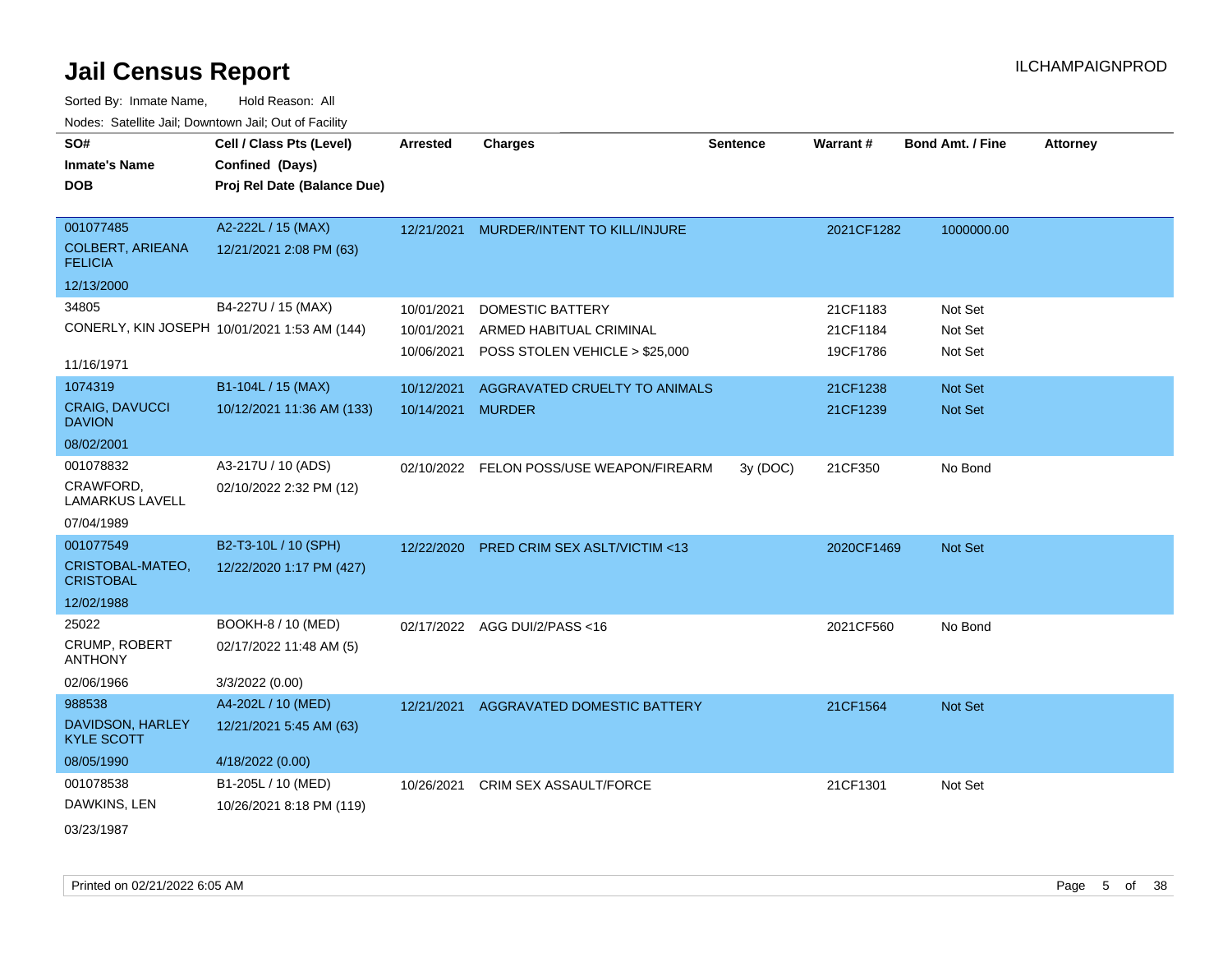| SO#<br><b>Inmate's Name</b><br><b>DOB</b> | Cell / Class Pts (Level)<br>Confined (Days)<br>Proj Rel Date (Balance Due) | <b>Arrested</b>     | <b>Charges</b>                           | <b>Sentence</b> | <b>Warrant#</b> | <b>Bond Amt. / Fine</b> | <b>Attorney</b> |
|-------------------------------------------|----------------------------------------------------------------------------|---------------------|------------------------------------------|-----------------|-----------------|-------------------------|-----------------|
| 56972                                     | B3-W8-32L / 10 (MED)                                                       | 08/30/2021          | POSS STOLEN VEHICLE > \$25,000           |                 | 21CF1044        | Not Set                 |                 |
| DAY, DANIEL JOSEPH                        | 08/30/2021 3:07 PM (176)                                                   | 09/04/2021 BURGLARY |                                          |                 | 21CF1054        | Not Set                 |                 |
| 10/16/1982                                |                                                                            |                     |                                          |                 |                 |                         |                 |
| 64070                                     | BOOKH-7 / 10 (MED)                                                         | 02/18/2022          | <b>BURGLARY</b>                          |                 | 2021CF1176      | 20000.00                |                 |
| DECKER, ANTHONY V                         | 02/18/2022 6:52 PM (4)                                                     |                     | 02/18/2022 POSSESSION OF METH< 5 GRAMS   |                 | 2021CF1205      | 15000.00                |                 |
| 11/27/1982                                |                                                                            |                     | 02/18/2022 DRIVING ON SUSPENDED LICENSE  |                 | 2021TR8418      | 3000.00                 |                 |
| 64463                                     | A4-106U / 15 (ADS)                                                         |                     | 02/11/2022 AGG DUI/3/BAC 0.16+           | 14m (DOC)       | 21CF676         | No Bond                 |                 |
| DOOLEY, CALVIN<br><b>DARWOOD</b>          | 02/11/2022 11:24 AM (11)                                                   |                     | 02/11/2022 AGG DUI/3/BAC 0.16+           | 18m (DOC)       | 20CF1326        | No Bond                 |                 |
| 05/13/1982                                |                                                                            |                     |                                          |                 |                 |                         |                 |
| 25659                                     | B4-125L / 15 (MAX)                                                         | 06/15/2021          | RESIDENTIAL BURGLARY                     |                 | 2020CF1218      | 50000.00                |                 |
| DORRIS, LORENZO                           | 06/15/2021 6:17 AM (252)                                                   | 06/15/2021          | <b>BURGLARY</b>                          |                 | 21CF689         | Not Set                 |                 |
| 07/19/1966                                |                                                                            |                     |                                          |                 |                 |                         |                 |
| 1024895                                   | B1-203U / 10 (MED)                                                         | 12/15/2021          | MFG/DEL 100<400 GR COCA/ANLG             |                 | 21CF1535        | Not Set                 |                 |
| <b>EDWARDS, GEORGE</b><br><b>CORTEZ</b>   | 12/15/2021 12:26 PM (69)                                                   |                     | 12/15/2021 AGGRAVATED BATTERY            |                 | 21CF1536        | Not Set                 |                 |
| 06/19/1994                                |                                                                            |                     |                                          |                 |                 |                         |                 |
| 1074720                                   | B2-T4-13U / 15 (SPH)                                                       |                     | 01/19/2022 PRED CRIM SEX ASLT/VICTIM <13 |                 | 21CF1414        | 500000.00               |                 |
| ELVIR-REYES, JORGE<br>LEONARDO            | 01/19/2022 1:43 PM (34)                                                    |                     |                                          |                 |                 |                         |                 |
| 06/03/1988                                |                                                                            |                     |                                          |                 |                 |                         |                 |
| 43977                                     | B2-T1-02L / 5 (SPH)                                                        | 12/20/2021          | AGG FLEEING POLICE/21 MPH OVER           |                 | 21CF1566        | Not Set                 |                 |
| <b>EMKES, DOUGLAS</b><br><b>ALAN</b>      | 12/20/2021 9:59 AM (64)                                                    | 12/20/2021          | PAROLE REVOCATION                        |                 |                 | No Bond                 |                 |
| 06/08/1959                                |                                                                            |                     |                                          |                 |                 |                         |                 |
| 987328                                    | A2-121L / 10 (MED)                                                         | 12/11/2021          | AGG ASLT PEACE OFF/FIRE/ER WRK           |                 | 21CF1515        | Not Set                 |                 |
| ERVIN, DEIDRA ANN<br><b>RUTH</b>          | 12/11/2021 8:48 PM (73)                                                    |                     |                                          |                 |                 |                         |                 |
| 04/15/1991                                |                                                                            |                     |                                          |                 |                 |                         |                 |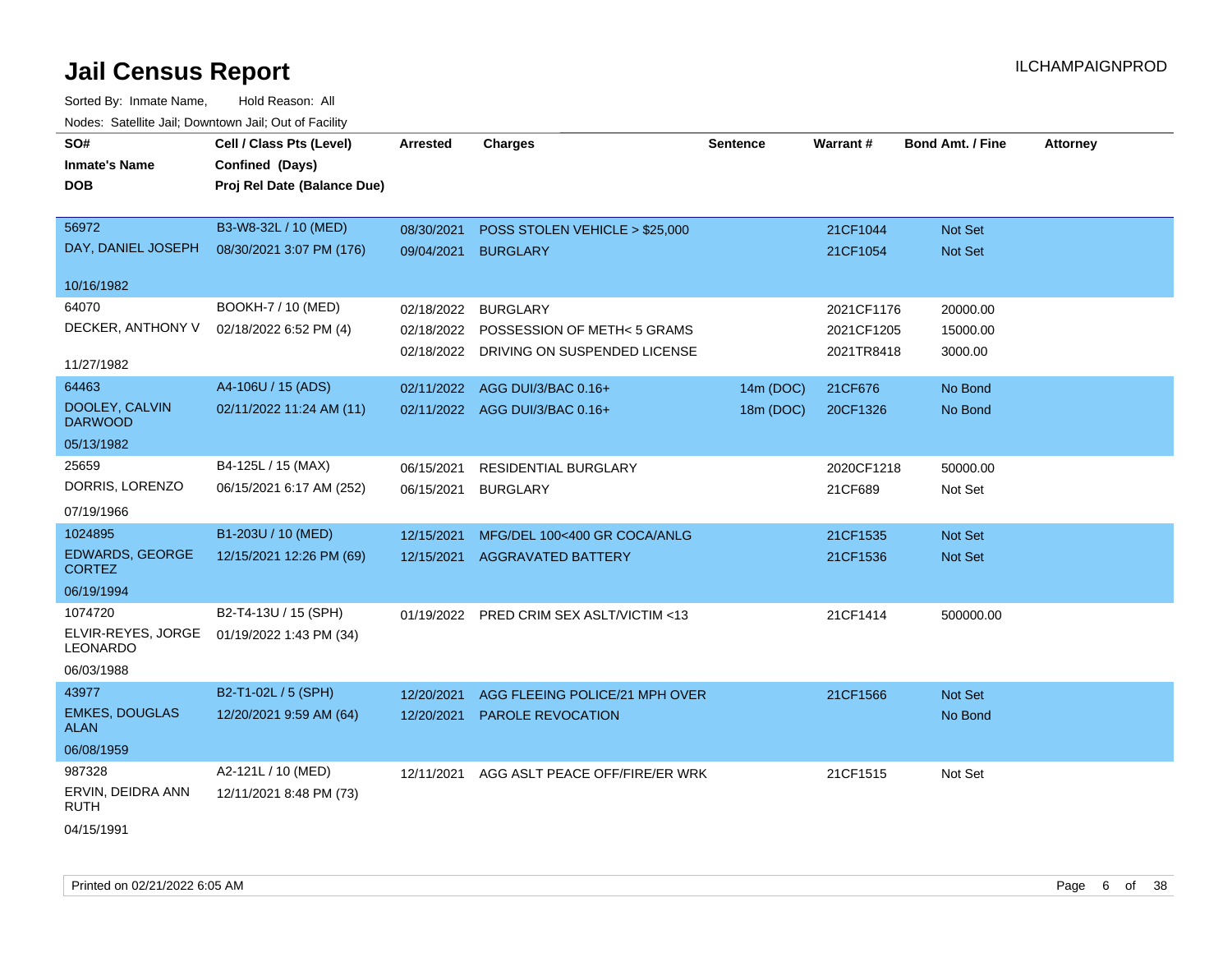| SO#<br><b>Inmate's Name</b><br><b>DOB</b>        | Cell / Class Pts (Level)<br>Confined (Days)<br>Proj Rel Date (Balance Due) | <b>Arrested</b> | <b>Charges</b>                                                                                                    | <b>Sentence</b> | Warrant#                             | <b>Bond Amt. / Fine</b>       | <b>Attorney</b> |  |
|--------------------------------------------------|----------------------------------------------------------------------------|-----------------|-------------------------------------------------------------------------------------------------------------------|-----------------|--------------------------------------|-------------------------------|-----------------|--|
| 1026175<br>FALCONER, AVERY<br><b>FOX</b>         | B4-127U / 10 (MED)<br>02/06/2022 4:49 AM (16)                              |                 | 02/06/2022 FELON FAIL/RETURN FRM FURLOUGH<br>02/06/2022 CITY OV ARREST<br>02/07/2022 MFG/DEL 1<15 GR COCAINE/ANLG | 6y (DOC)        | 21CF1554<br>2021-OV-65<br>2019CF1617 | No Bond<br>1000.00<br>No Bond |                 |  |
| 04/07/1989                                       |                                                                            |                 |                                                                                                                   |                 |                                      |                               |                 |  |
| 527081<br>FERGUSON,<br><b>CHRISTOPHER</b>        | B3-W5-20L / 10 (MED)<br>09/06/2021 1:18 PM (169)                           | 09/06/2021      | ARSON/REAL/PERSONAL PROP>\$150                                                                                    |                 | 2021 CF 797                          | 25000.00                      |                 |  |
| 12/21/1981                                       |                                                                            |                 |                                                                                                                   |                 |                                      |                               |                 |  |
| 1039744<br>FONVILLE, TREVOY<br><b>JERMAINE</b>   | B4-122U / 15 (MAX)<br>12/06/2021 10:52 AM (78)                             | 12/06/2021      | <b>MURDER</b>                                                                                                     |                 | 20CF959                              | 1000000.00                    |                 |  |
| 01/13/1996                                       |                                                                            |                 |                                                                                                                   |                 |                                      |                               |                 |  |
| 001078863<br>FOSTER, JOHN<br>CARELL              | BOOKH-7 / 15 (MAX)<br>02/19/2022 6:01 AM (3)                               | 02/19/2022      | FELON POSS/USE WEAPON/FIREARM<br>02/19/2022 POSSESSION OF STOLEN FIREARM                                          |                 | 2022-CF-AWOW<br>2022-CF-AWOW         | Not Set<br>Not Set            |                 |  |
| 03/13/1981                                       |                                                                            |                 |                                                                                                                   |                 |                                      |                               |                 |  |
| 518395<br>09/10/1985                             | B2-T3-12L / 15 (SPH)<br>FRANDLE, MARK RYAN 07/07/2020 3:42 PM (595)        | 07/07/2020      | <b>CRIMINAL SEXUAL ASSAULT</b>                                                                                    |                 | 2020-CF735                           | 250000.00                     |                 |  |
| 001077934                                        | A1-125L / 10 (MED)                                                         | 08/22/2021      | DOMESTIC BATTERY                                                                                                  |                 | 21 CM 172                            | 10000.00                      |                 |  |
| FREED, LOGAN<br><b>SUZANNE</b>                   | 08/22/2021 11:45 PM (184)                                                  | 08/22/2021      | AGG DUI/ACCIDENT/DEATH                                                                                            |                 | 21CF1024                             | Not Set                       |                 |  |
| 08/18/1996                                       |                                                                            |                 |                                                                                                                   |                 |                                      |                               |                 |  |
| 001078290<br><b>FREEMAN, ANGEL</b><br>JANILA KAY | A1-125U / 10 (ADS)<br>08/19/2021 1:26 AM (187)                             | 08/19/2021      | MACHINE GUN/AUTO WEAPON/VEH                                                                                       |                 | 21CF1012                             | Not Set                       |                 |  |
| 12/25/1995                                       |                                                                            |                 |                                                                                                                   |                 |                                      |                               |                 |  |
| 1068917                                          | <b>BOOKH-1 / 5 (MIN)</b>                                                   | 08/11/2021      | VIO ORDER/PRIOR VIO OF ORDER                                                                                      |                 | 21CF965                              | Not Set                       |                 |  |
| <b>GARCIA, JUAN</b><br>CARLOS                    | 08/11/2021 9:24 PM (195)                                                   |                 |                                                                                                                   |                 |                                      |                               |                 |  |
| 10/21/1997                                       |                                                                            |                 |                                                                                                                   |                 |                                      |                               |                 |  |
| Printed on 02/21/2022 6:05 AM                    |                                                                            |                 |                                                                                                                   |                 |                                      |                               | Page 7 of 38    |  |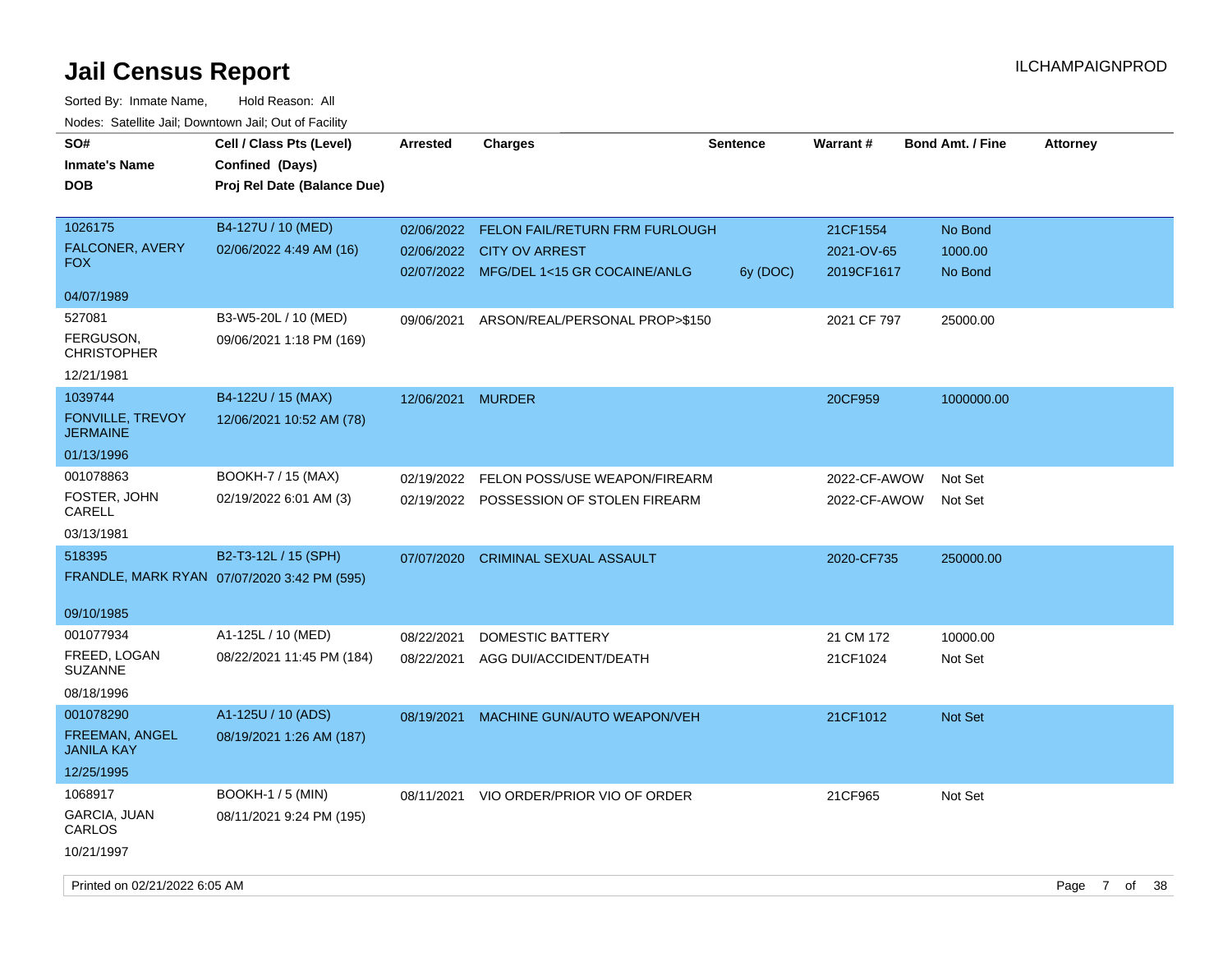| SO#                                   | Cell / Class Pts (Level)    | <b>Arrested</b> | <b>Charges</b>                           | <b>Sentence</b> | Warrant #    | <b>Bond Amt. / Fine</b> | <b>Attorney</b> |
|---------------------------------------|-----------------------------|-----------------|------------------------------------------|-----------------|--------------|-------------------------|-----------------|
| <b>Inmate's Name</b>                  | Confined (Days)             |                 |                                          |                 |              |                         |                 |
| <b>DOB</b>                            | Proj Rel Date (Balance Due) |                 |                                          |                 |              |                         |                 |
|                                       |                             |                 |                                          |                 |              |                         |                 |
| 001078154                             | B4-121U / 10 (MED)          |                 | 01/09/2022 DRVG UNDER INFLU OF ALCOHOL   |                 | 2021 DT 182  | 5000.00                 |                 |
| <b>GENTRY, DAMON</b><br><b>LIONEL</b> | 01/09/2022 4:41 PM (44)     |                 | 01/09/2022 AGG DOMESTIC BATTERY/STRANGLE |                 | 2021 CF 1396 | 50000.00                |                 |
| 12/25/1971                            |                             |                 |                                          |                 |              |                         |                 |
| 001078633                             | B2-T4-15U / 25 (SPH)        | 12/01/2021      | PRED CRIM SEX ASLT/VICTIM <13            |                 | 21CF1416     | 250000.00               |                 |
| GONZALEZ-GUILLEN,<br><b>EDWARD</b>    | 12/01/2021 12:08 PM (83)    |                 |                                          |                 |              |                         |                 |
| 08/25/2002                            |                             |                 |                                          |                 |              |                         |                 |
| 001078607                             | B4-221L / 15 (MAX)          | 11/22/2021      | FELON POSS/USE FIREARM/PAROLE            |                 | 21CF1437     | Not Set                 |                 |
| <b>GRAY, WILLIAM</b><br><b>DA'VON</b> | 11/22/2021 2:57 PM (92)     | 11/22/2021      | ATTEMPT (FIRST DEGREE MURDER)            |                 | 21CF1435     | <b>Not Set</b>          |                 |
| 04/18/1984                            |                             |                 |                                          |                 |              |                         |                 |
| 56342                                 | B1-206L / 10 (MED)          | 10/21/2021      | THEFT CONTROL INTENT <\$500              |                 | 17CF1451     | 10000.00                |                 |
| <b>GRIFFIN, NATHAN</b>                | 10/21/2021 4:20 PM (124)    | 10/21/2021      | DRIVING ON REVOKED LICENSE               |                 | 20TR1979     | 3000.00                 |                 |
| <b>EUGENE</b>                         |                             | 10/21/2021      | ARMED HABITUAL CRIMINAL                  |                 | 21CF1279     | Not Set                 |                 |
| 02/24/1969                            |                             |                 |                                          |                 |              |                         |                 |
| 001078868                             | BOOKH-3                     | 02/21/2022      | <b>CRIM DAMAGE TO PROPERTY &lt;\$500</b> |                 | 2022CMAWOW   | 100.00                  |                 |
| HARRIS-MINER,<br><b>NICHOLAS</b>      | 02/21/2022 4:26 AM (1)      |                 | 02/21/2022 DISORDERLY CONDUCT            |                 | 2022CMAWOW   | <b>Not Set</b>          |                 |
| 07/08/1998                            |                             |                 |                                          |                 |              |                         |                 |
| 001078488                             | B2-T3-09U / 15 (SPH)        | 10/14/2021      | <b>PRED CRIM SEX ASLT/VICTIM &lt;13</b>  |                 | 21CF1232     | 500000.00               |                 |
| HERNANDEZ-LOPEZ,<br><b>ERNESTO</b>    | 10/14/2021 3:15 PM (131)    |                 | 10/14/2021 FUGITIVE FROM JUSTICE         |                 | 21CF1246     | Not Set                 |                 |
| 11/28/1975                            |                             |                 |                                          |                 |              |                         |                 |
| 975293                                | B2-T4-14L / 10 (SPH)        | 07/21/2021      | VIO ORDER/PRIOR VIO OF ORDER             |                 | 21CF914      | No Bond                 |                 |
| HILL, JACOB MILES                     | 07/21/2021 8:43 PM (216)    | 07/21/2021      | <b>STALKING</b>                          |                 | 2021CF863    | <b>Not Set</b>          |                 |
|                                       |                             | 07/25/2021      | PAROLE REVOCATION                        |                 | CH2104646    | <b>Not Set</b>          |                 |
| 02/06/1988                            |                             | 08/18/2021      | <b>HARASS WITNESS/FAMILY MBR/REP</b>     |                 | 21CF992      | <b>Not Set</b>          |                 |
|                                       |                             | 09/09/2021      | AGG STALKING/BODILY HARM                 |                 | 21CF1073     | Not Set                 |                 |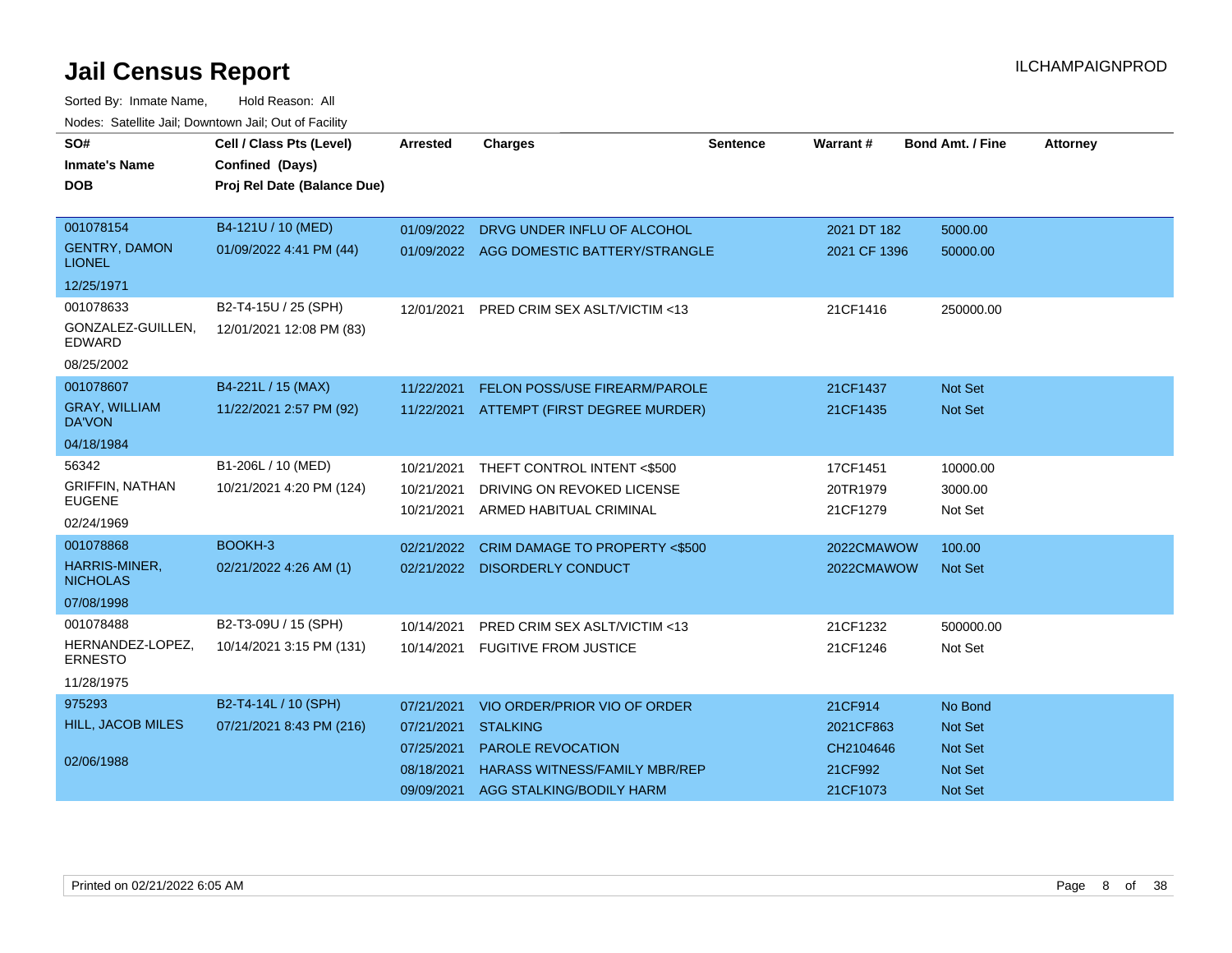| roaco. Calcillo dall, Downtown dall, Cal of Fability      |                                            |                 |                                           |                 |             |                         |                 |
|-----------------------------------------------------------|--------------------------------------------|-----------------|-------------------------------------------|-----------------|-------------|-------------------------|-----------------|
| SO#                                                       | Cell / Class Pts (Level)                   | <b>Arrested</b> | <b>Charges</b>                            | <b>Sentence</b> | Warrant#    | <b>Bond Amt. / Fine</b> | <b>Attorney</b> |
| <b>Inmate's Name</b>                                      | Confined (Days)                            |                 |                                           |                 |             |                         |                 |
| <b>DOB</b>                                                | Proj Rel Date (Balance Due)                |                 |                                           |                 |             |                         |                 |
|                                                           |                                            |                 |                                           |                 |             |                         |                 |
| 48471                                                     | B1-207L / 15 (MAX)                         | 08/08/2021      | AGG BATTERY/DISCHARGE FIREARM             |                 | 21CF946     | Not Set                 |                 |
| <b>HILL, RAMESH</b><br><b>JERMAINE</b>                    | 08/08/2021 4:45 AM (198)                   |                 |                                           |                 |             |                         |                 |
| 12/11/1978                                                |                                            |                 |                                           |                 |             |                         |                 |
| 1072876                                                   | A2-220U / 5 (ADS)                          | 02/10/2022      | METH DELIVERY/5<15 GRAMS                  | 4y (DOC)        | 21CF143     | No Bond                 |                 |
| HOUTCHINS, SAVANNA 02/10/2022 5:10 PM (12)<br><b>BELL</b> |                                            |                 |                                           |                 |             |                         |                 |
| 07/10/1996                                                | 2/17/2022 (0.00)                           |                 |                                           |                 |             |                         |                 |
| 999198                                                    | B4-226L / 15 (MAX)                         | 11/30/2021      | FELON POSS/USE FIREARM PRIOR              |                 | 21CF1377    | 500000.00               |                 |
| <b>HOWARD, BRION LIN</b>                                  | 11/30/2021 10:41 AM (84)                   |                 |                                           |                 |             |                         |                 |
|                                                           |                                            |                 |                                           |                 |             |                         |                 |
| 06/10/1992                                                |                                            |                 |                                           |                 |             |                         |                 |
| 38993                                                     | B4-126L / 15 (MAX)                         | 02/13/2021      | ATTEMPT (FIRST DEGREE MURDER)             |                 | 21CF181     | Not Set                 |                 |
| JACKSON, LAMONT<br><b>JEREMIE</b>                         | 02/13/2021 7:45 AM (374)                   |                 |                                           |                 |             |                         |                 |
| 07/31/1973                                                |                                            |                 |                                           |                 |             |                         |                 |
| 001078689                                                 | B1-201L / 15 (MAX)                         | 12/17/2021      | FIREARM/FOID INVALID/NOT ELIG             |                 | 21CF1551    | No Bond                 |                 |
| <b>JACKSON, PRENTISS</b><br><b>MANSION DEWAYNE</b>        | 12/18/2021 12:39 AM (66)                   |                 |                                           |                 |             |                         |                 |
| 09/02/2003                                                | 1/30/2022 (0.00)                           |                 |                                           |                 |             |                         |                 |
| 001077487                                                 | B3-W8-30L / 10 (MED)                       | 12/03/2020      | FELON POSS/USE WEAPON/FIREARM             |                 | 20CF1377    | Not Set                 |                 |
| JACKSON, TERRELL<br>DANDRE                                | 12/03/2020 10:18 AM (446)                  | 11/09/2021      | AGG DISCHARGE FIREARM/OCC VEH             |                 | 21CR0331401 | No Bond                 |                 |
| 08/11/1990                                                |                                            |                 |                                           |                 |             |                         |                 |
| 001077864                                                 | B1-103L / 15 (MAX)                         | 04/18/2021      | FELON POSS/USE WEAPON/FIREARM             |                 | 21CF428     | Not Set                 |                 |
| D                                                         | JAMERSON, ANTHONY 04/18/2021 7:21 PM (310) |                 |                                           |                 |             |                         |                 |
| 01/26/1990                                                |                                            |                 |                                           |                 |             |                         |                 |
| 63110                                                     | A3-113L / 10 (ADS)                         |                 | 02/16/2022 CRIM DAMAGE TO PROPERTY <\$500 | 2y (DOC)        | 21CF1548    | No Bond                 |                 |
| JAMES, DOMINIQUE<br><b>JULIUS</b>                         | 02/16/2022 5:24 PM (6)                     |                 |                                           |                 |             |                         |                 |
| 03/04/1983                                                |                                            |                 |                                           |                 |             |                         |                 |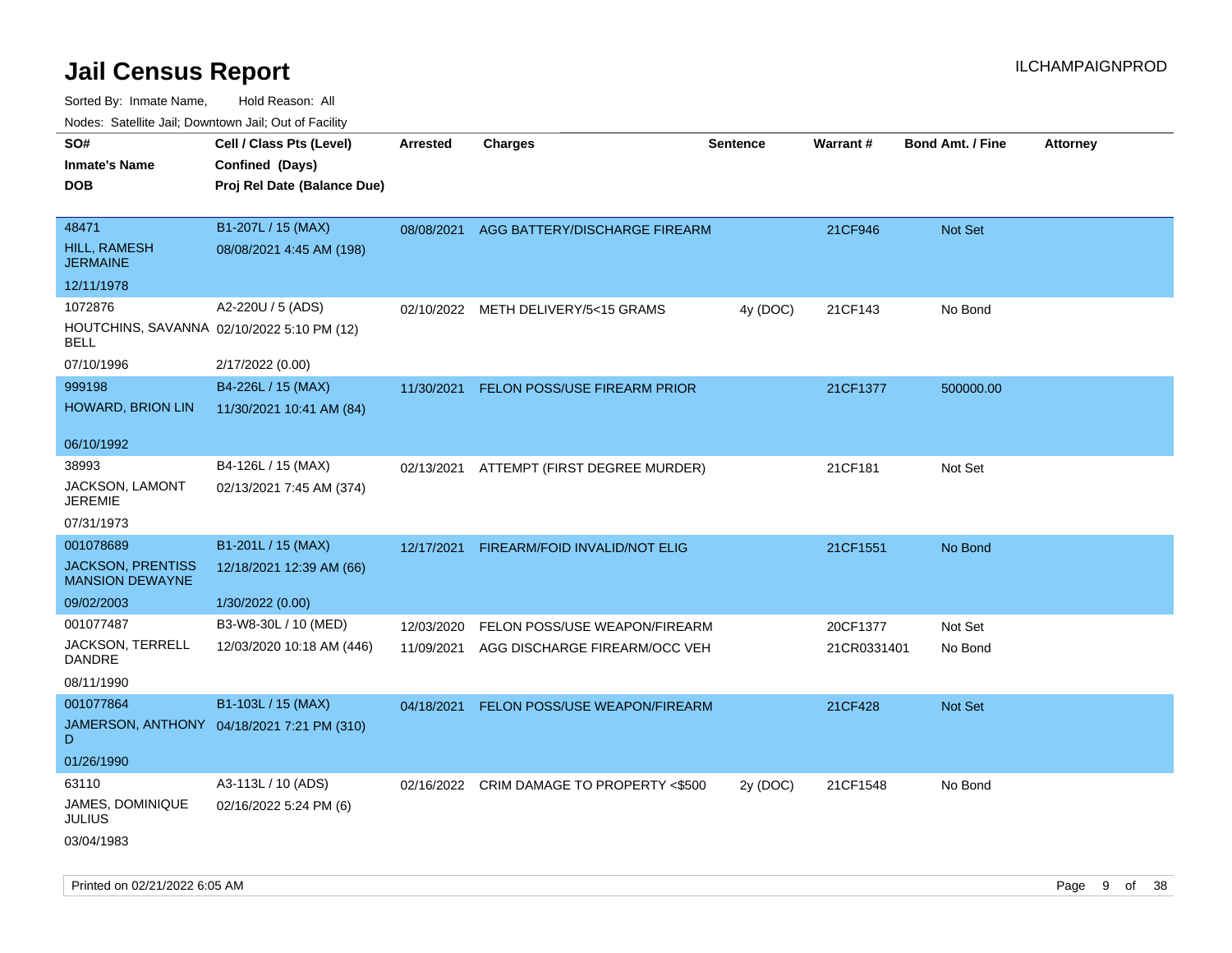Sorted By: Inmate Name, Hold Reason: All Nodes: Satellite Jail; Downtown Jail; Out of Facility

| <u>Houco. Catolino dall, Downtown dall, Out of Fuolint</u> |                                             |                     |                                         |                 |            |                         |                 |
|------------------------------------------------------------|---------------------------------------------|---------------------|-----------------------------------------|-----------------|------------|-------------------------|-----------------|
| SO#<br><b>Inmate's Name</b>                                | Cell / Class Pts (Level)<br>Confined (Days) | <b>Arrested</b>     | <b>Charges</b>                          | <b>Sentence</b> | Warrant#   | <b>Bond Amt. / Fine</b> | <b>Attorney</b> |
| <b>DOB</b>                                                 | Proj Rel Date (Balance Due)                 |                     |                                         |                 |            |                         |                 |
| 1076684                                                    | BOOKH-7                                     | 02/19/2022 BURGLARY |                                         |                 | 2022CF159  | 10000.00                |                 |
| <b>JENKINS, KORON</b><br><b>SAMUEL</b>                     | 02/19/2022 6:20 PM (3)                      |                     |                                         |                 |            |                         |                 |
| 04/28/2002                                                 |                                             |                     |                                         |                 |            |                         |                 |
| 001078703                                                  | A1-224L / 15 (ADS)                          | 12/20/2021          | MURDER/INTENT TO KILL/INJURE            |                 | 21CF1574   | Not Set                 |                 |
| JOHNS, SHANIQUH<br><b>THERESA</b>                          | 12/22/2021 6:41 AM (62)                     |                     |                                         |                 |            |                         |                 |
| 04/03/1992                                                 |                                             |                     |                                         |                 |            |                         |                 |
| 001078788                                                  | A4-207U / 5 (ADS)                           |                     | 01/21/2022 AGGRAVATED BATTERY           |                 | 22CF93     | Not Set                 |                 |
| JOHNSON, BRENTON Z 01/21/2022 8:33 PM (32)                 |                                             |                     |                                         |                 |            |                         |                 |
| 08/07/1987                                                 |                                             |                     |                                         |                 |            |                         |                 |
| 001078766                                                  | A3-215L / 5 (ADS)                           | 02/08/2022          | <b>AGGRAVATED BATTERY</b>               |                 | 22CF160    | Not Set                 |                 |
| JOHNSON, IYONZI                                            | 02/08/2022 11:56 AM (14)                    | 02/08/2022          | <b>BURGLARY</b>                         |                 | 22CF63     | 3000.00                 |                 |
| 07/16/1994                                                 |                                             |                     |                                         |                 |            |                         |                 |
| 001078645                                                  | B4-222U / 10 (MED)                          | 12/02/2021          | <b>AGG DISCHARGE FIREARM</b>            |                 | 21CF1478   | No Bond                 |                 |
| <b>JONES, KELVIN</b><br><b>KHYRIC</b>                      | 12/02/2021 6:56 PM (82)                     |                     |                                         |                 |            |                         |                 |
| 02/27/2001                                                 |                                             |                     |                                         |                 |            |                         |                 |
| 956822                                                     | B1-205U / 15 (MAX)                          | 11/25/2021          | AGGRAVATED DOMESTIC BATTERY             |                 | 21CF1442   | Not Set                 |                 |
| JONES, MARIO                                               | 11/25/2021 10:37 AM (89)                    | 11/25/2021          | PAROLE REVOCATION                       |                 | CH2106361  | No Bond                 |                 |
| NATHANIEL                                                  |                                             | 11/25/2021          | UNLAWFUL RESTRAINT                      |                 | 21CF1443   | Not Set                 |                 |
| 10/27/1987<br>59668                                        | A4-201L / 15 (ADS)                          |                     |                                         |                 |            |                         |                 |
| <b>JONES, MARTELL</b>                                      |                                             | 02/11/2022          | FAIL TO RPT CHNG ADDRESS/EMPL           |                 | 20 CF 1241 | 75000.00                |                 |
| <b>DEANGELO</b>                                            | 02/11/2022 3:19 PM (11)                     |                     | 02/11/2022 AGGRAVATED ARSON/BODILY HARM |                 | 22 CF 169  | 75000.00                |                 |
| 07/11/1983                                                 |                                             |                     |                                         |                 |            |                         |                 |
| 1008468                                                    | B4-226U / 10 (MED)                          | 12/01/2021          | FELON POSS/USE WEAPON/FIREARM           |                 | 21CF1472   | Not Set                 |                 |
| JONES, MARTEZ<br><b>LAMONTE</b>                            | 12/01/2021 1:28 PM (83)                     | 12/02/2021          | PROBATION VIOLATION                     |                 | 20CF1151   | Not Set                 |                 |

06/22/1993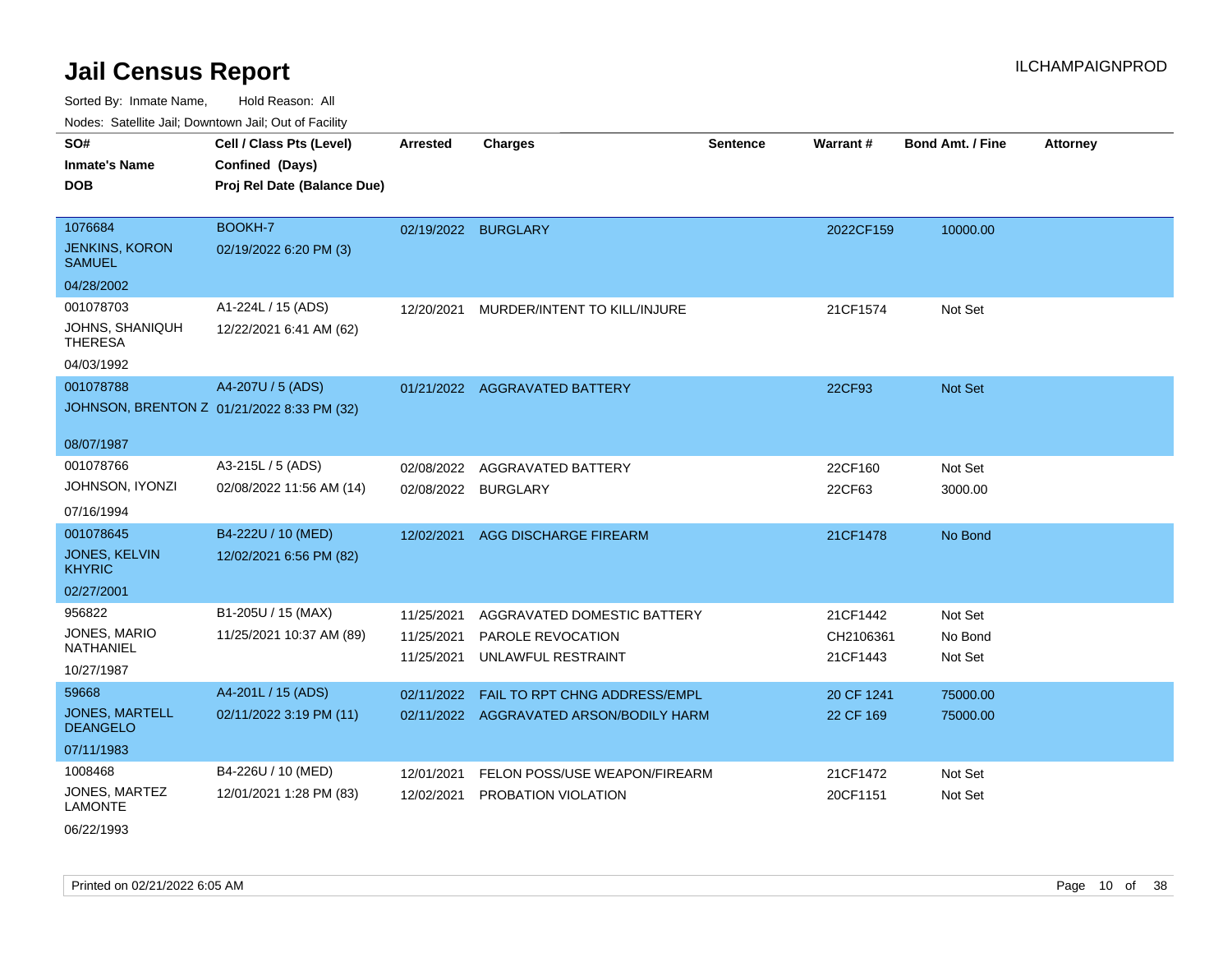Sorted By: Inmate Name, Hold Reason: All Nodes: Satellite Jail; Downtown Jail; Out of Facility

| SO#<br><b>Inmate's Name</b><br><b>DOB</b><br>001078848 | Cell / Class Pts (Level)<br>Confined (Days)<br>Proj Rel Date (Balance Due)<br>A3-115L / 10 (ADS) | <b>Arrested</b>          | <b>Charges</b><br>02/14/2022 AGG DUI/NO VALID DL | <b>Sentence</b> | Warrant#<br>22CF176    | Bond Amt. / Fine<br><b>Not Set</b> | <b>Attorney</b> |
|--------------------------------------------------------|--------------------------------------------------------------------------------------------------|--------------------------|--------------------------------------------------|-----------------|------------------------|------------------------------------|-----------------|
| <b>JORDAN, BRIAN</b><br><b>RASHEED</b>                 | 02/14/2022 2:29 AM (8)                                                                           |                          |                                                  |                 |                        |                                    |                 |
| 10/21/1990                                             |                                                                                                  |                          |                                                  |                 |                        |                                    |                 |
| 506244<br><b>JOSLIN, JASON LEE</b>                     | B1-204L / 15 (MAX)<br>07/15/2021 4:38 AM (222)                                                   | 07/15/2021               | ARMED ROBBERY/ARMED W/FIREARM                    |                 | 19y/6m (DOC) 2021CF791 | 250000.00                          |                 |
| 12/22/1985                                             |                                                                                                  |                          |                                                  |                 |                        |                                    |                 |
| 44798                                                  | BOOKH-7                                                                                          | 02/20/2022               | <b>AGGRAVATED BATTERY</b>                        |                 | 21CFAWOW               | <b>Not Set</b>                     |                 |
| KILLAM, STEVEN<br><b>WAYNE</b>                         | 02/20/2022 10:50 AM (2)                                                                          |                          | 02/20/2022 RESIST/OBSTRUCTING A PEACE OFFICEI    |                 |                        | Not Set                            |                 |
| 03/30/1977                                             |                                                                                                  |                          |                                                  |                 |                        |                                    |                 |
| 1068501                                                | A4-106L / 5 (ADS)                                                                                |                          | 02/07/2022 VIO ORDER/NOTICE/PRIOR VIO O/P        |                 | 22CF156                | No Bond                            |                 |
| KING, JULIUS<br><b>EMANUEL</b>                         | 02/07/2022 7:06 PM (15)                                                                          |                          |                                                  |                 |                        |                                    |                 |
| 04/08/1985                                             |                                                                                                  |                          |                                                  |                 |                        |                                    |                 |
| 001078818                                              | A4-107U / 10 (MED)                                                                               |                          | 02/04/2022 DOMESTIC BATTERY/OTHER PRIOR          |                 | 22CF148                | <b>Not Set</b>                     |                 |
| KINSEL, EVERAL<br><b>MICHAEL WILLIAM</b>               | 02/04/2022 7:37 PM (18)                                                                          |                          |                                                  |                 |                        |                                    |                 |
| 10/16/1985                                             |                                                                                                  |                          |                                                  |                 |                        |                                    |                 |
| 001078693                                              | B3-W4-16L / 5 (MIN)                                                                              | 12/19/2021               | RECEIVE/POSS/SELL STOLEN VEH                     |                 | 21CF1555               | Not Set                            |                 |
| LARGE, JOSHUA DALE 12/19/2021 4:54 AM (65)             |                                                                                                  | 12/19/2021<br>12/19/2021 | <b>RETAIL THEFT</b><br><b>RETAIL THEFT</b>       |                 | 2021CM216<br>20CF422   | 5000.00<br>20000.00                |                 |
| 10/27/1985                                             |                                                                                                  |                          |                                                  |                 |                        |                                    |                 |
| 1070011                                                | B4-124U / 15 (MAX)                                                                               | 08/03/2021               | AGG DISCH FIREARM/1ST AID PERS                   |                 | 21CF929                | Not Set                            |                 |
| LAWS, WILLIAM<br>ZARAK, Third                          | 08/03/2021 3:53 PM (203)                                                                         |                          |                                                  |                 |                        |                                    |                 |
| 07/06/1999                                             |                                                                                                  |                          |                                                  |                 |                        |                                    |                 |
| 001078797<br>LEVIN, DANIEL DAVID                       | BOOKH-6 / 5 (ADS)<br>01/26/2022 3:00 PM (27)                                                     |                          | 01/26/2022 VIO STALKING NO CONTACT ORDER         |                 | 22CM31                 | Not Set                            |                 |

08/08/1984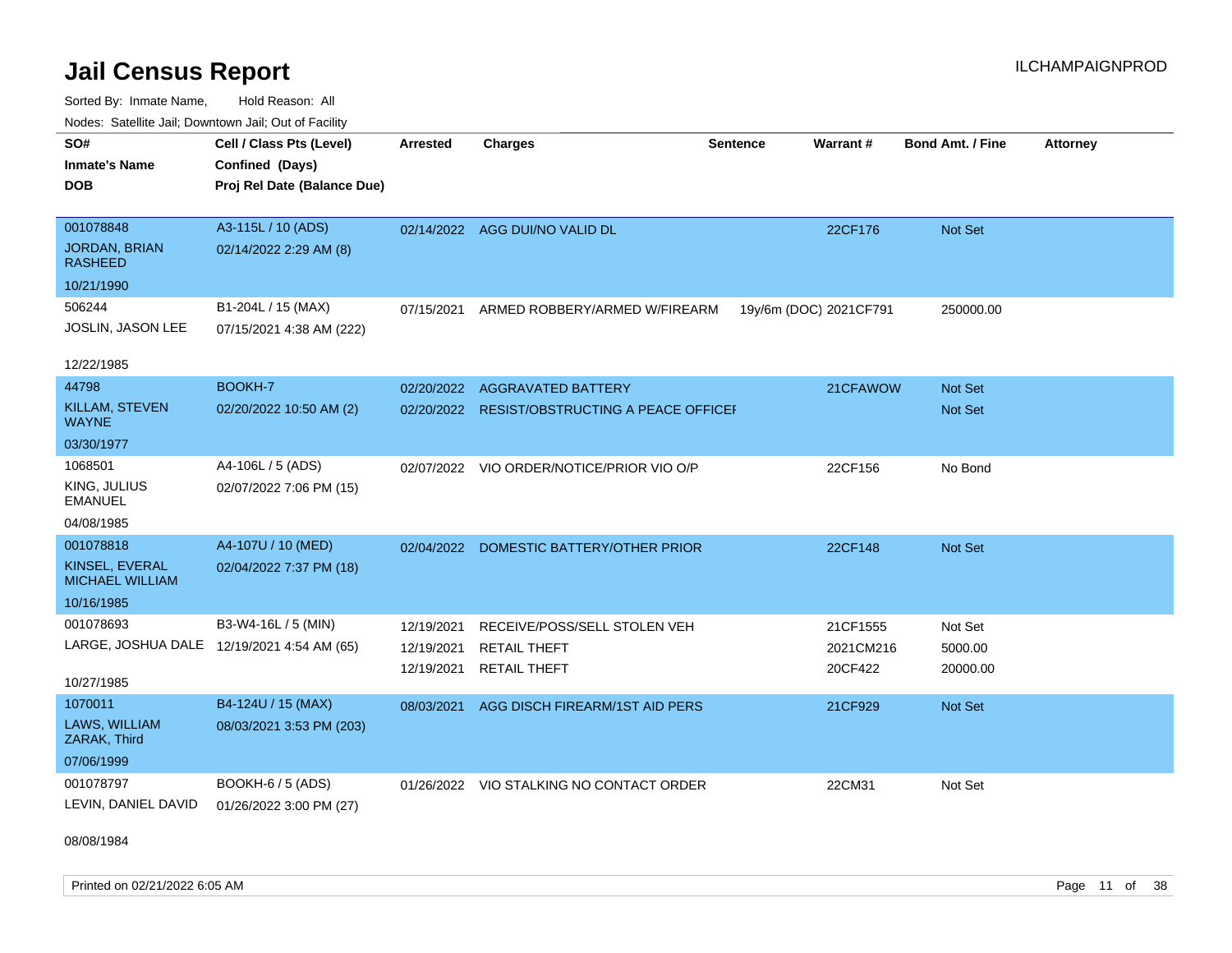| SO#<br><b>Inmate's Name</b><br><b>DOB</b>        | Cell / Class Pts (Level)<br>Confined (Days)<br>Proj Rel Date (Balance Due) | <b>Arrested</b> | <b>Charges</b>                 | <b>Sentence</b> | <b>Warrant#</b> | <b>Bond Amt. / Fine</b> | <b>Attorney</b> |
|--------------------------------------------------|----------------------------------------------------------------------------|-----------------|--------------------------------|-----------------|-----------------|-------------------------|-----------------|
| 548089                                           | B1-204U / 15 (MAX)                                                         | 12/04/2020      | ATTEMPT (FIRST DEGREE MURDER)  |                 | 20CF1378        | Not Set                 |                 |
| <b>LEWIS, LAWRENCE</b><br>PAUL, Third            | 12/04/2020 4:42 AM (445)                                                   | 12/04/2020      | METH DELIVERY/100<400 GRAMS    |                 | 20CF1481        | Not Set                 |                 |
| 02/08/1993                                       |                                                                            | 12/04/2020      | AGG DOMESTIC BATTERY/STRANGLE  |                 | 18CF1507        | 10000.00                |                 |
| 001077524                                        | BOOKF-3 / 10 (SPH)                                                         | 12/14/2020      | AGG BATTERY/JUDGE/EMT          |                 | 2020-CF-1212    | 10000.00                |                 |
| LEWIS, TREVOR                                    | 12/14/2020 5:16 PM (435)                                                   | 12/14/2020      | RESIDENTIAL ARSON              |                 | 2020-CF-1388    | 150000.00               |                 |
| <b>DANIEL</b>                                    |                                                                            | 12/14/2020      | AGG BATTERY/PUBLIC PLACE       |                 | 2020-CF-1231    | 50000.00                |                 |
| 06/03/2002                                       |                                                                            | 12/14/2020      | AGG BATTERY/PEACE OFFICER      |                 | 2020-CF-1211    | 10000.00                |                 |
| 63639                                            | A4-205L / 5 (ADS)                                                          | 01/31/2022      | FELON POSS/USE WEAPON/FIREARM  | 5y (DOC)        | 22CF110         | No Bond                 |                 |
| <b>LINDSEY, ANTHONY</b><br><b>MARTEZ</b>         | 01/28/2022 10:06 PM (25)                                                   |                 |                                |                 |                 |                         |                 |
| 03/18/1985                                       |                                                                            |                 |                                |                 |                 |                         |                 |
| 001078817<br>LIPSCOMB, LADAROL<br><b>ANTHONY</b> | B1-207U / 10 (MED)<br>02/03/2022 11:33 PM (19)                             | 02/03/2022      | AGG UUW/PERSON/PREV CONVICTION |                 | 22CF143         | Not Set                 |                 |
| 10/01/2000                                       |                                                                            |                 |                                |                 |                 |                         |                 |
| 1065002                                          | B3-W7-26L / 10 (MED)                                                       | 11/16/2021      | DOMESTIC BTRY/CONTACT/VIO O/P  |                 | 2019CF001781    | 25000.00                |                 |
| LOVELESS, DUSTIN<br><b>DEE</b>                   | 11/16/2021 11:41 AM (98)                                                   |                 |                                |                 |                 |                         |                 |
| 06/17/1982                                       |                                                                            |                 |                                |                 |                 |                         |                 |
| 001078320                                        | A4-104L / 10 (ADS)                                                         | 02/14/2022      | CRIMINAL TRESPASS BUILDING     |                 | 22CM42          | Not Set                 |                 |
| MARSH, PAUL<br>OLUFUNMILAYO                      | 02/14/2022 6:56 PM (8)                                                     |                 |                                |                 |                 |                         |                 |
| 07/13/1994                                       |                                                                            |                 |                                |                 |                 |                         |                 |
| 1038892                                          | <b>BOOKH-8 / 10 (MED)</b>                                                  | 02/16/2022      | PRED CRIM SEX ASLT/BODILY HARM |                 | 22CF199         | No Bond                 |                 |
| MCCAULEY, TIMOTHY<br><b>WILLIAM</b>              | 02/16/2022 8:49 PM (6)                                                     |                 |                                |                 |                 |                         |                 |
| 03/05/1989                                       |                                                                            |                 |                                |                 |                 |                         |                 |
| 48792                                            | B4-127L / 10 (MED)                                                         | 11/19/2021      | AGG BATTERY/DISCHARGE FIREARM  |                 | 21CF1425        | Not Set                 |                 |
| MCCLAIN, HURCHEL<br><b>JOSEPH</b>                | 11/20/2021 4:11 AM (94)                                                    |                 |                                |                 |                 |                         |                 |
| 05/01/1979                                       |                                                                            |                 |                                |                 |                 |                         |                 |
|                                                  |                                                                            |                 |                                |                 |                 |                         |                 |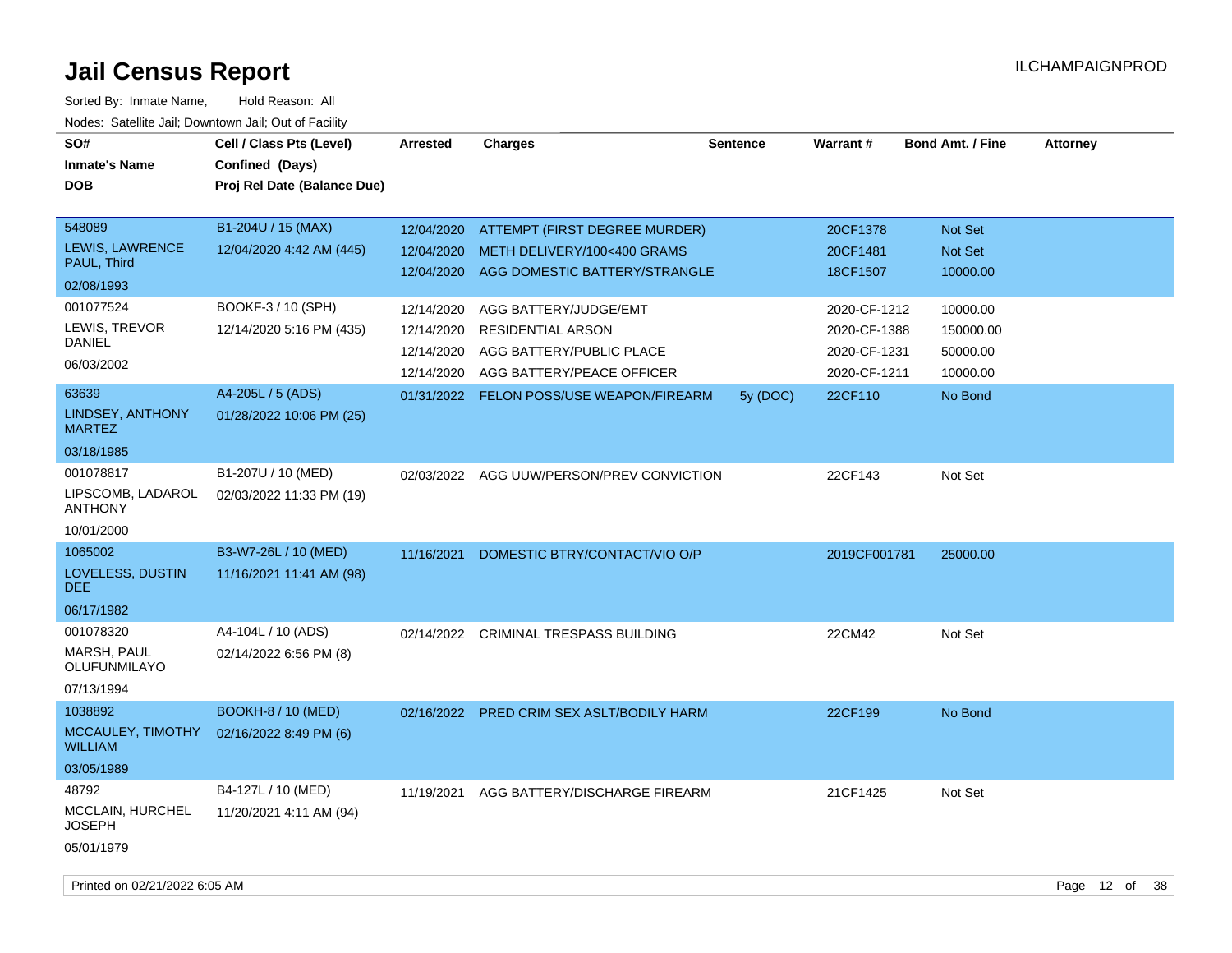| SO#<br><b>Inmate's Name</b><br><b>DOB</b>                   | Todoo. Catolino can, Bowritown can, Oat or Fability<br>Cell / Class Pts (Level)<br>Confined (Days)<br>Proj Rel Date (Balance Due) | <b>Arrested</b>                        | <b>Charges</b>                                                                  | <b>Sentence</b> | Warrant#                          | <b>Bond Amt. / Fine</b>       | <b>Attorney</b> |
|-------------------------------------------------------------|-----------------------------------------------------------------------------------------------------------------------------------|----------------------------------------|---------------------------------------------------------------------------------|-----------------|-----------------------------------|-------------------------------|-----------------|
| 1004137<br>MCDONALD, DAVON D 02/14/2022 4:21 PM (8)         | A3-111U / 15 (ADS)                                                                                                                |                                        | 02/14/2022 AGG CRIM SEX ABUSE/VIC 13-17                                         |                 | 22CF165                           | 250000.00                     |                 |
| 11/08/1992                                                  |                                                                                                                                   |                                        |                                                                                 |                 |                                   |                               |                 |
| 001077938<br>MCGAHA,<br>CHRISTOPHER D                       | BOOKH-2 / 15 (ADS)<br>05/10/2021 7:02 PM (288)                                                                                    | 05/10/2021<br>05/11/2021<br>05/27/2021 | AGG KIDNAPING DISCH FIR/HARM<br><b>MURDER</b><br>ESCAPE FROM DEPT OF CORRECTION |                 | 21CF532<br>2021-CF-215<br>21CF600 | Not Set<br>No Bond<br>Not Set |                 |
| 07/27/1991                                                  |                                                                                                                                   |                                        |                                                                                 |                 |                                   |                               |                 |
| 66710<br><b>MEEKS, CASSARIOUS</b><br><b>MONTE</b>           | A4-101L / 15 (ADS)<br>01/20/2022 11:40 AM (33)                                                                                    |                                        | 01/19/2022 ARMED VIOLENCE/CATEGORY I                                            |                 | <b>22CF88</b>                     | Not Set                       |                 |
| 06/22/1984                                                  |                                                                                                                                   |                                        |                                                                                 |                 |                                   |                               |                 |
| 1043071<br>MERRELL-<br>SUTHERLAND, ALICIA                   | A2-120L / 10 (MED)<br>11/08/2021 2:22 AM (106)                                                                                    | 11/08/2021                             | CRIM DMG/GOVT PROP/<\$500                                                       |                 | 21CF1378                          | Not Set                       |                 |
| 11/26/1972                                                  |                                                                                                                                   |                                        |                                                                                 |                 |                                   |                               |                 |
| 41584<br>MILLER, JOSE LOVELL 12/02/2021 1:04 AM (82)        | B4-227L / 15 (MAX)                                                                                                                | 12/01/2021                             | <b>ARMED HABITUAL CRIMINAL</b>                                                  |                 | 21CF1467                          | <b>Not Set</b>                |                 |
| 10/07/1975                                                  |                                                                                                                                   |                                        |                                                                                 |                 |                                   |                               |                 |
| 001077902<br>MOFFETT, CAROLYN<br><b>REENE</b><br>10/23/1988 | A2-123L / 5 (ADS)<br>11/21/2021 10:31 AM (93)                                                                                     | 11/23/2021                             | BATTERY/CAUSE BODILY HARM                                                       |                 | 21CM187                           | Not Set                       |                 |
| 39106<br>Junior                                             | B3-W3-10L / 10 (MED)<br>MOORE, ANDREW LEE, 10/12/2021 1:02 AM (133)                                                               | 10/12/2021                             | DOMESTIC BATTERY/OTHER PRIOR                                                    |                 | 21CF1217                          | Not Set                       |                 |
| 04/12/1973<br>1007239                                       | 4/10/2022 (0.00)<br>B4-225U / 10 (MED)                                                                                            |                                        |                                                                                 |                 |                                   |                               |                 |
| MOORE, ANDREW<br><b>VIRGIL</b><br>08/20/1972                | 12/29/2021 8:40 PM (55)                                                                                                           | 12/29/2021                             | DOMESTIC BATTERY                                                                | 3y(DOC)         | 21CF1607                          | Not Set                       |                 |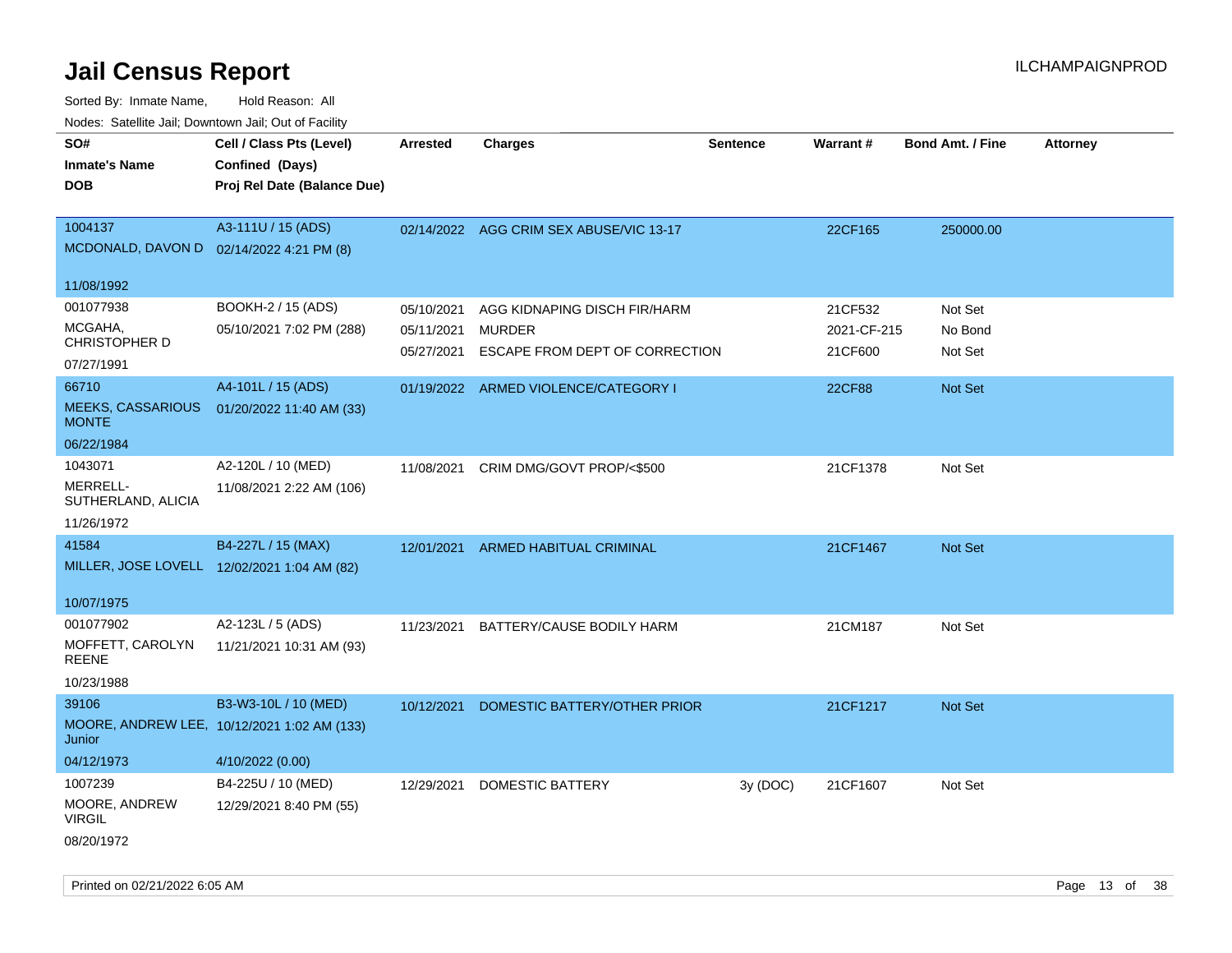Sorted By: Inmate Name, Hold Reason: All Nodes: Satellite Jail; Downtown Jail; Out of Facility

| SO#                                     | Cell / Class Pts (Level)    | <b>Arrested</b>    | <b>Charges</b>                          | <b>Sentence</b> | Warrant#   | <b>Bond Amt. / Fine</b> | <b>Attorney</b> |
|-----------------------------------------|-----------------------------|--------------------|-----------------------------------------|-----------------|------------|-------------------------|-----------------|
| <b>Inmate's Name</b>                    | Confined (Days)             |                    |                                         |                 |            |                         |                 |
| <b>DOB</b>                              | Proj Rel Date (Balance Due) |                    |                                         |                 |            |                         |                 |
|                                         |                             |                    |                                         |                 |            |                         |                 |
| 62387                                   | BOOKH-5                     | 02/21/2022         | DRVG UNDER INFLU OF ALCOHOL             |                 | 2022DTAWOW | 3000.00                 |                 |
| MOORE, TEARICE<br><b>DEDESHOWN</b>      | 02/21/2022 2:29 AM (1)      |                    | 02/21/2022 UNLAWFUL PARKING             |                 | 2022TRAWOW | <b>Not Set</b>          |                 |
| 03/15/1981                              |                             |                    |                                         |                 |            |                         |                 |
| 539294                                  | B1-105L / 10 (MED)          | 01/11/2022         | AGG DUI/NO VALID DL                     |                 | 22CF49     | Not Set                 |                 |
| MOSLEY, JAMES<br><b>CALVIN</b>          | 01/11/2022 9:43 PM (42)     |                    | 01/11/2022 PAROLE REVOCATION            |                 | CH2200227  | No Bond                 |                 |
| 12/11/1985                              |                             |                    |                                         |                 |            |                         |                 |
| 522328                                  | A3-216U / 10 (ADS)          |                    | 02/10/2022 FELON POSS/USE FIREARM PRIOR |                 | 22CF170    | No Bond                 |                 |
| MOSLEY, VINCENT<br><b>DONZEL</b>        | 02/10/2022 11:27 AM (12)    |                    |                                         |                 |            |                         |                 |
| 09/27/1985                              |                             |                    |                                         |                 |            |                         |                 |
| 001078517                               | B1-102L / 15 (MAX)          | 10/19/2021         | ATTEMPT (FIRST DEGREE MURDER)           |                 | 21CF1267   | Not Set                 |                 |
| NELSON, RORY<br><b>DEMOND</b>           | 10/19/2021 3:55 AM (126)    |                    |                                         |                 |            |                         |                 |
| 08/14/1984                              |                             |                    |                                         |                 |            |                         |                 |
| 1073913                                 | A1-124L / 10 (ADS)          |                    | 02/12/2022 AGGRAVATED BATTERY           |                 | 22CF175    | Not Set                 |                 |
| <b>OSBORNE, NICHOLE</b><br><b>MARIE</b> | 02/12/2022 12:50 PM (10)    |                    |                                         |                 |            |                         |                 |
| 06/22/1979                              |                             |                    |                                         |                 |            |                         |                 |
| 001078854                               | A3-114L / 15 (ADS)          |                    | 02/15/2022 ARMED VIOLENCE/CATEGORY I    |                 | 22CF190    | Not Set                 |                 |
| PATNAUDE, MARTY<br><b>WW</b>            | 02/15/2022 5:12 PM (7)      |                    |                                         |                 |            |                         |                 |
| 08/26/2003                              |                             |                    |                                         |                 |            |                         |                 |
| 1030954                                 | B4-223U / 15 (MAX)          |                    | 01/14/2022 ARMED VIOLENCE/CATEGORY I    |                 | 22CF76     | Not Set                 |                 |
| PETTIGREW.<br>MALCOME JAMIESON          | 01/15/2022 4:35 AM (38)     |                    | 01/14/2022 MFG/DEL CANNABIS/10-30 GRAMS |                 | 2020CF9    | 15000.00                |                 |
| 02/20/1995                              |                             |                    |                                         |                 |            |                         |                 |
| 1008308                                 | A4-105L / 10 (ADS)          |                    | 01/30/2022 AGG BTRY/GREAT BOD HARM/60+  |                 | 22CF131    | No Bond                 |                 |
| PETTIGREW, MARIO<br><b>TRAVINIO</b>     | 01/30/2022 6:15 AM (23)     | 01/30/2022 ASSAULT |                                         |                 | 19CM364    | 4000.00                 |                 |
| 08/11/1992                              |                             |                    |                                         |                 |            |                         |                 |

Printed on 02/21/2022 6:05 AM **Page 14** of 38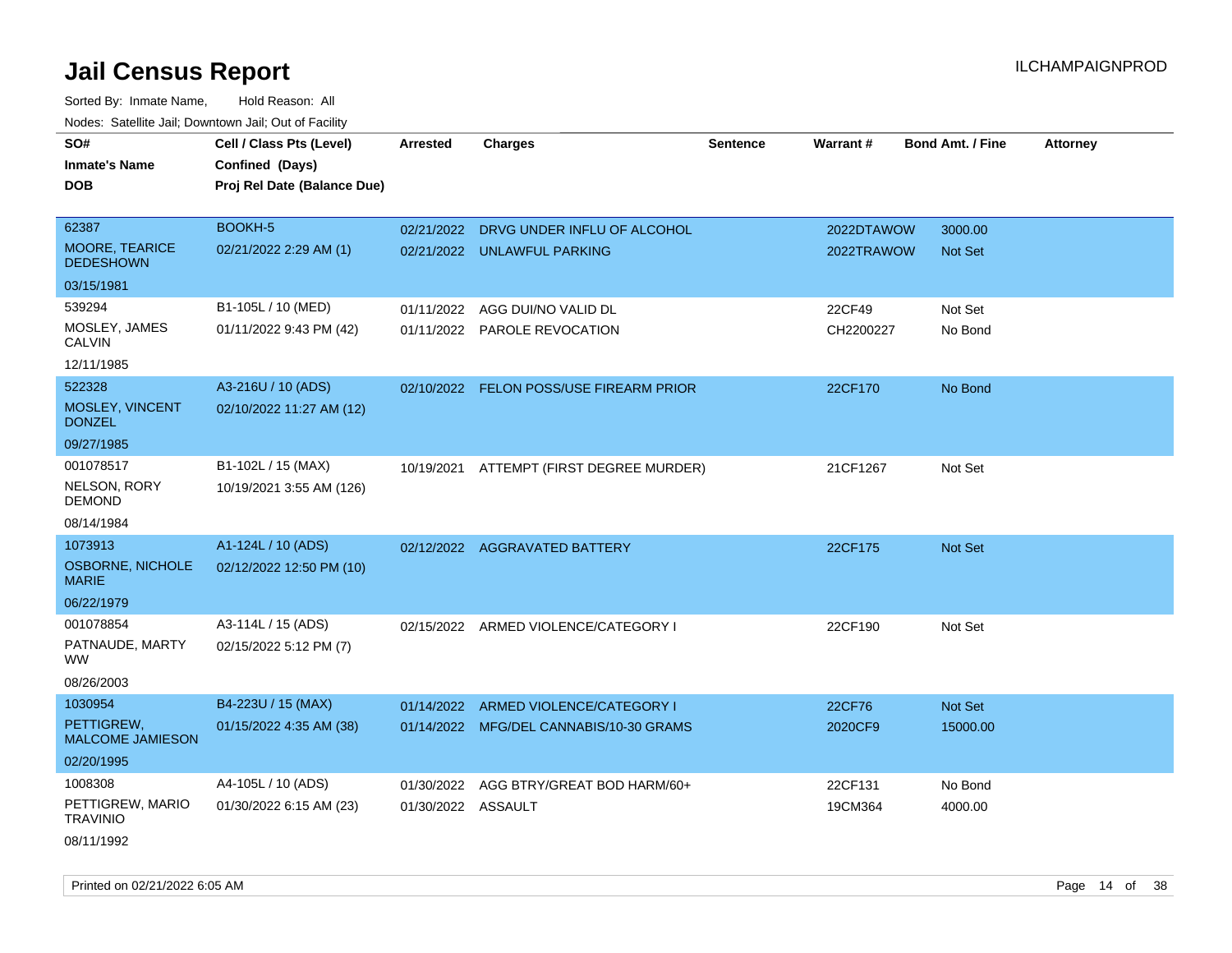| roaco. Catolino cali, Downtown cali, Out of Facility |                                             |                 |                                          |          |            |                         |                 |
|------------------------------------------------------|---------------------------------------------|-----------------|------------------------------------------|----------|------------|-------------------------|-----------------|
| SO#                                                  | Cell / Class Pts (Level)                    | <b>Arrested</b> | <b>Charges</b>                           | Sentence | Warrant#   | <b>Bond Amt. / Fine</b> | <b>Attorney</b> |
| Inmate's Name                                        | Confined (Days)                             |                 |                                          |          |            |                         |                 |
| <b>DOB</b>                                           | Proj Rel Date (Balance Due)                 |                 |                                          |          |            |                         |                 |
|                                                      |                                             |                 |                                          |          |            |                         |                 |
| 1059394                                              | BOOKH-8 / 5 (ADS)                           |                 | 02/16/2022 AGG DUI/NO VALID DL           |          | 2020CF1396 | No Bond                 |                 |
| PHILLIPS, ISAAC<br><b>TERRELL</b>                    | 02/16/2022 9:00 AM (6)                      |                 |                                          |          |            |                         |                 |
| 12/27/1996                                           | 5/15/2022 (0.00)                            |                 |                                          |          |            |                         |                 |
| 001078841                                            | A3-211U / 10 (ADS)                          |                 | 02/13/2022 DEFACE FIREARM ID MARKINGS    |          | 22CF174    | Not Set                 |                 |
|                                                      | PIERRE, JALEN JAMES 02/13/2022 12:47 AM (9) |                 |                                          |          |            |                         |                 |
| 06/07/2002                                           |                                             |                 |                                          |          |            |                         |                 |
| 001078799                                            | A4-105U / 10 (MED)                          |                 | 01/27/2022 FIREARM/FOID INVALID/NOT ELIG |          | 22CF116    | Not Set                 |                 |
| PURNELL, MARKISE<br><b>MONROE</b>                    | 01/27/2022 9:50 AM (26)                     |                 |                                          |          |            |                         |                 |
| 07/13/2002                                           |                                             |                 |                                          |          |            |                         |                 |
| 001078669                                            | B3-W6-24L / 10 (MED)                        | 12/10/2021      | AGG DISCHARGE FIREARM/BLDG/SCH           |          | 21CF1507   | Not Set                 |                 |
| RANGEL, ADRIAN                                       | 12/10/2021 12:53 AM (74)                    |                 |                                          |          |            |                         |                 |
| 11/25/2000                                           |                                             |                 |                                          |          |            |                         |                 |
| 1066937                                              | BOOKH-3                                     |                 | 02/19/2022 AGG DOMESTIC BATTERY/STRANGLE |          | 2021CF1100 | 50000.00                |                 |
| RAUP, CODY DANIEL<br><b>DRAYTON</b>                  | 02/19/2022 11:09 PM (3)                     |                 |                                          |          |            |                         |                 |
| 05/19/1989                                           |                                             |                 |                                          |          |            |                         |                 |
| 1069524                                              | B3-W5-18L / 10 (MED)                        | 08/08/2021      | MFG/DEL CANNABIS/30-500 GRAMS            |          | 21CF953    | Not Set                 |                 |
| RAY-DAVIS, KAMARI<br>DAYVON                          | 08/09/2021 2:44 AM (197)                    |                 |                                          |          |            |                         |                 |
| 03/30/2000                                           |                                             |                 |                                          |          |            |                         |                 |
| 45473                                                | B2-T1-03U / 15 (SPH)                        | 11/23/2021      | CHIL SEX OFFEN/RESIDE DAY CARE           |          | 21CF1275   | 10000.00                |                 |
| REXROAD, CALVIN<br><b>ALLEN</b>                      | 11/23/2021 6:27 PM (91)                     | 11/23/2021      | <b>VIOLATE SEX OFFENDER REGIS</b>        |          | 21CF546    | 50000.00                |                 |
| 10/04/1970                                           |                                             |                 |                                          |          |            |                         |                 |
| 979485                                               | B2-T4-16L / 15 (SPH)                        | 03/12/2021      | PRED CRIM SEX ASLT/VICTIM <13            |          | 21CF282    | Not Set                 |                 |
| RODRIGUEZ, JOSHUA<br><b>ANTHONY</b>                  | 03/12/2021 1:57 PM (347)                    |                 |                                          |          |            |                         |                 |
| 04/06/1990                                           |                                             |                 |                                          |          |            |                         |                 |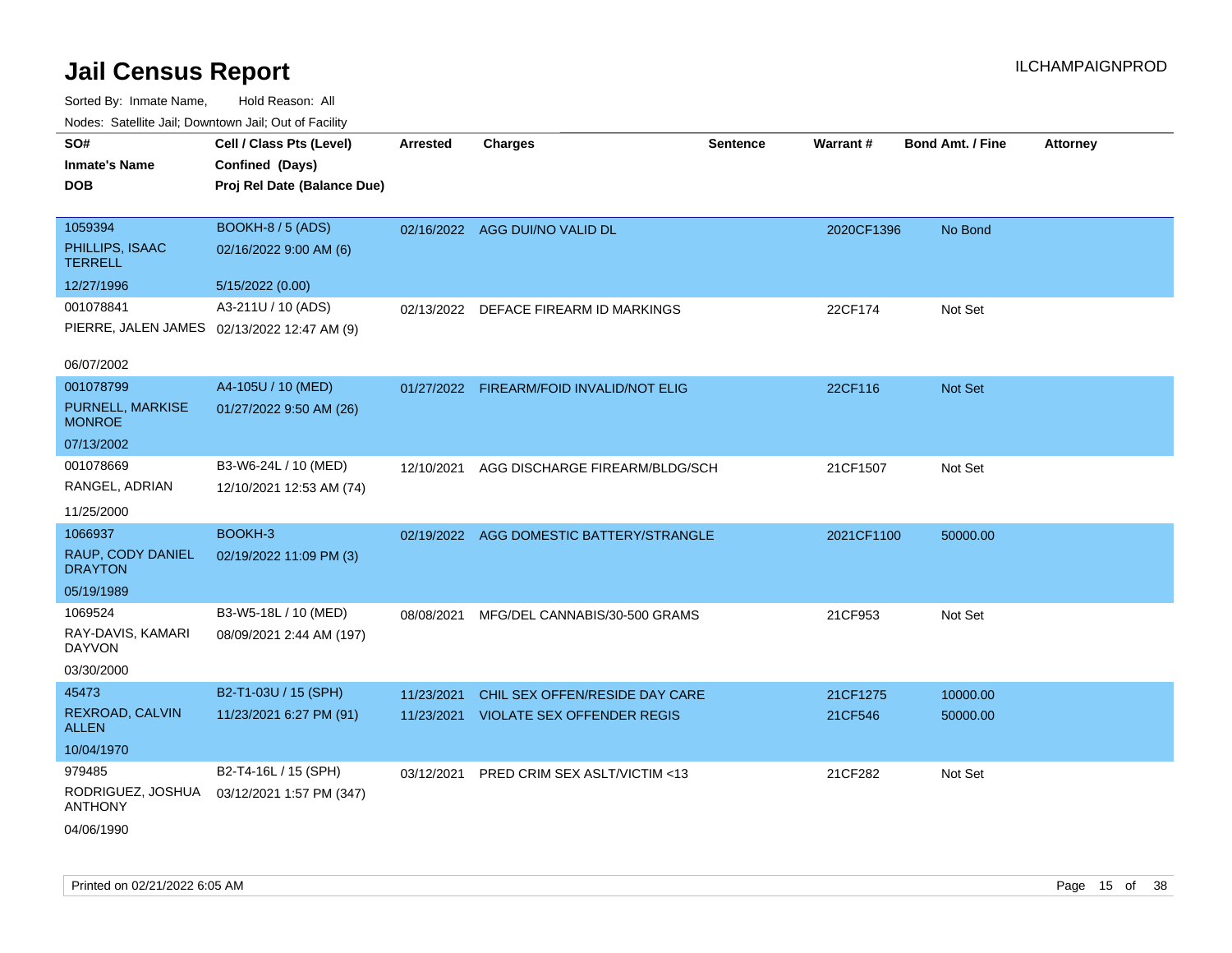| rouco. Calcillo Jali, Downtown Jali, Out of Facility         |                             |                 |                                          |                 |            |                         |                 |
|--------------------------------------------------------------|-----------------------------|-----------------|------------------------------------------|-----------------|------------|-------------------------|-----------------|
| SO#                                                          | Cell / Class Pts (Level)    | <b>Arrested</b> | <b>Charges</b>                           | <b>Sentence</b> | Warrant#   | <b>Bond Amt. / Fine</b> | <b>Attorney</b> |
| <b>Inmate's Name</b>                                         | Confined (Days)             |                 |                                          |                 |            |                         |                 |
| DOB                                                          | Proj Rel Date (Balance Due) |                 |                                          |                 |            |                         |                 |
|                                                              |                             |                 |                                          |                 |            |                         |                 |
| 61330                                                        | B4-123L / 15 (MAX)          | 12/01/2021      | ARMED HABITUAL CRIMINAL                  |                 | 21CF1473   | Not Set                 |                 |
| <b>RUFFIN, JONATHON</b><br><b>CECIL</b>                      | 12/01/2021 5:34 AM (83)     | 12/01/2021      | <b>PAROLE REVOCATION</b>                 |                 | CH2107545  | No Bond                 |                 |
| 05/10/1984                                                   |                             |                 |                                          |                 |            |                         |                 |
| 1071161                                                      | B4-124L / 15 (MAX)          | 08/18/2021      | DELIVERY OF OR POSSESSION OF W/INT       |                 | 21CF1008   | No Bond                 |                 |
| SANDERS, MARKELL<br>LAMAR                                    | 08/18/2021 6:18 PM (188)    |                 |                                          |                 |            |                         |                 |
| 02/02/2000                                                   |                             |                 |                                          |                 |            |                         |                 |
| 1000820                                                      | A4-206L / 15 (ADS)          | 01/24/2022      | FELON POSS/USE WEAPON/FIREARM            |                 | 22CF105    | Not Set                 |                 |
| SCHNEIDER, SONGAN  01/24/2022 8:20 AM (29)<br><b>MICHAEL</b> |                             |                 | 01/24/2022 AGGRAVATED DOMESTIC BATTERY   |                 | 21CF1433   | 25000.00                |                 |
| 08/18/1992                                                   |                             |                 |                                          |                 |            |                         |                 |
| 001078748                                                    | B3-W4-14L / 10 (MED)        |                 | 01/10/2022 AGGRAVATED BATTERY            |                 | 21CF151    | No Bond                 |                 |
| SCHROEDER, JOSHUA 01/10/2022 9:34 AM (43)<br><b>CURTIS</b>   |                             |                 |                                          |                 |            |                         |                 |
| 09/04/1980                                                   | 3/8/2022 (0.00)             |                 |                                          |                 |            |                         |                 |
| 001078698                                                    | B3-W1-04L / 5 (ADS)         | 12/20/2021      | DIRECT CRIMINAL CONTEMPT                 |                 | 2019F44    | No Bond                 |                 |
| SIDES, BRIAN KEITH                                           | 12/20/2021 4:23 PM (64)     |                 |                                          |                 |            |                         |                 |
|                                                              |                             |                 |                                          |                 |            |                         |                 |
| 12/08/1969                                                   |                             |                 |                                          |                 |            |                         |                 |
| 001078441                                                    | BOOKF-1 / 15 (ADS)          | 10/01/2021      | ARMED HABITUAL CRIMINAL                  |                 | 21CF1182   | Not Set                 |                 |
| SINGLETON, CORRIE<br>DERRELL                                 | 10/01/2021 12:36 PM (144)   | 12/20/2021      | SPEEDING 26-34 MPH OVER LIMIT            |                 | 2021TR2701 | 1000.00                 |                 |
| 05/07/1983                                                   |                             |                 |                                          |                 |            |                         |                 |
| 001078765                                                    | B4-223L / 10 (MED)          |                 | 01/13/2022 FELON POSS/USE WEAPON/FIREARM |                 | 22CF66     | Not Set                 |                 |
| SMITH, COREY ADRIAN 01/13/2022 7:32 PM (40)                  |                             |                 |                                          |                 |            |                         |                 |
|                                                              |                             |                 |                                          |                 |            |                         |                 |
| 09/01/1987                                                   |                             |                 |                                          |                 |            |                         |                 |
| 1038158                                                      | A4-103L / 10 (MED)          |                 | 02/04/2022 CRIMINAL SEX ASSAULT/CONSENT  |                 | 22CF146    | Not Set                 |                 |
| SMITH, RASHAD<br><b>JARECE</b>                               | 02/04/2022 11:42 PM (18)    |                 |                                          |                 |            |                         |                 |
| 09/16/1995                                                   |                             |                 |                                          |                 |            |                         |                 |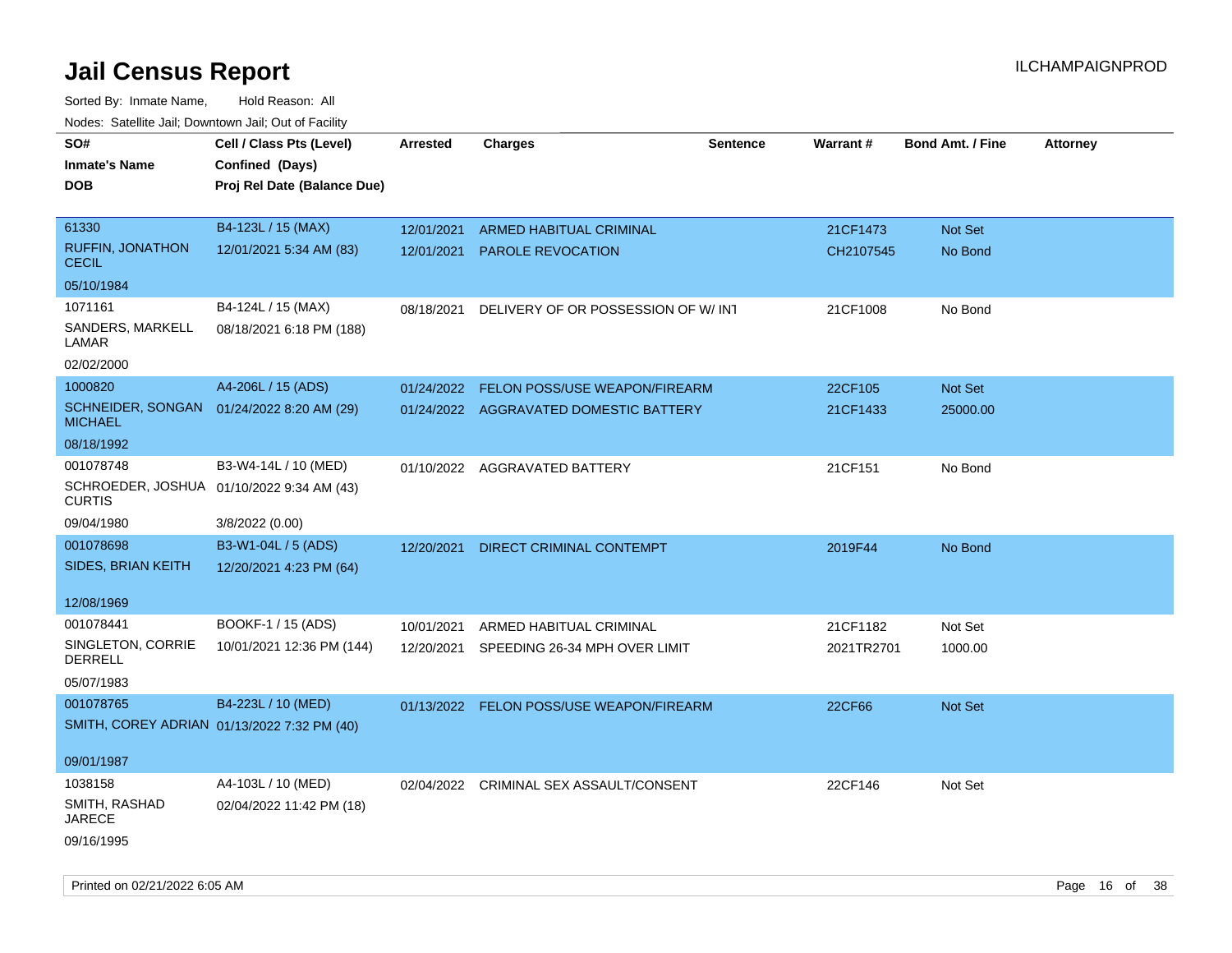Sorted By: Inmate Name, Hold Reason: All Nodes: Satellite Jail; Downtown Jail; Out of Facility

| ivodes. Satellite Jali, Downtown Jali, Out of Facility |                                             |            |                                      |                 |                 |                         |                 |
|--------------------------------------------------------|---------------------------------------------|------------|--------------------------------------|-----------------|-----------------|-------------------------|-----------------|
| SO#                                                    | Cell / Class Pts (Level)                    | Arrested   | <b>Charges</b>                       | <b>Sentence</b> | <b>Warrant#</b> | <b>Bond Amt. / Fine</b> | <b>Attorney</b> |
| <b>Inmate's Name</b>                                   | Confined (Days)                             |            |                                      |                 |                 |                         |                 |
| DOB                                                    | Proj Rel Date (Balance Due)                 |            |                                      |                 |                 |                         |                 |
|                                                        |                                             |            |                                      |                 |                 |                         |                 |
| 001077770                                              | A1-226L / 5 (MIN)                           |            | 01/06/2022 RESIDENTIAL BURGLARY      |                 | 21CF319         | <b>Not Set</b>          |                 |
|                                                        | STOFFLE, KELLY ANNE 01/06/2022 3:14 PM (47) |            |                                      |                 |                 |                         |                 |
| 04/12/1989                                             |                                             |            |                                      |                 |                 |                         |                 |
| 38305                                                  | B2-T2-06L / 10 (SPH)                        | 03/18/2020 | <b>CRIMINAL SEXUAL ABUSE</b>         |                 | 20CF-343        | 500000.00               |                 |
| STOVER, JOSH<br>ANDREW                                 | 03/18/2020 10:24 AM (706)                   |            |                                      |                 |                 |                         |                 |
| 08/18/1973                                             |                                             |            |                                      |                 |                 |                         |                 |
| 001078182                                              | B3-W2-06L / 5 (MIN)                         | 12/20/2021 | DRIVING ON REVOKED LICENSE           |                 | 2021CF800       | No Bond                 |                 |
| STRONG, KEVIN<br>GARDNER                               | 12/20/2021 4:34 PM (64)                     |            |                                      |                 |                 |                         |                 |
| 02/12/1963                                             | 3/19/2022 (0.00)                            |            |                                      |                 |                 |                         |                 |
| 1062701                                                | B1-107L / 15 (MAX)                          |            | 01/20/2022 UNLAWFUL USE OF A WEAPON  | 10y (DOC)       | 2021CF114       | No Bond                 |                 |
| TAYLOR, CODY EARL                                      | 01/20/2022 11:31 AM (33)                    |            |                                      |                 |                 |                         |                 |
|                                                        |                                             |            |                                      |                 |                 |                         |                 |
| 10/22/1997                                             |                                             |            |                                      |                 |                 |                         |                 |
| 1036650                                                | A3-111L / 10 (MED)                          |            | 02/16/2022 ARMED VIOLENCE/CATEGORY I |                 | 21CF845         | 250000.00               |                 |
| TAYLOR, KORRION<br><b>VELEZ</b>                        | 02/16/2022 4:33 PM (6)                      |            |                                      |                 |                 |                         |                 |
| 03/18/1997                                             |                                             |            |                                      |                 |                 |                         |                 |
| 001078471                                              | B4-221U / 10 (MED)                          | 10/11/2021 | AGG UUW/VEHICLE/<21                  |                 | 21CF1210        | 100.00                  |                 |
| THATCH, OMARION<br>DIAMONTE                            | 10/11/2021 1:26 AM (134)                    |            |                                      |                 |                 |                         |                 |
| 09/05/2003                                             |                                             |            |                                      |                 |                 |                         |                 |
| 32058                                                  | B4-123U / 15 (MAX)                          | 06/14/2021 | <b>AGG DISCH FIREARM</b>             |                 | 21CF690         | Not Set                 |                 |
| THOMPSON, STEVEN<br>ONEAL                              | 06/14/2021 6:44 AM (253)                    |            |                                      |                 |                 |                         |                 |
| 03/14/1969                                             |                                             |            |                                      |                 |                 |                         |                 |
| 001078792                                              | A4-203L / 15 (ADS)                          | 01/24/2022 | <b>FUGITIVE FROM JUSTICE</b>         |                 | 22CF99          | Not Set                 |                 |
| TRAMBLE, TOM<br>MARCUS                                 | 01/24/2022 10:24 AM (29)                    | 01/24/2022 | <b>FUGITIVE FROM JUSTICE</b>         |                 | 22CF100         | Not Set                 |                 |
| 02/28/1985                                             |                                             |            | 01/24/2022 ARMED VIOLENCE/CATEGORY I |                 | 22CF101         | Not Set                 |                 |
|                                                        |                                             |            |                                      |                 |                 |                         |                 |

Printed on 02/21/2022 6:05 AM Page 17 of 38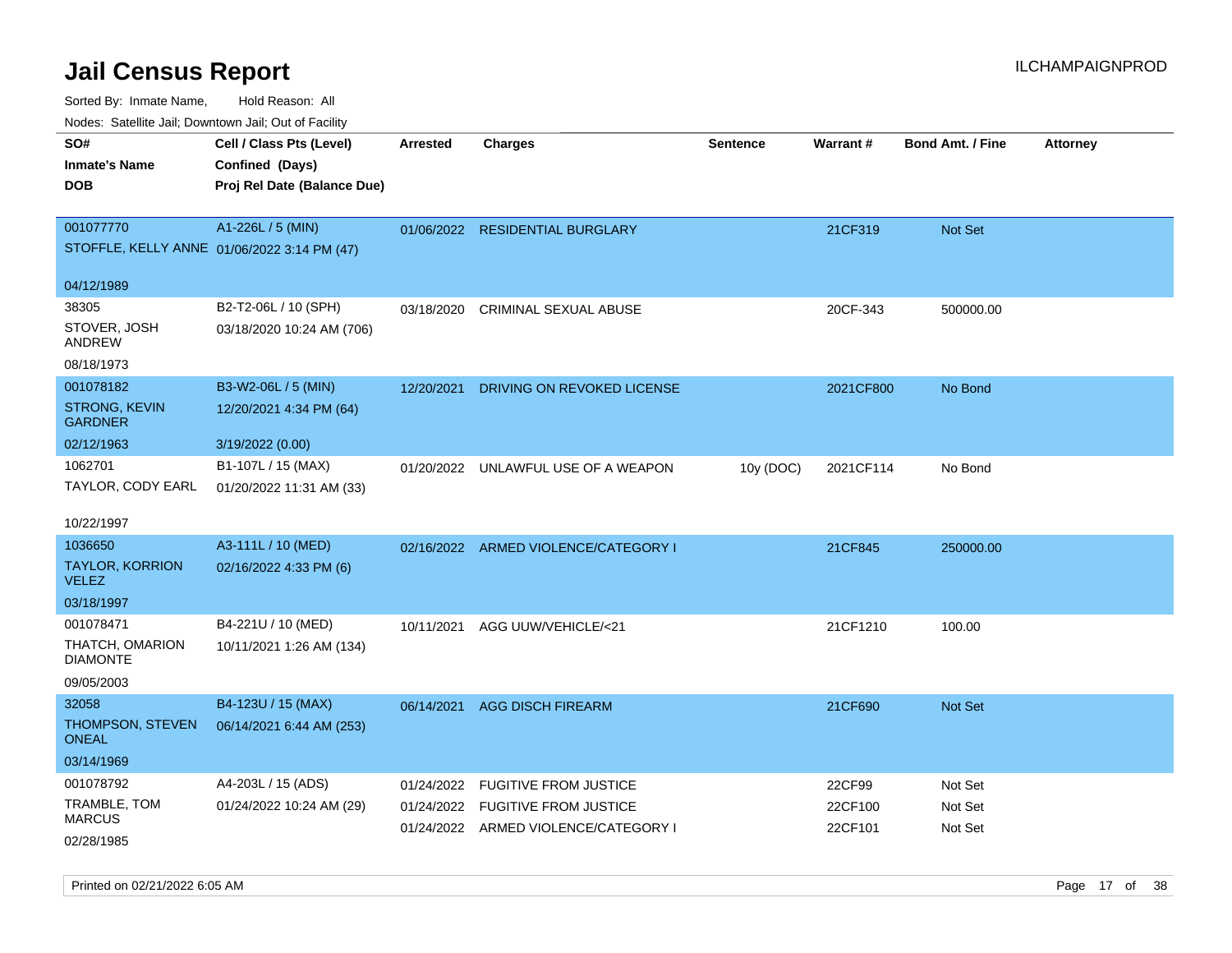Sorted By: Inmate Name, Hold Reason: All Nodes: Satellite Jail; Downtown Jail; Out of Facility

| Nudes. Satellite Jali, Downtown Jali, Out of Facility |                             |                 |                               |                 |             |                         |                 |
|-------------------------------------------------------|-----------------------------|-----------------|-------------------------------|-----------------|-------------|-------------------------|-----------------|
| SO#                                                   | Cell / Class Pts (Level)    | <b>Arrested</b> | <b>Charges</b>                | <b>Sentence</b> | Warrant#    | <b>Bond Amt. / Fine</b> | <b>Attorney</b> |
| Inmate's Name                                         | Confined (Days)             |                 |                               |                 |             |                         |                 |
| <b>DOB</b>                                            | Proj Rel Date (Balance Due) |                 |                               |                 |             |                         |                 |
|                                                       |                             |                 |                               |                 |             |                         |                 |
| 32910                                                 | B3-W1-02L / 10 (MED)        | 10/04/2021      | DOM BTRY/HARM/1-2 PRECONV     |                 | 21CF1189    | Not Set                 |                 |
| TULL, CHRISTOPHER<br>MICHAEL                          | 10/04/2021 10:53 PM (141)   |                 |                               |                 |             |                         |                 |
| 04/02/1971                                            |                             |                 |                               |                 |             |                         |                 |
| 961786                                                | A4-206U / 15 (ADS)          | 01/24/2022      | ARMED HABITUAL CRIMINAL       |                 | 22CF104     | Not Set                 |                 |
| WARREN, DESIE<br>ARNEZ                                | 01/24/2022 7:23 AM (29)     |                 |                               |                 |             |                         |                 |
| 04/28/1988                                            |                             |                 |                               |                 |             |                         |                 |
| 1070737                                               | A1-126L / 15 (MAX)          | 10/14/2021      | AGG KIDNAPG/<13/INTEL DISABL  | (DHS)           | 2020CF418   | 250000.00               |                 |
| <b>WASHINGTON.</b><br>JASTINA VIRGINIA                | 10/14/2021 12:02 PM (131)   |                 |                               |                 |             |                         |                 |
| 04/11/2000                                            |                             |                 |                               |                 |             |                         |                 |
| 977140                                                | B1-203L / 10 (MED)          | 10/24/2021      | ARMED HABITUAL CRIMINAL       |                 | 21CF1289    | Not Set                 |                 |
| WEBSTER, DERRIAL<br>DEVON                             | 10/24/2021 2:46 AM (121)    |                 |                               |                 |             |                         |                 |
| 01/14/1990                                            |                             |                 |                               |                 |             |                         |                 |
| 1075313                                               | A4-205U / 15 (ADS)          | 01/29/2022      | POSSESSION OF STOLEN FIREARM  |                 | 22CF132     | <b>Not Set</b>          |                 |
| WILLIAMS, EARDIS                                      | 01/29/2022 1:23 AM (24)     | 01/29/2022      | MFG/DEL CANNABIS/30-500 GRAMS |                 | 20CF51      | 5000.00                 |                 |
| <b>ANTONIO, Junior</b>                                |                             | 01/29/2022      | POSSESSION OF STOLEN FIREARM  |                 | 20CF1048    | 500000.00               |                 |
| 01/21/1999                                            |                             |                 |                               |                 |             |                         |                 |
| 1049234                                               | A4-102L / 10 (MED)          | 01/22/2022      | AGGRAVATED DOMESTIC BATTERY   |                 | 22CF94      | Not Set                 |                 |
| WILLIAMS, KHAMRON<br><b>MARCELL</b>                   | 01/22/2022 9:30 AM (31)     |                 |                               |                 |             |                         |                 |
| 08/15/1995                                            |                             |                 |                               |                 |             |                         |                 |
| 638552                                                | B2-T2-08L / 5 (SPH)         | 10/07/2021      | CHILD PORNOGRAPHY/PHOTOGRAPH  |                 | 2021CF1207  | No Bond                 |                 |
| <b>WILLIAMS, MICHAEL</b><br>JAMES                     | 10/07/2021 12:20 PM (138)   |                 |                               |                 |             |                         |                 |
| 03/29/1964                                            |                             |                 |                               |                 |             |                         |                 |
| 1066370                                               | B1-101L / 15 (MAX)          | 07/28/2021      | ARMED VIOLENCE/CATEGORY III   |                 | 2021 CF 882 | Not Set                 |                 |
| WILLIAMS, REONTE<br>REMIR                             | 07/28/2021 5:40 AM (209)    |                 |                               |                 |             |                         |                 |
| 05/14/1999                                            |                             |                 |                               |                 |             |                         |                 |

Printed on 02/21/2022 6:05 AM **Page 18** of 38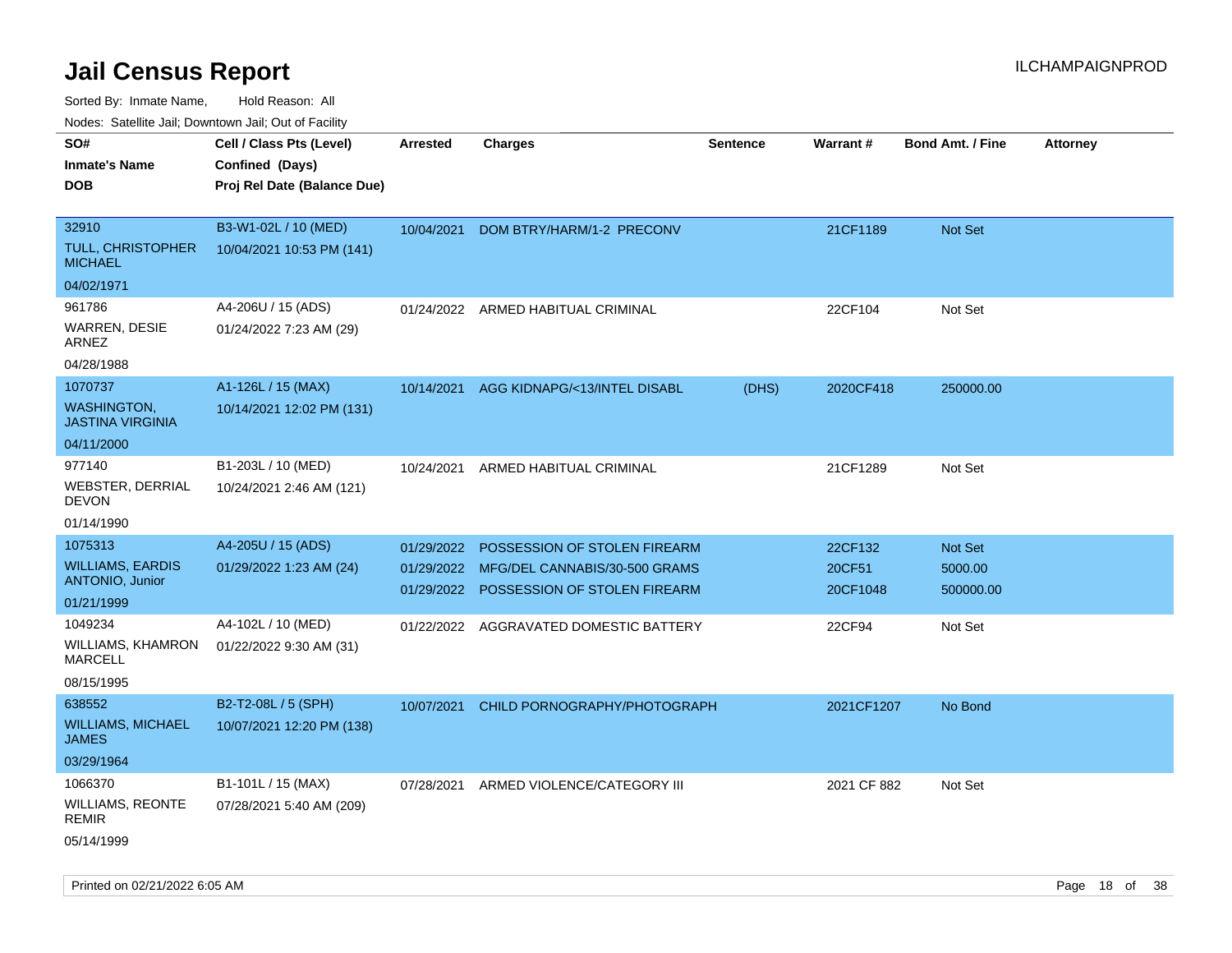| SO#<br><b>Inmate's Name</b><br><b>DOB</b>                          | Cell / Class Pts (Level)<br>Confined (Days)<br>Proj Rel Date (Balance Due) | Arrested          | <b>Charges</b>                   | <b>Sentence</b> | Warrant# | <b>Bond Amt. / Fine</b> | <b>Attorney</b> |
|--------------------------------------------------------------------|----------------------------------------------------------------------------|-------------------|----------------------------------|-----------------|----------|-------------------------|-----------------|
| 967413<br><b>DARNELL</b><br>08/27/1986                             | A3-117U / 10 (MED)<br>WINFREY, DEMETRIUS 02/18/2022 12:49 AM (4)           | 02/18/2022        | POSSESSING A CONTROLLED SUBSTANC |                 | 22CF200  | <b>Not Set</b>          |                 |
| 1051953<br><b>WINSTON, ALYSSIA</b><br><b>LETEECE</b><br>03/17/1996 | A2-221L / 10 (ADS)<br>02/02/2022 4:29 AM (20)                              | 02/02/2022        | DOMESTIC BATTERY/OTHER PRIOR     |                 | 22CF144  | Not Set                 |                 |
| <b>Total Satellite Jail: 142</b>                                   |                                                                            | <b>Males: 125</b> | Unknown: 0<br>Females: 17        |                 |          |                         |                 |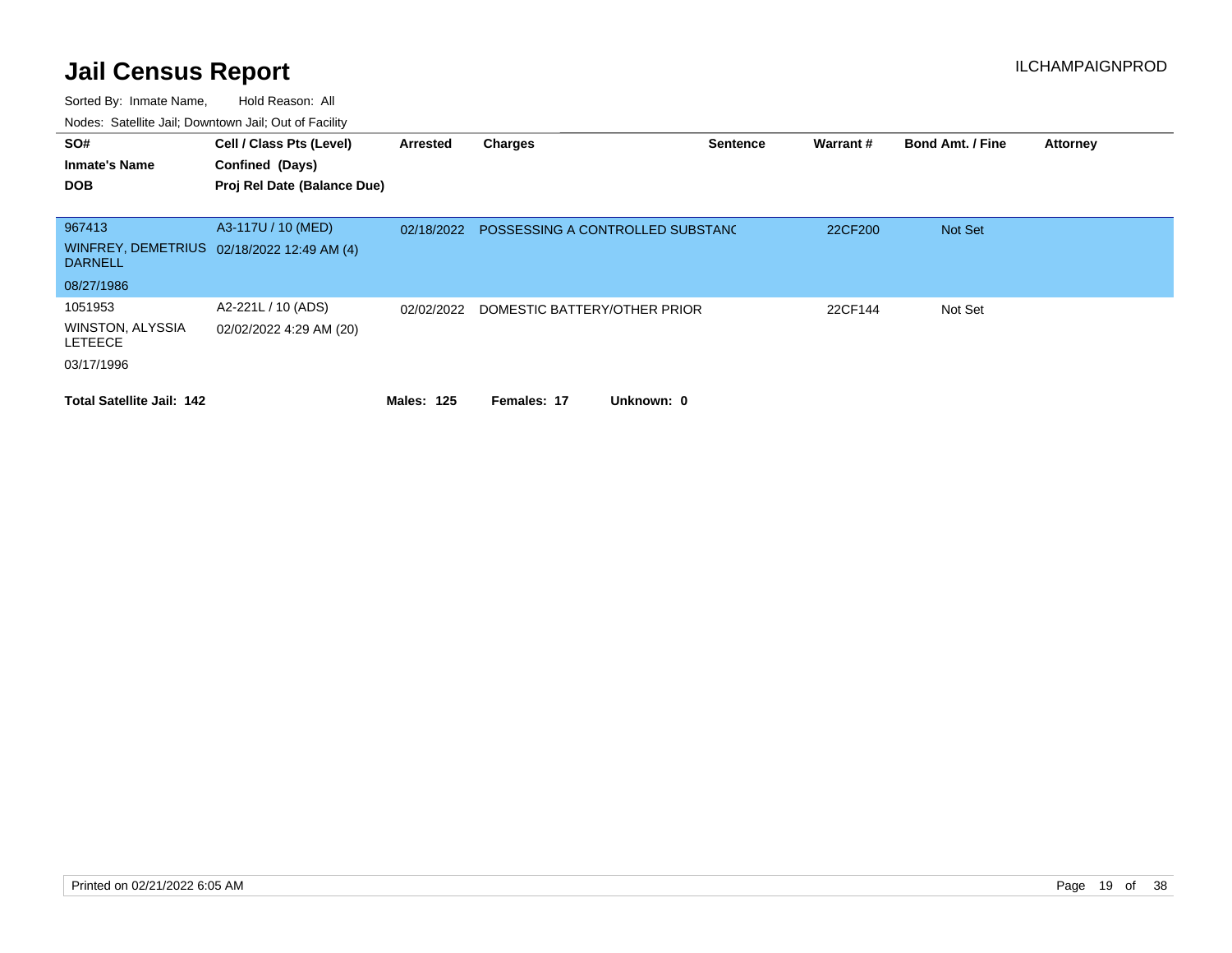| <b>Downtown Jail</b> |  |
|----------------------|--|
|                      |  |

| SO#<br><b>Inmate's Name</b><br><b>DOB</b> | Cell / Class Pts (Level)<br>Confined (Days)<br>Proj Rel Date (Balance Due) | <b>Arrested</b>          | <b>Charges</b>                                    | <b>Sentence</b> | Warrant#             | <b>Bond Amt. / Fine</b> | <b>Attorney</b> |
|-------------------------------------------|----------------------------------------------------------------------------|--------------------------|---------------------------------------------------|-----------------|----------------------|-------------------------|-----------------|
| 1073165<br><b>ACKERMAN, CODY</b>          | G4L / 5 (MIN)<br>04/30/2021 4:48 PM (298)                                  | 04/30/2021               | FORGERY/ISSUE/DELIVER DOCUMENT                    |                 | 19CF143              | 75000.00<br>Not Set     |                 |
| <b>JAMES</b>                              |                                                                            | 04/30/2021<br>05/03/2021 | <b>BURGLARY</b><br>FORGERY/ISSUE/DELIVER DOCUMENT |                 | 21CF516<br>2018CF689 | 2500.00 / 75.00         |                 |
| 02/01/1989                                |                                                                            |                          |                                                   |                 |                      |                         |                 |
| 001078621                                 | F9U / 10 (MED)                                                             | 12/23/2021               | <b>RESIDENTIAL BURGLARY</b>                       |                 | 21CF1582             | Not Set                 |                 |
|                                           | BAILEY, DANIEL SCOTT 12/23/2021 9:44 AM (61)                               | 01/14/2022               | PROBATION VIOLATION                               |                 | 21CF1445             | Not Set                 |                 |
| 05/09/1999                                |                                                                            |                          |                                                   |                 |                      |                         |                 |
| 969121                                    | I3 / 15 (SPH)                                                              | 11/25/2021               | <b>CRIM TRESPASS TO RESIDENCE</b>                 |                 | 21CF1444             | Not Set                 |                 |
| <b>BECKLEY, ANTHONY</b><br><b>PATRICK</b> | 11/25/2021 7:16 PM (89)                                                    |                          |                                                   |                 |                      |                         |                 |
| 06/30/1989                                |                                                                            |                          |                                                   |                 |                      |                         |                 |
| 47897                                     | J5L / 15 (ADS)                                                             | 01/19/2022               | VIOLATE ORDER PROTECTION                          |                 | 22CF85               | Not Set                 |                 |
| BRANAMAN.                                 | 01/19/2022 9:21 PM (34)                                                    | 01/19/2022               | DRVG REVOKED/2+/PERS INJ/DEATH                    |                 | 22CF84               | Not Set                 |                 |
| <b>CLIFFORD EARL</b>                      |                                                                            | 02/08/2022               | DRIVE REVOKED/RECK HOMIC/3                        |                 | 21CF1280             | Not Set                 |                 |
| 03/09/1975                                |                                                                            | 02/08/2022               | DRIVING ON REVOKED LICENSE                        |                 | 21TR8305             | Not Set                 |                 |
| 1027929                                   | F6L / 15 (MAX)                                                             | 12/18/2021               | <b>HOME INVASION/CAUSE INJURY</b>                 |                 | 21CF1560             | No Bond                 |                 |
| <b>BROUGHTON, MARK</b><br>ANTHONY, Junior | 12/18/2021 2:55 AM (66)                                                    |                          |                                                   |                 |                      |                         |                 |
| 02/15/1990                                |                                                                            |                          |                                                   |                 |                      |                         |                 |
| 1067476                                   | F5L / 10 (MED)                                                             | 11/13/2021               | AGG DOMESTIC BATTERY/STRANGLE                     |                 | 20CF575              | 5000.00                 |                 |
| <b>BROWN, JAMES</b><br><b>BRONELL</b>     | 11/13/2021 2:35 AM (101)                                                   | 11/13/2021               | <b>RESIDENTIAL BURGLARY</b>                       |                 | 21CF385              | 25000.00                |                 |
| 01/08/1996                                |                                                                            |                          |                                                   |                 |                      |                         |                 |
| 995432                                    | <b>H5L / 10 (ADS)</b>                                                      | 12/20/2021               | FAIL TO RPT WKLY/NO FIXED ADDR                    |                 | 21CF1559             | Not Set                 |                 |
| BROWN, JAVON<br><b>SHANTEZ</b>            | 12/20/2021 2:06 AM (64)                                                    |                          |                                                   |                 |                      |                         |                 |
| 10/14/1991                                |                                                                            |                          |                                                   |                 |                      |                         |                 |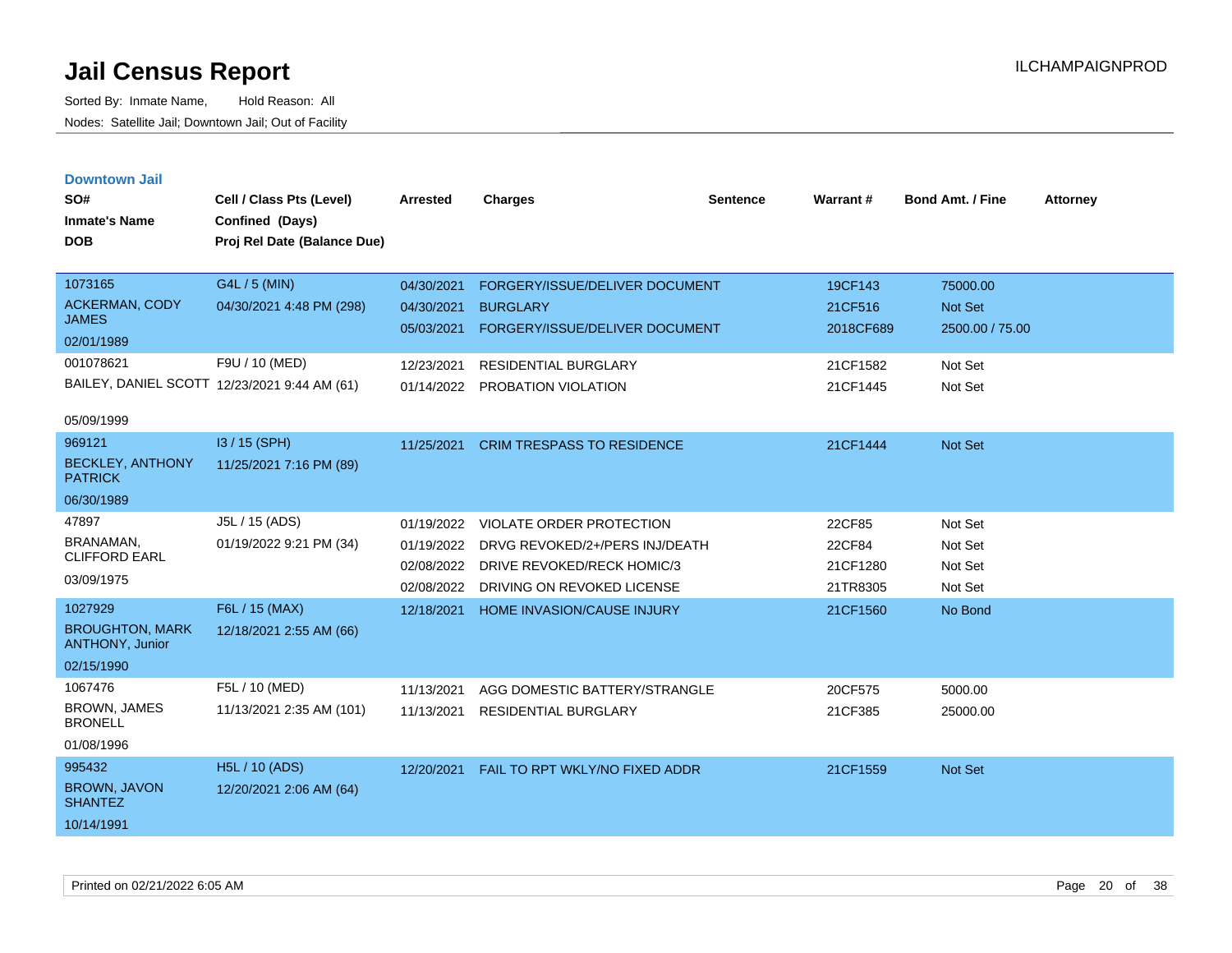Sorted By: Inmate Name, Hold Reason: All Nodes: Satellite Jail; Downtown Jail; Out of Facility

| Cell / Class Pts (Level)                   | <b>Arrested</b> | <b>Charges</b>                | <b>Sentence</b>                                                                                                                                                              | Warrant#                                                                 | <b>Bond Amt. / Fine</b> | <b>Attorney</b> |
|--------------------------------------------|-----------------|-------------------------------|------------------------------------------------------------------------------------------------------------------------------------------------------------------------------|--------------------------------------------------------------------------|-------------------------|-----------------|
|                                            |                 |                               |                                                                                                                                                                              |                                                                          |                         |                 |
| Proj Rel Date (Balance Due)                |                 |                               |                                                                                                                                                                              |                                                                          |                         |                 |
|                                            |                 |                               |                                                                                                                                                                              |                                                                          |                         |                 |
| G2L / 5 (MIN)                              | 10/08/2021      |                               |                                                                                                                                                                              | 20CF360                                                                  | No Bond                 |                 |
| 10/08/2021 5:16 PM (137)                   |                 |                               |                                                                                                                                                                              |                                                                          |                         |                 |
|                                            |                 |                               |                                                                                                                                                                              |                                                                          |                         |                 |
| F1L / 15 (MAX)                             | 12/21/2021      | FELON POSS/USE FIREARM PRIOR  |                                                                                                                                                                              | 21CF1568                                                                 | Not Set                 |                 |
| 12/21/2021 1:50 PM (63)                    | 12/21/2021      |                               |                                                                                                                                                                              | 21CF741                                                                  | Not Set                 |                 |
|                                            |                 |                               |                                                                                                                                                                              |                                                                          |                         |                 |
| H2U / 10 (ADS)                             | 12/27/2021      |                               |                                                                                                                                                                              |                                                                          | 5000.00                 |                 |
| CHOUNARD, STANLEY 12/27/2021 10:47 PM (57) |                 |                               |                                                                                                                                                                              |                                                                          |                         |                 |
|                                            |                 |                               |                                                                                                                                                                              |                                                                          |                         |                 |
| $E1L / 5$ (MIN)                            |                 |                               |                                                                                                                                                                              | 22CF59                                                                   | Not Set                 |                 |
| 01/13/2022 4:36 AM (40)                    |                 |                               |                                                                                                                                                                              |                                                                          |                         |                 |
|                                            |                 |                               |                                                                                                                                                                              |                                                                          |                         |                 |
| <b>J6L / 5 (ADS)</b>                       | 04/16/2021      | <b>BURGLARY</b>               |                                                                                                                                                                              | 21CF414                                                                  | <b>Not Set</b>          |                 |
| 04/16/2021 9:17 PM (312)                   |                 |                               |                                                                                                                                                                              |                                                                          |                         |                 |
|                                            |                 |                               |                                                                                                                                                                              |                                                                          |                         |                 |
| E6L / 15 (ADS)                             | 11/05/2021      |                               |                                                                                                                                                                              | 21CF1370                                                                 | Not Set                 |                 |
| 11/06/2021 12:23 AM (108)                  |                 |                               |                                                                                                                                                                              |                                                                          |                         |                 |
|                                            |                 |                               |                                                                                                                                                                              |                                                                          |                         |                 |
| C1L / 15 (MAX)                             | 09/24/2021      | MFG/DEL CANNABIS/2.5-10 GRAMS |                                                                                                                                                                              | 21CF1155                                                                 | Not Set                 |                 |
| 09/24/2021 9:38 PM (151)                   | 09/24/2021      |                               |                                                                                                                                                                              | 2021-CF681                                                               | 500000.00               |                 |
|                                            |                 |                               |                                                                                                                                                                              |                                                                          |                         |                 |
| $15/15$ (ADS)                              | 12/20/2021      |                               |                                                                                                                                                                              | 21CF1572                                                                 | Not Set                 |                 |
| 12/21/2021 10:13 AM (63)                   | 12/22/2021      |                               |                                                                                                                                                                              | CH2107977                                                                | Not Set                 |                 |
|                                            | Confined (Days) |                               | AGG BATTERY/PUBLIC PLACE<br>01/13/2022 VIOLATE ORDER/PRIOR DOM BTRY<br>FIREARM/FOID INVALID/NOT ELIG<br><b>ARMED HABITUAL CRIMINAL</b><br><b>MURDER</b><br>PAROLE REVOCATION | AGG UNLAWFUL USE OF WEAPON/VEH 2y (DOC)<br>AGG DISCHARGE FIREARM/OCC VEH |                         | 2021CF1042      |

06/22/1998

Printed on 02/21/2022 6:05 AM Page 21 of 38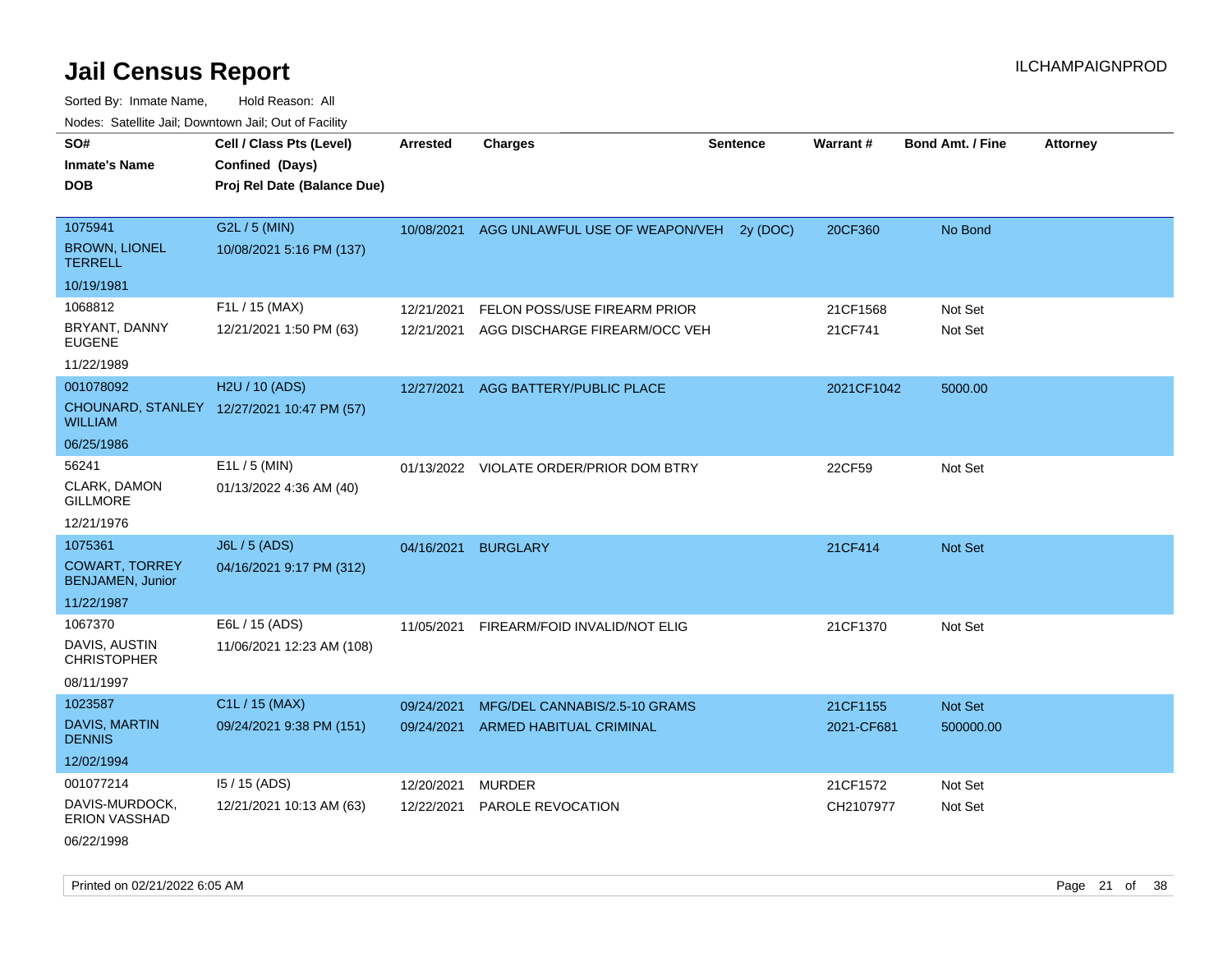Sorted By: Inmate Name, Hold Reason: All Nodes: Satellite Jail; Downtown Jail; Out of Facility

| SO#                                    | Cell / Class Pts (Level)                     | Arrested   | <b>Charges</b>                      | <b>Sentence</b> | Warrant#   | <b>Bond Amt. / Fine</b> | <b>Attorney</b> |
|----------------------------------------|----------------------------------------------|------------|-------------------------------------|-----------------|------------|-------------------------|-----------------|
| <b>Inmate's Name</b>                   | Confined (Days)                              |            |                                     |                 |            |                         |                 |
| <b>DOB</b>                             | Proj Rel Date (Balance Due)                  |            |                                     |                 |            |                         |                 |
|                                        |                                              |            |                                     |                 |            |                         |                 |
| 001078223                              | G6L / 5 (MIN)                                |            | 11/09/2021 AGG DUI/NO VALID DL      |                 | 21CF1382   | Not Set                 |                 |
| DIEGO-MATEO,<br><b>JOAQUIN</b>         | 11/09/2021 10:52 PM (105)                    |            |                                     |                 |            |                         |                 |
| 01/23/2002                             |                                              |            |                                     |                 |            |                         |                 |
| 571307                                 | J3L / 15 (ADS)                               | 09/14/2020 | CRIM SEXUAL ABUSE/CONSENT           |                 | 2020CF1026 | Not Set                 |                 |
| DOMINGO-<br>CASTANEDA,                 | 09/14/2020 11:19 PM (526)                    | 09/14/2020 | PRED CRIM SEX ASLT/VICTIM <13       |                 | 2020CF1025 | Not Set                 |                 |
| 09/29/1989                             |                                              |            |                                     |                 |            |                         |                 |
| 527379                                 | D6 / 15 (ADS)                                | 10/25/2021 | <b>ARMED HABITUAL CRIMINAL</b>      |                 | 21CF1297   | Not Set                 |                 |
| DRAKE, MARCELL<br><b>DEON</b>          | 10/25/2021 5:05 PM (120)                     | 10/27/2021 | AGG DOMESTIC BATTERY/STRANGLE       |                 | 21CF1245   | Not Set                 |                 |
| 04/20/1987                             |                                              |            |                                     |                 |            |                         |                 |
| 959292                                 | K1 / 15 (ADS)                                | 04/01/2021 | ATTEMPT (FIRST DEGREE MURDER)       |                 | 2020CF565  | 2000000.00              |                 |
| DUNCAN, COREYON<br><b>ANTHONY</b>      | 04/01/2021 8:46 PM (327)                     | 12/17/2021 | <b>MURDER</b>                       |                 | 21CF1542   | Not Set                 |                 |
| 01/17/1989                             |                                              |            |                                     |                 |            |                         |                 |
| 1053207                                | K3 / 15 (SPH)                                | 06/06/2019 | MURDER/INTENT TO KILL/INJURE        |                 | 2019-CF849 | 2000000.00              |                 |
| FAUST, JAQUAVEON<br><b>LAVELL</b>      | 06/06/2019 2:24 PM (992)                     |            |                                     |                 |            |                         |                 |
| 07/25/1996                             |                                              |            |                                     |                 |            |                         |                 |
| 962759                                 | J1L / 5 (ADS)                                | 07/16/2021 | <b>METH DELIVERY&lt;5 GRAMS</b>     |                 | 21CF833    | Not Set                 |                 |
|                                        | FINLEY, KEVIN DANTE 07/16/2021 9:44 PM (221) | 07/29/2021 | AGG CRIM SEX ASSAULT/FELONY         |                 | 21CF891    | No Bond                 |                 |
| 12/28/1988                             |                                              |            |                                     |                 |            |                         |                 |
| 524764                                 | G3L / 5 (MIN)                                | 09/18/2021 | METH DELIVERY/15<100 GRAMS          |                 | 21CF627    | 50000.00                |                 |
| <b>FISCUS, ROBERT</b><br><b>LOWELL</b> | 09/18/2021 10:50 AM (157)                    |            |                                     |                 |            |                         |                 |
| 02/17/1986                             |                                              |            |                                     |                 |            |                         |                 |
| 1063104                                | $G1U / 5$ (MIN)                              |            | 01/10/2022 VIOLATE ORDER PROTECTION |                 | 21CF1258   | 25000.00                |                 |
| <b>FUSON, KEITH</b><br>EDWARD          | 01/10/2022 9:14 PM (43)                      |            | 01/10/2022 VIOLATE ORDER PROTECTION |                 | 21CF1259   | 25000.00                |                 |
| 05/07/1987                             |                                              |            |                                     |                 |            |                         |                 |

Printed on 02/21/2022 6:05 AM Page 22 of 38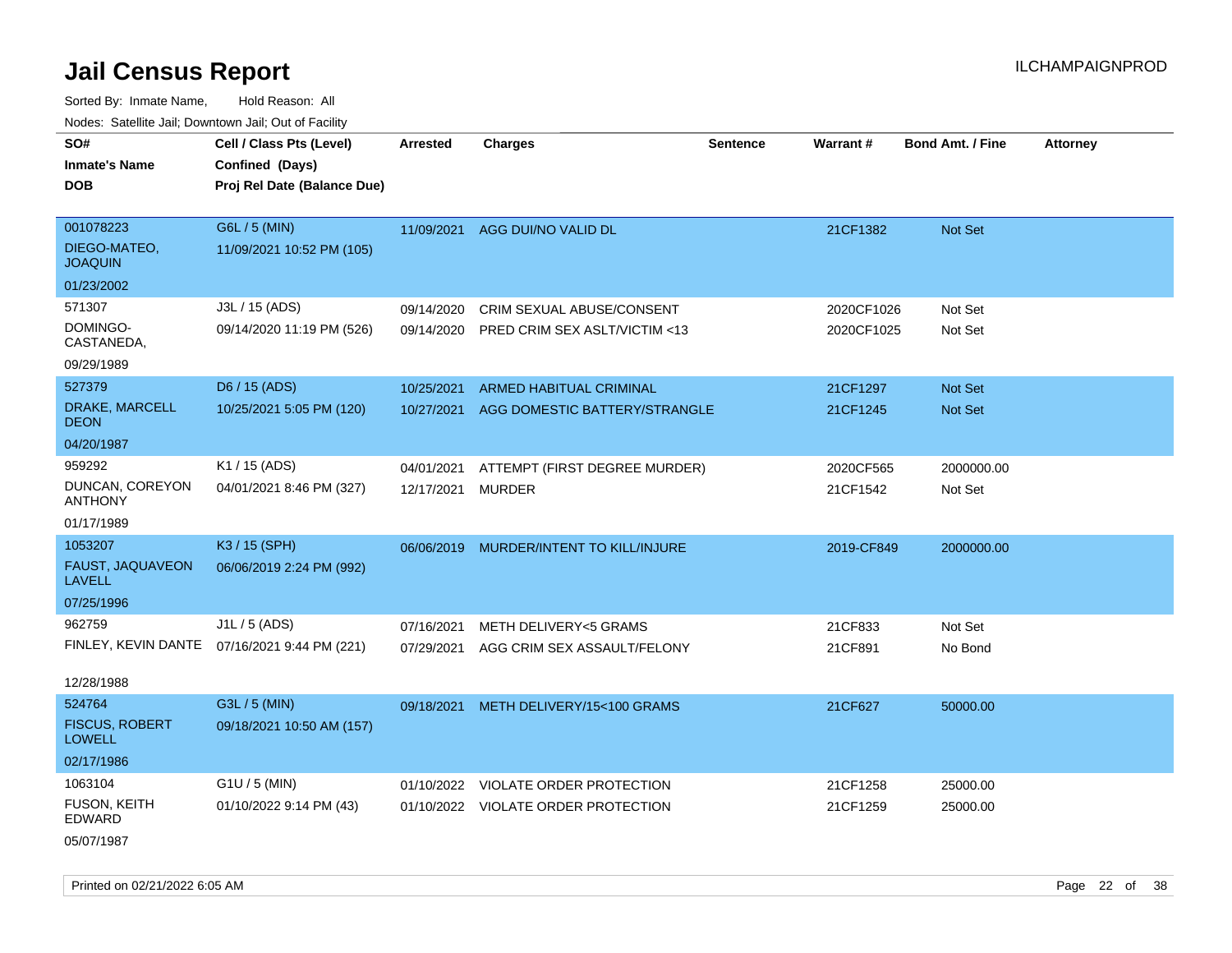| ivodes. Satellite Jali, Downtown Jali, Out of Facility |                             |                  |                                                            |                 |                 |                         |                 |
|--------------------------------------------------------|-----------------------------|------------------|------------------------------------------------------------|-----------------|-----------------|-------------------------|-----------------|
| SO#                                                    | Cell / Class Pts (Level)    | Arrested         | <b>Charges</b>                                             | <b>Sentence</b> | <b>Warrant#</b> | <b>Bond Amt. / Fine</b> | <b>Attorney</b> |
| <b>Inmate's Name</b>                                   | Confined (Days)             |                  |                                                            |                 |                 |                         |                 |
| DOB                                                    | Proj Rel Date (Balance Due) |                  |                                                            |                 |                 |                         |                 |
|                                                        |                             |                  |                                                            |                 |                 |                         |                 |
| 1003785                                                | G7L / 5 (MIN)               |                  | 01/31/2022 THEFT CON INTENT <\$500 PRIOR                   | 4y (DOC)        | 19CF1558        | No Bond                 |                 |
| <b>GENTRY, SIDNEY</b><br>RAYNARD                       | 01/31/2022 8:44 AM (22)     |                  |                                                            |                 |                 |                         |                 |
| 05/27/1971                                             |                             |                  |                                                            |                 |                 |                         |                 |
| 32913                                                  | I1 / 15 (ADS)               | 12/03/2021       | PRED CRIM SEX ASLT/VICTIM <13                              |                 | 21CF1481        | Not Set                 |                 |
| GROB, WARREN A,<br>Junior                              | 12/03/2021 4:24 PM (81)     |                  |                                                            |                 |                 |                         |                 |
| 12/07/1950                                             |                             |                  |                                                            |                 |                 |                         |                 |
| 1073611                                                | G3U / 5 (MIN)               | 02/09/2021       | DELIVERY OF OR POSSESSION OF W/INT                         |                 | 21CF160         | <b>Not Set</b>          |                 |
| HAYES, CAMERON<br>TAYLOR MALEEK                        | 02/09/2021 3:10 PM (378)    | 02/09/2021       | MFG 15>100 GR ECSTASY/ANALOG                               |                 | 21CF121         | 500000.00               |                 |
| 08/10/1998                                             |                             |                  |                                                            |                 |                 |                         |                 |
| 544770                                                 | D3 / 10 (MED)               | 08/14/2021       | AGG DOMESTIC BATTERY/STRANGLE                              |                 | 2021CF514       | 25000.00                |                 |
| HAYES, DEVON<br>JERMAINE                               | 08/14/2021 2:56 AM (192)    | 08/14/2021       | AGGRAVATED DOMESTIC BATTERY                                |                 | 21CF977         | No Bond                 |                 |
| 11/07/1987                                             |                             |                  |                                                            |                 |                 |                         |                 |
| 972300                                                 | F6U / 10 (MED)              | 12/22/2021       | <b>RESIDENTIAL BURGLARY</b>                                |                 | 18CF1691        | 25000.00                |                 |
| <b>HOLT, MICHAEL</b><br>TERRELL                        | 12/22/2021 8:36 AM (62)     | 12/22/2021       | AGG CRIM SEX ABUSE/VICTIM <9                               |                 | 19CF1277        | 250000.00               |                 |
| 12/25/1989                                             |                             |                  |                                                            |                 |                 |                         |                 |
| 953555                                                 | C4U / 15 (MAX)              | 03/10/2021       | <b>CRIM TRESPASS TO RESIDENCE</b>                          |                 | 21CF272         | Not Set                 |                 |
| HUNT, TAVARIS EARL                                     | 03/10/2021 4:58 AM (349)    | 04/14/2021       | AGG FLEEING POLICE/21 MPH OVER                             | 3y(DOC)         | 2020CF94        | 10000.00                |                 |
| 12/29/1987                                             |                             |                  |                                                            |                 |                 |                         |                 |
| 518711                                                 | G5L / 5 (MIN)               | 01/30/2022       | THFT/TRANS MERCH/<\$300/PRECONV                            |                 | 19CF767         | 690.00                  |                 |
| <b>INGERSON, LUCUS</b><br>JAMES                        | 01/30/2022 4:57 PM (23)     | 01/30/2022 THEFT |                                                            |                 | 22CF133         | <b>Not Set</b>          |                 |
| 09/16/1979                                             |                             |                  |                                                            |                 |                 |                         |                 |
| 53058                                                  | G4U / 5 (MIN)               |                  | 01/31/2022 DELIVERY OF OR POSSESSION OF W/ IN1 5y/6m (DOC) |                 |                 | Not Set                 |                 |
| JOHNSON, DEMARIO<br>LACONTE                            | 01/31/2022 11:12 AM (22)    |                  |                                                            |                 |                 |                         |                 |
| 06/14/1981                                             |                             |                  |                                                            |                 |                 |                         |                 |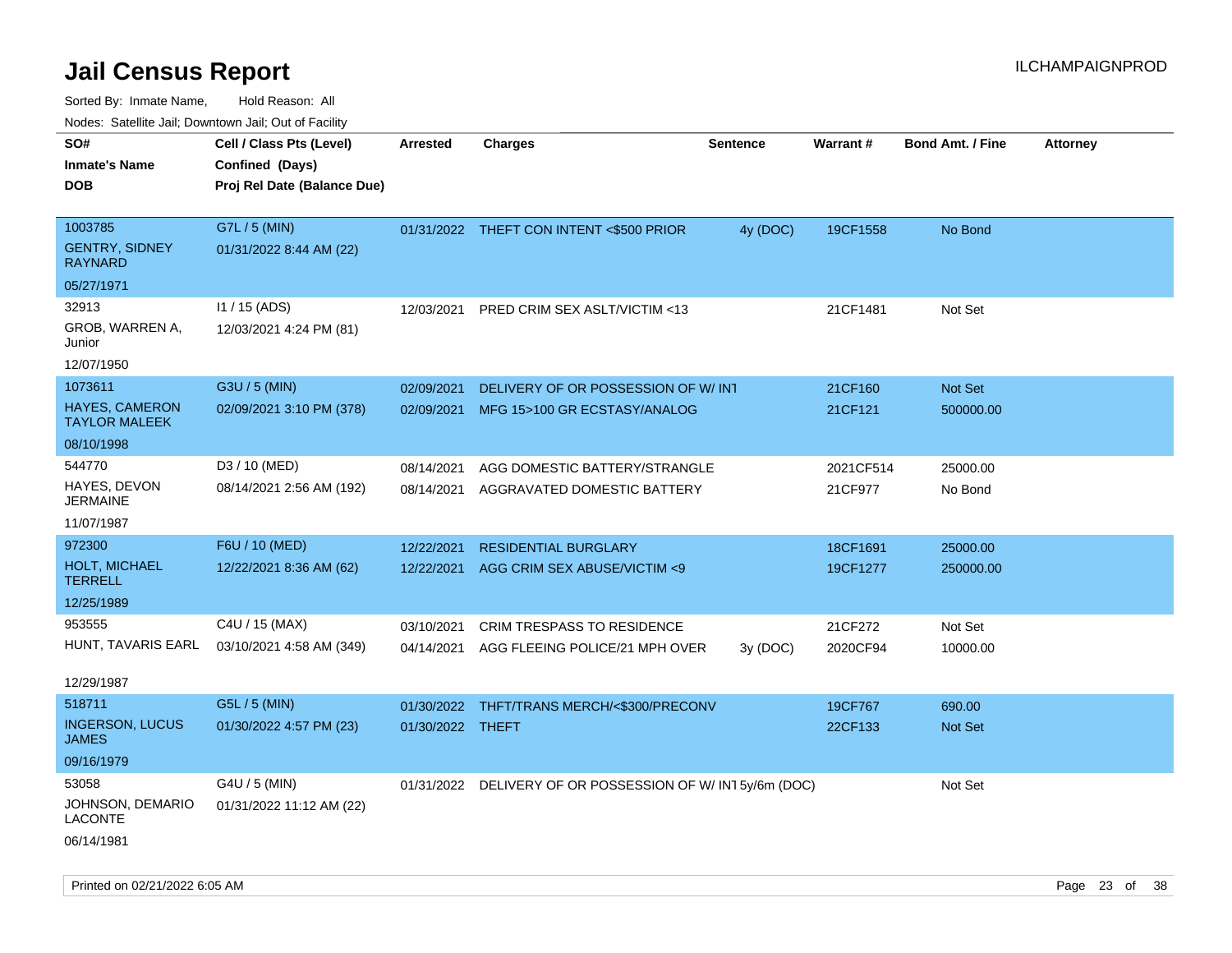| SO#<br><b>Inmate's Name</b><br><b>DOB</b>   | Cell / Class Pts (Level)<br>Confined (Days)<br>Proj Rel Date (Balance Due) | <b>Arrested</b> | <b>Charges</b>                     | <b>Sentence</b> | Warrant#  | <b>Bond Amt. / Fine</b> | <b>Attorney</b> |
|---------------------------------------------|----------------------------------------------------------------------------|-----------------|------------------------------------|-----------------|-----------|-------------------------|-----------------|
| 24308<br>KWIATKOWSKI,<br><b>ROBERT JOHN</b> | D <sub>2</sub> / 15 (MAX)<br>06/03/2021 10:40 PM (264)                     | 06/03/2021      | <b>ROBBERY</b>                     |                 | 21CF625   | No Bond                 |                 |
| 08/08/1963                                  |                                                                            |                 |                                    |                 |           |                         |                 |
| 1041648                                     | C8L / 15 (MAX)                                                             | 01/11/2022      | ARMED HABITUAL CRIMINAL            |                 | 22CF41    | Not Set                 |                 |
| LANE, DEMETRIUS<br>LAQUAN                   | 01/11/2022 5:27 AM (42)                                                    | 01/11/2022      | <b>PAROLE REVOCATION</b>           |                 | CH2200221 | Not Set                 |                 |
| 07/04/1996                                  |                                                                            |                 |                                    |                 |           |                         |                 |
| 29681                                       | J2L / 15 (ADS)                                                             | 07/14/2020      | PREDATORY CRIMINAL SEX ASSLT/CHILD |                 | 20CF-781  | 250000.00               |                 |
| LENOIR, JOHN<br><b>CHRISTOPHER</b>          | 07/14/2020 12:51 PM (588)                                                  |                 |                                    |                 |           |                         |                 |
| 04/20/1966                                  |                                                                            |                 |                                    |                 |           |                         |                 |
| 45113                                       | E2L / 15 (MAX)                                                             | 11/20/2021      | ARMED HABITUAL CRIMINAL            |                 | 21CF1424  | No Bond                 |                 |
| MARTIN, JEREMIAH<br><b>FRANCIS</b>          | 11/20/2021 1:18 AM (94)                                                    |                 |                                    |                 |           |                         |                 |
| 01/18/1977                                  |                                                                            |                 |                                    |                 |           |                         |                 |
| 1000869                                     | C9L / 10 (ADS)                                                             | 09/11/2021      | FELON POSS/USE WEAPON/FIREARM      |                 | 21CF1102  | Not Set                 |                 |
| <b>MARTIN, MANNIX</b><br><b>TILMOND</b>     | 09/12/2021 12:40 AM (163)                                                  |                 |                                    |                 |           |                         |                 |
| 07/19/1991                                  |                                                                            |                 |                                    |                 |           |                         |                 |
| 1063030                                     | H4L / 15 (ADS)                                                             | 12/20/2021      | <b>MURDER</b>                      |                 | 21CF1571  | Not Set                 |                 |
| MASON, RYAN ONEIAL 12/21/2021 9:30 AM (63)  |                                                                            | 12/22/2021      | PAROLE REVOCATION                  |                 | CH2107979 | Not Set                 |                 |
| 02/22/1991                                  |                                                                            |                 |                                    |                 |           |                         |                 |
| 1066623                                     | G6U / 5 (MIN)                                                              | 11/17/2021      | MFG/DEL 15<100 GR COCA/ANALOG      |                 | 17CF1093  | 75000.00                |                 |
| MATA-OROZCO,<br><b>OLEGARIO</b>             | 11/17/2021 5:08 PM (97)                                                    |                 |                                    |                 |           |                         |                 |
| 03/06/1995                                  |                                                                            |                 |                                    |                 |           |                         |                 |
| 001078249                                   | B3 / 10 (MED)                                                              | 08/07/2021      | FELON POSS/USE WEAPON/FIREARM      | 4y (DOC)        | 21CF947   | Not Set                 |                 |
| MCCLENDON, CALVIN<br>М                      | 08/07/2021 8:56 AM (199)                                                   |                 |                                    |                 |           |                         |                 |
| 04/29/1990                                  |                                                                            |                 |                                    |                 |           |                         |                 |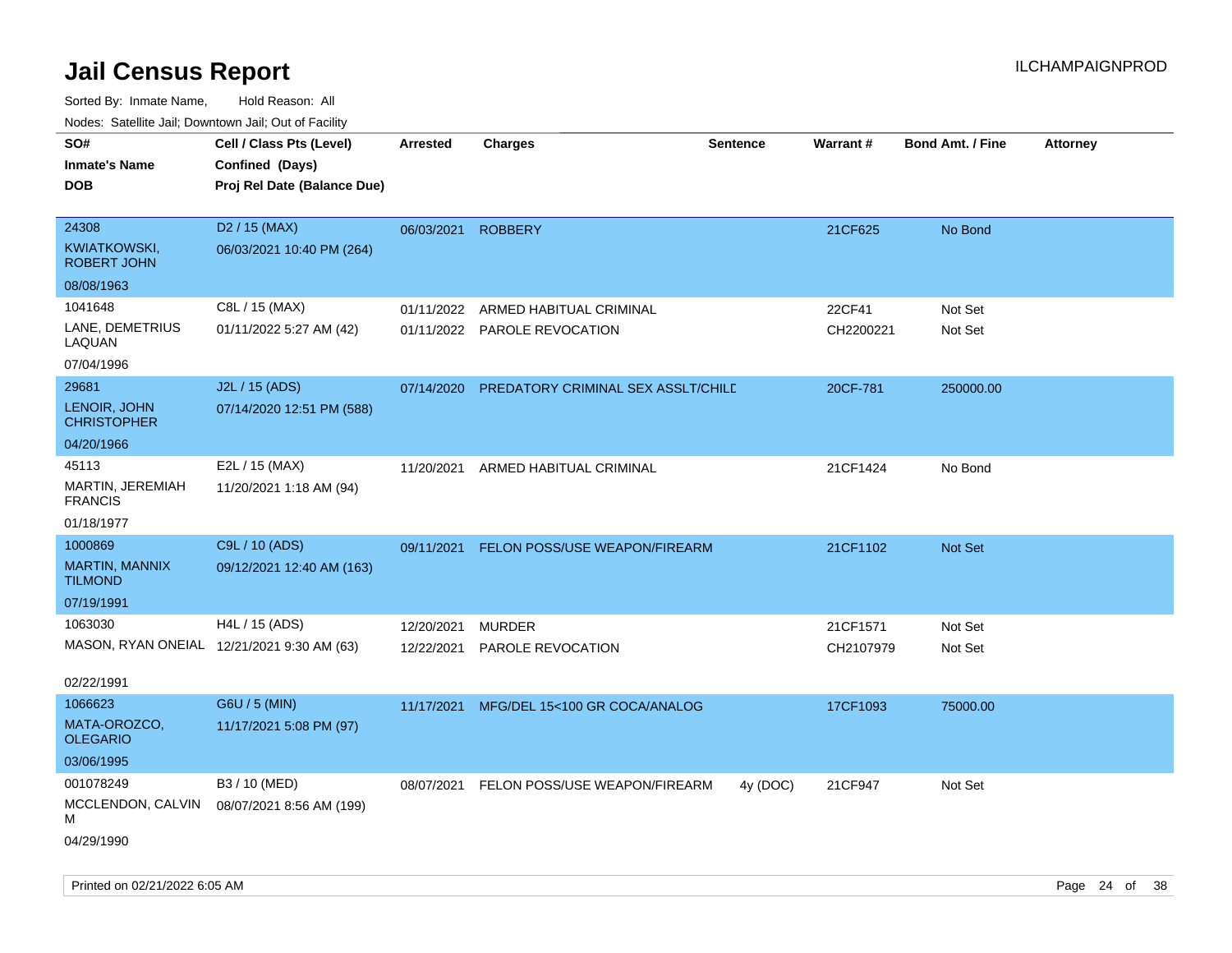Sorted By: Inmate Name, Hold Reason: All

Nodes: Satellite Jail; Downtown Jail; Out of Facility

| SO#                                 | Cell / Class Pts (Level)    | <b>Arrested</b>      | <b>Charges</b>                | <b>Sentence</b> | <b>Warrant#</b> | <b>Bond Amt. / Fine</b> | <b>Attorney</b> |
|-------------------------------------|-----------------------------|----------------------|-------------------------------|-----------------|-----------------|-------------------------|-----------------|
| <b>Inmate's Name</b>                | Confined (Days)             |                      |                               |                 |                 |                         |                 |
| <b>DOB</b>                          | Proj Rel Date (Balance Due) |                      |                               |                 |                 |                         |                 |
|                                     |                             |                      |                               |                 |                 |                         |                 |
| 40235                               | G9L / 5 (MIN)               | 10/04/2021 AGG DUI/4 |                               |                 | 2021CF1145      | 35000.00                |                 |
| MERRIWEATHER,<br><b>MARCUS TODD</b> | 10/04/2021 4:41 PM (141)    |                      |                               |                 |                 |                         |                 |
| 11/28/1967                          |                             |                      |                               |                 |                 |                         |                 |
| 1040273                             | E5U / 15 (ADS)              | 09/30/2021           | PRED CRIM SEX ASLT/VICTIM <13 |                 | 21CF329         | 500000.00               |                 |
| METCALFE, LANELL<br><b>JARON</b>    | 09/30/2021 11:32 PM (145)   |                      |                               |                 |                 |                         |                 |
| 09/22/1988                          |                             |                      |                               |                 |                 |                         |                 |
| 1075635                             | B2 / 10 (ADS)               | 05/11/2021           | AGG DISCHARGE FIREARM/OCC VEH |                 | 21CF538         | Not Set                 |                 |
| MILES, DEVLON VON,<br>Junior        | 05/11/2021 10:39 PM (287)   | 05/11/2021           | MFG/DEL CANNABIS/30-500 GRAMS |                 | 20CF1402        | 100000.00               |                 |
| 11/04/2000                          |                             |                      |                               |                 |                 |                         |                 |
| 001078721                           | C7U / 5 (ADS)               | 12/29/2021           | VIOLATE ORDER PROTECTION      |                 | 21CF1600        | Not Set                 |                 |
| MIRAMONTES, RAUL                    | 12/29/2021 4:02 AM (55)     |                      |                               |                 |                 |                         |                 |
|                                     |                             |                      |                               |                 |                 |                         |                 |
| 05/11/1989                          |                             |                      |                               |                 |                 |                         |                 |
| 1069209                             | <b>H1L / 10 (ADS)</b>       | 04/07/2021           | AGG BATTERY/GREAT BODILY HARM |                 | 21CF376         | <b>Not Set</b>          |                 |
| MOORE, DEVONTE<br><b>JAMAL</b>      | 04/07/2021 6:25 PM (321)    |                      |                               |                 |                 |                         |                 |
| 09/24/1995                          |                             |                      |                               |                 |                 |                         |                 |
| 61251                               | E4L / 15 (ADS)              | 12/27/2021           | PRED CRIM SEX ASLT/VICTIM <13 |                 | 21CF651         | No Bond                 |                 |
| PETMECKY, JOHN<br><b>ROBERT</b>     | 12/27/2021 1:52 PM (57)     |                      |                               |                 |                 |                         |                 |
| 03/09/1983                          |                             |                      |                               |                 |                 |                         |                 |
| 001078357                           | 14 / 15 (SPH)               | 09/17/2021           | ARMED ROBBERY/ARMED W/FIREARM |                 | 21CF1230        | Not Set                 |                 |
| PETTIGREW, CAREY                    | 09/17/2021 9:56 AM (158)    | 09/17/2021           | ARMED ROBBERY/ARMED W/FIREARM |                 | 21CF1128        | <b>Not Set</b>          |                 |
| <b>CORNITRIAS DEOBLO</b>            |                             | 09/17/2021           | ARMED ROBBERY/ARMED W/FIREARM |                 | 21CF1129        | <b>Not Set</b>          |                 |
| 08/31/1986                          |                             |                      |                               |                 |                 |                         |                 |
| 1022441                             | C3L / 10 (ADS)              | 10/27/2021           | AGG BATTERY/PEACE OFFICER     |                 | 2021 CF 12      | No Bond                 |                 |
| PICKENS, DONTRELL<br><b>DEMAR</b>   | 10/27/2021 1:39 PM (118)    | 10/27/2021           | AGG BATTERY/PEACE OFFICER     |                 | 2020 CF 1488    | No Bond                 |                 |

12/10/1993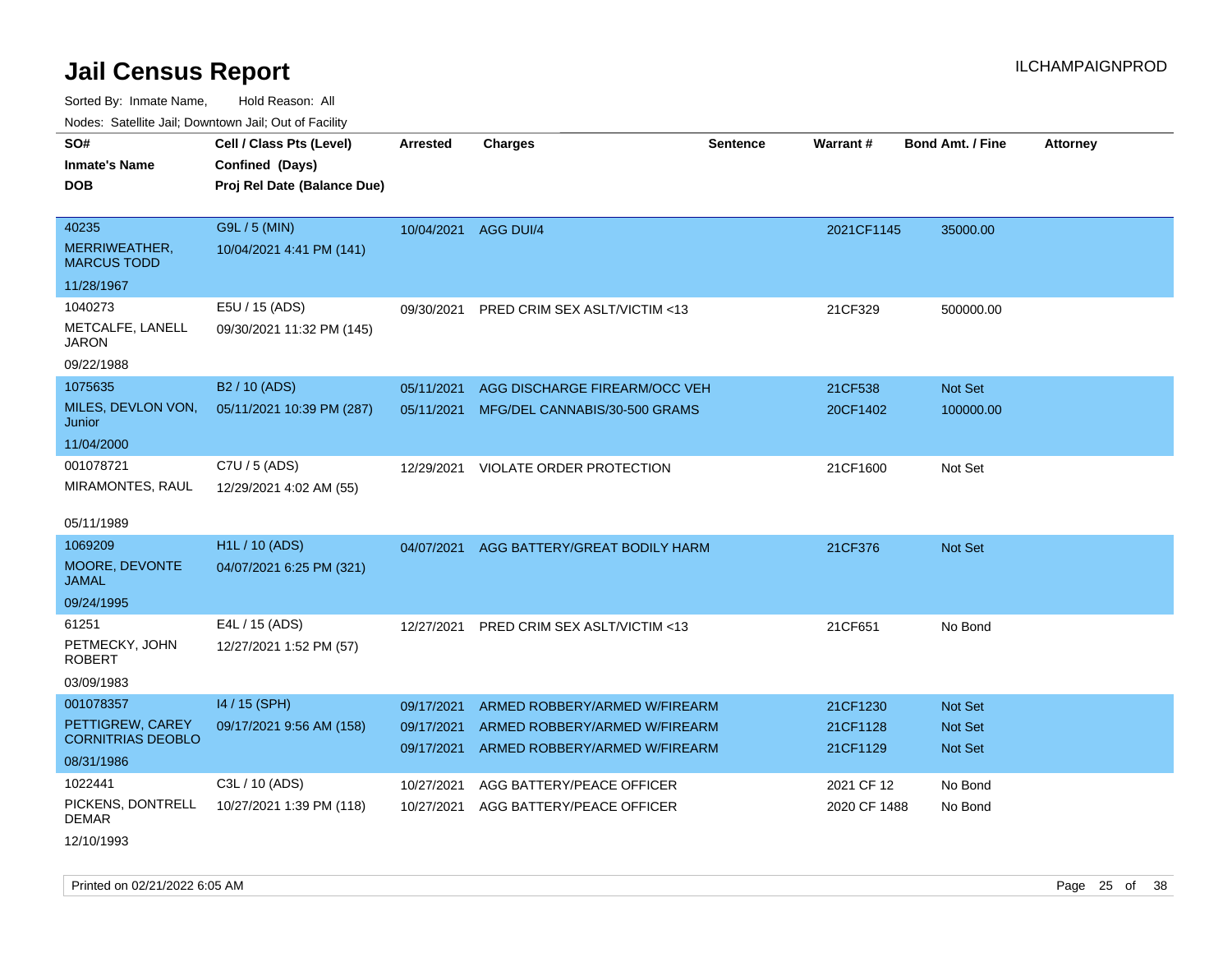Sorted By: Inmate Name, Hold Reason: All Nodes: Satellite Jail; Downtown Jail; Out of Facility

| roaco. Catolino cali, Domntonn cali, Out of Facility |                             |                   |                                          |                 |            |                         |                 |
|------------------------------------------------------|-----------------------------|-------------------|------------------------------------------|-----------------|------------|-------------------------|-----------------|
| SO#                                                  | Cell / Class Pts (Level)    | Arrested          | <b>Charges</b>                           | <b>Sentence</b> | Warrant#   | <b>Bond Amt. / Fine</b> | <b>Attorney</b> |
| <b>Inmate's Name</b>                                 | Confined (Days)             |                   |                                          |                 |            |                         |                 |
| <b>DOB</b>                                           | Proj Rel Date (Balance Due) |                   |                                          |                 |            |                         |                 |
|                                                      |                             |                   |                                          |                 |            |                         |                 |
| 1063325                                              | C6L / 10 (MED)              |                   | 01/13/2022 VIO BAIL BOND/CLASS A OFFENSE |                 | 22CM17     | Not Set                 |                 |
| PICKENS, JOSEPH<br><b>PARNELL</b>                    | 01/14/2022 12:28 AM (39)    |                   |                                          |                 |            |                         |                 |
| 04/27/1978                                           |                             |                   |                                          |                 |            |                         |                 |
| 001077783                                            | H6L / 10 (ADS)              |                   | 01/05/2022 AGGRAVATED BATTERY            |                 | 21CF325    | Not Set                 |                 |
| RIVERA, DARYL<br><b>ANTONIO</b>                      | 01/05/2022 4:20 PM (48)     |                   |                                          |                 |            |                         |                 |
| 11/14/1981                                           |                             |                   |                                          |                 |            |                         |                 |
| 1072114                                              | A1U / 15 (SPH)              | 01/17/2021        | ATTEMPT (FIRST DEGREE MURDER)            |                 | 2021CF65   | Not Set                 |                 |
| ROBINSON, DONNELL                                    | 01/17/2021 2:40 PM (401)    | 01/17/2021        | ARMED ROBBERY/NO FIREARM                 |                 | 2020CF824  | 75000.00                |                 |
| <b>LEVON</b>                                         |                             | 02/17/2021        | <b>AGGRAVATED BATTERY</b>                | 4y (DOC)        |            | 250000.00               |                 |
| 10/23/2000                                           |                             |                   |                                          |                 |            |                         |                 |
| 1068592                                              | J7L / 15 (ADS)              | 11/12/2021        | <b>BURGLARY</b>                          | 2y (DOC)        | 21CF1393   | Not Set                 |                 |
| ROSS, TEVONTAE<br><b>TERRANCE</b>                    | 11/12/2021 8:41 AM (102)    |                   |                                          |                 |            |                         |                 |
| 12/15/1998                                           |                             |                   |                                          |                 |            |                         |                 |
| 59178                                                | F8L / 15 (MAX)              | 12/13/2021        | AGG DISCHARGE FIREARM/OCC VEH            |                 | 21CF1274   | 1500000.00              |                 |
| <b>SANDERS, MICHAEL</b><br><b>JEAN</b>               | 12/13/2021 4:17 PM (71)     |                   |                                          |                 |            |                         |                 |
| 12/22/1967                                           |                             |                   |                                          |                 |            |                         |                 |
| 001078704                                            | F7U / 15 (MAX)              | 12/21/2021        | MURDER/INTENT TO KILL/INJURE             |                 | 21CF1575   | Not Set                 |                 |
| SHORTER, JAQUAN<br><b>MAURICE</b>                    | 12/23/2021 1:23 AM (61)     |                   |                                          |                 |            |                         |                 |
| 10/08/1998                                           |                             |                   |                                          |                 |            |                         |                 |
| 47195                                                | G8L / 5 (MIN)               | 12/27/2021        | <b>RESIDENTIAL BURGLARY</b>              |                 | 2020CF1222 | 10000.00                |                 |
| <b>SIMMONS, JAMES</b><br><b>ROBERT</b>               | 12/27/2021 8:42 AM (57)     | 12/28/2021        | <b>RESIDENTIAL BURGLARY</b>              |                 | 2021CF1596 | Not Set                 |                 |
| 03/13/1975                                           |                             |                   |                                          |                 |            |                         |                 |
| 1064798                                              | B1 / 15 (ADS)               | 01/17/2022 MURDER |                                          |                 | 2021CF695  | 1500000.00              |                 |
| <b>STENNIS, BRUCE</b><br><b>DEONTAY</b>              | 01/17/2022 1:29 PM (36)     |                   | 01/17/2022 MFG/DEL 1<15 GR COCAINE/ANLG  |                 | 21CF520    | 50000.00                |                 |
| 08/12/1998                                           |                             |                   |                                          |                 |            |                         |                 |

Printed on 02/21/2022 6:05 AM Page 26 of 38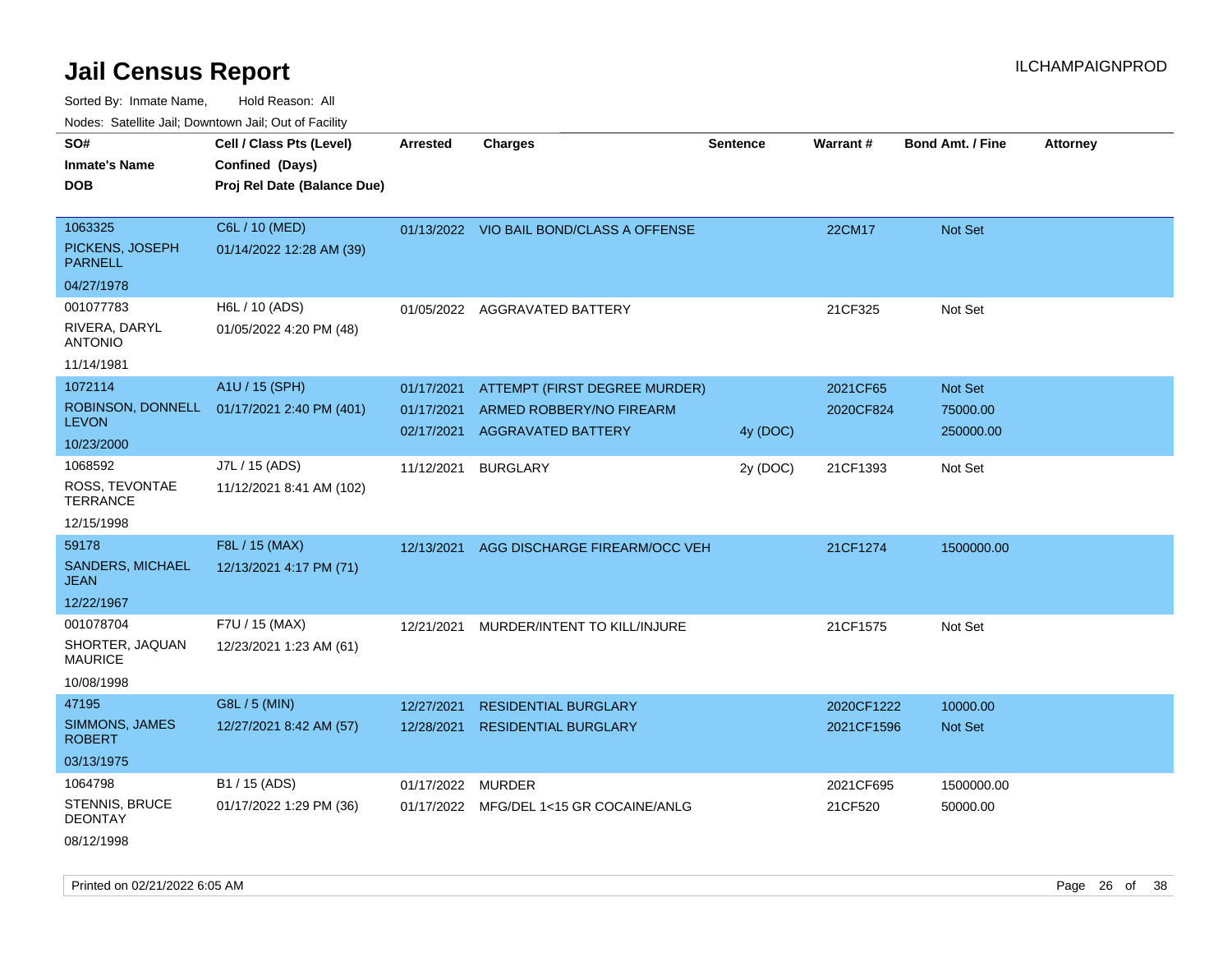Sorted By: Inmate Name, Hold Reason: All Nodes: Satellite Jail; Downtown Jail; Out of Facility

| noaco. Catomto can, Domntonn can, Cat or I domt                   |                                                                            |                          |                                                              |                 |                       |                         |                 |
|-------------------------------------------------------------------|----------------------------------------------------------------------------|--------------------------|--------------------------------------------------------------|-----------------|-----------------------|-------------------------|-----------------|
| SO#<br><b>Inmate's Name</b><br><b>DOB</b>                         | Cell / Class Pts (Level)<br>Confined (Days)<br>Proj Rel Date (Balance Due) | <b>Arrested</b>          | <b>Charges</b>                                               | <b>Sentence</b> | <b>Warrant#</b>       | <b>Bond Amt. / Fine</b> | <b>Attorney</b> |
| 65920<br>TAPSCOTT,<br><b>CORNELIUS</b>                            | F3L / 15 (MAX)<br>12/21/2021 10:57 PM (63)                                 | 12/21/2021               | ARMED ROBBERY/ARMED W/FIREARM                                |                 | 21CF1543              | 100000.00               |                 |
| 07/14/1985<br>1068839<br>TAYLOR, LONDON<br>JAVON<br>08/16/1999    | F4L / 15 (MAX)<br>08/07/2020 10:30 AM (564)                                | 08/07/2020               | <b>HOMICIDE</b>                                              |                 | 2020-CF851            | 1000000.00              |                 |
| 1004142<br>TOY, KAYON LARENZ                                      | F2U / 15 (MAX)<br>10/22/2021 1:01 PM (123)                                 | 10/27/2021               | POSSESSION OF METH/15<100GRAMS                               |                 | 2021CF1298            | 1500000.00              |                 |
| 09/12/1991<br>1056971<br>TRAVIS, DENZEL<br>DANTRELL<br>03/21/1993 | D <sub>4</sub> / 10 (ADS)<br>08/07/2021 7:36 AM (199)                      | 08/07/2021<br>08/08/2021 | FELON POSS/USE WEAPON/FIREARM<br>AGG BATTERY/PUBLIC PLACE    |                 | 21CF948<br>2020CF647  | No Bond<br>25000.00     |                 |
| 001078250<br><b>TRAVIS, JORDAN</b><br>TESHAUN<br>03/03/1996       | F2L / 10 (MED)<br>08/07/2021 10:27 AM (199)                                | 08/07/2021               | FELON POSS WEAPON/BODY ARMOR                                 |                 | 21CF950               | <b>Not Set</b>          |                 |
| 56994<br><b>TURNER, ROBERT</b><br>EARL, Senior<br>09/07/1982      | A1L / 15 (SPH)<br>12/09/2021 9:23 PM (75)                                  | 12/09/2021<br>12/13/2021 | STALKING/CAUSE FEAR FOR SAFETY<br>PAROLE REVOCATION          |                 | 21CF1514<br>CH2107735 | Not Set<br>Not Set      |                 |
| 30108<br>VANDYKE, DARYL<br><b>ANTHONY</b><br>10/04/1965           | J4L / 15 (ADS)<br>07/30/2021 8:29 PM (207)                                 | 07/30/2021 MURDER        |                                                              |                 | 21CF902               | 2000000.00              |                 |
| 968681<br><b>WADE, DEMETRIUS</b><br>DARYL                         | D5 / 15 (ADS)<br>08/27/2021 2:25 AM (179)                                  | 08/27/2021<br>08/27/2021 | AGG CRIM SX AB/VIC 13<18/TRUST<br>INDIRECT CRIMINAL CONTEMPT | 3y (DOC)        | 2020CF499<br>2021CC16 | 250000.00<br>No Bond    |                 |

01/07/1987

Printed on 02/21/2022 6:05 AM Page 27 of 38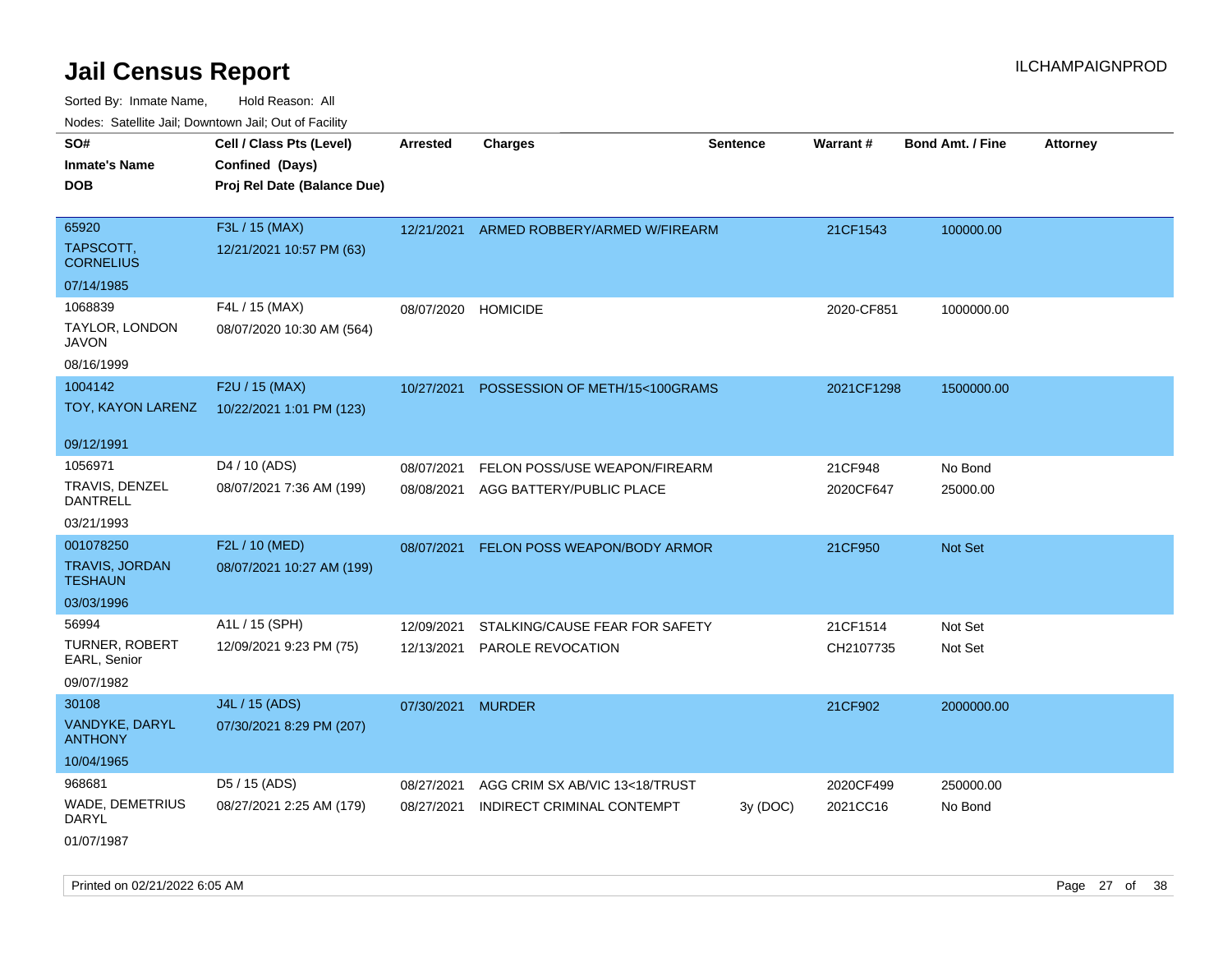| SO#                                        | Cell / Class Pts (Level)                     | <b>Arrested</b> | <b>Charges</b>                  | <b>Sentence</b> | Warrant#    | <b>Bond Amt. / Fine</b> | <b>Attorney</b> |
|--------------------------------------------|----------------------------------------------|-----------------|---------------------------------|-----------------|-------------|-------------------------|-----------------|
| <b>Inmate's Name</b>                       | Confined (Days)                              |                 |                                 |                 |             |                         |                 |
| <b>DOB</b>                                 | Proj Rel Date (Balance Due)                  |                 |                                 |                 |             |                         |                 |
|                                            |                                              |                 |                                 |                 |             |                         |                 |
| 1070971                                    | H3L / 5 (ADS)                                | 12/07/2021      | <b>IDENTITY THEFT/&lt;\$300</b> |                 | 20CF922     | <b>Not Set</b>          |                 |
| <b>WEIR, CLINTON</b><br><b>HOWARD</b>      | 12/08/2021 3:45 AM (76)                      | 12/07/2021      | <b>RECKLESS DRIVING</b>         |                 | 19TR2348    | <b>Not Set</b>          |                 |
| 03/15/1983                                 |                                              |                 |                                 |                 |             |                         |                 |
| 001078328                                  | C2L / 15 (MAX)                               | 08/30/2021      | FELON POSS/USE WEAPON/FIREARM   |                 | 21CF1045    | Not Set                 |                 |
| WHITE, JUSTIN<br><b>STEVEN</b>             | 08/30/2021 10:48 AM (176)                    |                 |                                 |                 |             |                         |                 |
| 10/25/1995                                 |                                              |                 |                                 |                 |             |                         |                 |
| 54212                                      | E3U / 10 (ADS)                               | 12/21/2021      | ARMED VIOLENCE/CATEGORY I       |                 | 21CF1576    | <b>Not Set</b>          |                 |
| <b>WHITLOCK, GEORGE</b>                    | 12/21/2021 1:20 PM (63)                      | 12/21/2021      | RECEIVE/POSS/SELL STOLEN VEH    |                 | 2021CF669   | 10000.00                |                 |
| <b>ABRAM</b>                               |                                              | 12/21/2021      | <b>VIOLATE ORDER PROTECTION</b> |                 | 2021CM391   | 1000.00                 |                 |
| 11/10/1978                                 |                                              |                 |                                 |                 |             |                         |                 |
| 001078709                                  | F1U / 15 (MAX)                               | 12/22/2021      | ARMED VIOLENCE/CATEGORY I       |                 | 21CF1586    | Not Set                 |                 |
|                                            | WILLIAMS, DAVID LEE 12/22/2021 11:00 AM (62) |                 |                                 |                 |             |                         |                 |
| 12/18/1989                                 |                                              |                 |                                 |                 |             |                         |                 |
| 1058072                                    | A2U / 15 (SPH)                               | 02/25/2021      | ARMED HABITUAL CRIMINAL         |                 |             | <b>Not Set</b>          |                 |
| <b>WILLIAMS, KENNETH</b><br><b>BERNARD</b> | 02/25/2021 3:24 PM (362)                     |                 |                                 |                 |             |                         |                 |
| 10/04/1985                                 |                                              |                 |                                 |                 |             |                         |                 |
| 001078711                                  | F9L / 10 (MED)                               | 12/22/2021      | AGG DISCHARGE FIREARM/OCC BLDG  |                 | 21CF1585    | Not Set                 |                 |
| WILLIS, RANDY<br>RAMEEL                    | 12/22/2021 4:15 PM (62)                      |                 |                                 |                 |             |                         |                 |
| 09/10/2003                                 |                                              |                 |                                 |                 |             |                         |                 |
| 9326                                       | $12/5$ (ADS)                                 | 06/14/2021      | <b>BURGLARY</b>                 |                 | 2020-CF-625 | <b>Not Set</b>          |                 |
| YOUNG, ANTHONY<br><b>PAUL</b>              | 06/14/2021 12:07 PM (253)                    |                 |                                 |                 |             |                         |                 |
| 03/13/1954                                 |                                              |                 |                                 |                 |             |                         |                 |
| <b>Total Downtown Jail: 70</b>             |                                              | Males: 70       | Females: 0<br>Unknown: 0        |                 |             |                         |                 |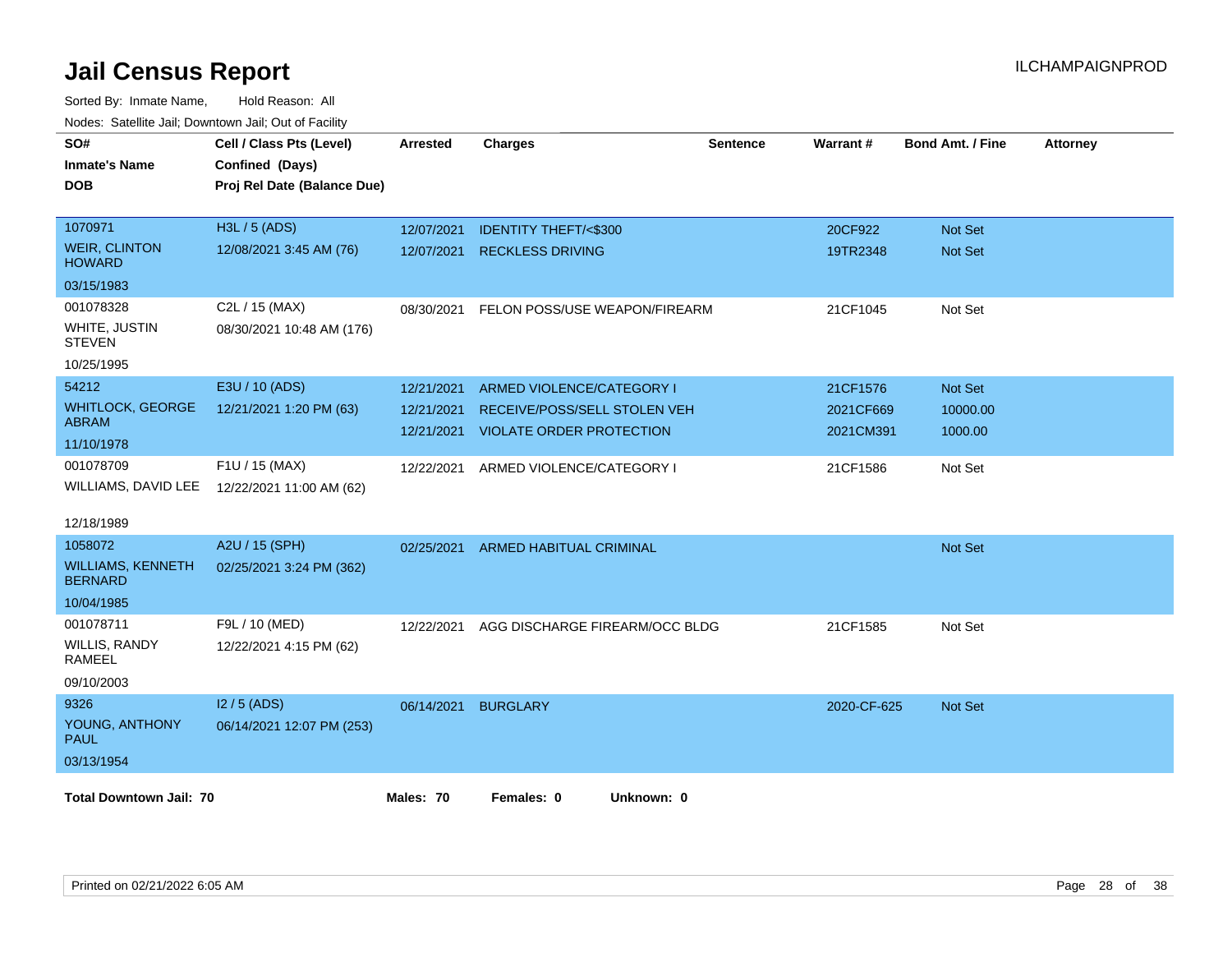| <b>Out of Facility</b> |  |  |  |
|------------------------|--|--|--|
|------------------------|--|--|--|

| SO#<br><b>Inmate's Name</b><br><b>DOB</b>     | Cell / Class Pts (Level)<br>Confined (Days)<br>Proj Rel Date (Balance Due) | Arrested   | <b>Charges</b>                      | <b>Sentence</b> | Warrant#  | <b>Bond Amt. / Fine</b> | <b>Attorney</b> |
|-----------------------------------------------|----------------------------------------------------------------------------|------------|-------------------------------------|-----------------|-----------|-------------------------|-----------------|
| 61095<br><b>AMOS, DERRICK</b><br><b>JAMES</b> | <b>KAN / 10 (ADS)</b><br>05/02/2021 9:02 PM (296)                          | 05/02/2021 | HOME INVASION/CAUSE INJURY          |                 | 2021CF323 | 100000.00               |                 |
| 06/12/1985                                    |                                                                            |            |                                     |                 |           |                         |                 |
| 19971                                         | EHD                                                                        | 11/09/2021 | DRIVING RVK/SUSP DUI/SSS 4-9        |                 | 2021CF968 | Not Set                 |                 |
| <b>LYNN</b>                                   | BARNESKE, RAYMOND 11/09/2021 9:32 AM (105)                                 |            |                                     |                 |           |                         |                 |
| 08/17/1961                                    | 5/6/2022 (0.00)                                                            |            |                                     |                 |           |                         |                 |
| 516062                                        | <b>KAN / 15 (MAX)</b>                                                      | 02/22/2021 | <b>PHONE HARASSMENT/2+</b>          |                 | 20CF194   | 5000.00                 |                 |
| <b>BENNETT, JOHN</b><br><b>MICHAEL</b>        | 02/22/2021 10:47 AM (365)                                                  | 02/22/2021 | AGG DISCH FIR/VEH/PC OFF/FRMAN      |                 | 21CF210   | No Bond                 |                 |
| 04/30/1986                                    |                                                                            |            |                                     |                 |           |                         |                 |
| 33993                                         | <b>KAN / 10 (MED)</b>                                                      | 06/14/2021 | AGGRAVATED DOMESTIC BATTERY         |                 | 21CF688   | Not Set                 |                 |
| <b>BOOKER, STEPHON</b>                        | 06/14/2021 7:42 PM (253)                                                   | 06/14/2021 | POSSESSING A CONTROLLED SUBSTANC    |                 | 21CF657   | Not Set                 |                 |
| <b>MONTELL</b>                                |                                                                            | 06/14/2021 | PAROLE REVOCATION                   |                 | CH2103612 | No Bond                 |                 |
| 06/11/1971                                    |                                                                            |            |                                     |                 |           |                         |                 |
| 1074315                                       | <b>KAN / 15 (MAX)</b>                                                      | 07/27/2021 | AGG DISCHARGE FIREARM/VEH/SCH       |                 | 21CF927   | Not Set                 |                 |
| <b>BRIGGS, PATRICK</b><br><b>MONTAY</b>       | 08/03/2021 4:56 PM (203)                                                   |            |                                     |                 |           |                         |                 |
| 08/05/2001                                    |                                                                            |            |                                     |                 |           |                         |                 |
| 001078065                                     | KAN / 10 (ADS)                                                             | 06/17/2021 | AGG BATTERY/DISCHARGE FIREARM       |                 | 21CF704   | 1000000.00              |                 |
| <b>BROWN, CHARMAN</b><br><b>LAKEEF</b>        | 06/17/2021 12:32 PM (250)                                                  |            |                                     |                 |           |                         |                 |
| 11/30/2002                                    |                                                                            |            |                                     |                 |           |                         |                 |
| 1038554                                       | <b>KAN / 15 (MAX)</b>                                                      | 08/18/2021 | DELIVERY OF OR POSSESSION OF W/ INT |                 | 21CF1009  | No Bond                 |                 |
| <b>BROWN, CORRION</b><br><b>DEVONTAE</b>      | 08/18/2021 5:40 PM (188)                                                   | 08/18/2021 | ARMED HABITUAL CRIMINAL             |                 | 21CF1162  | Not Set                 |                 |
| 04/19/1995                                    |                                                                            |            |                                     |                 |           |                         |                 |
|                                               |                                                                            |            |                                     |                 |           |                         |                 |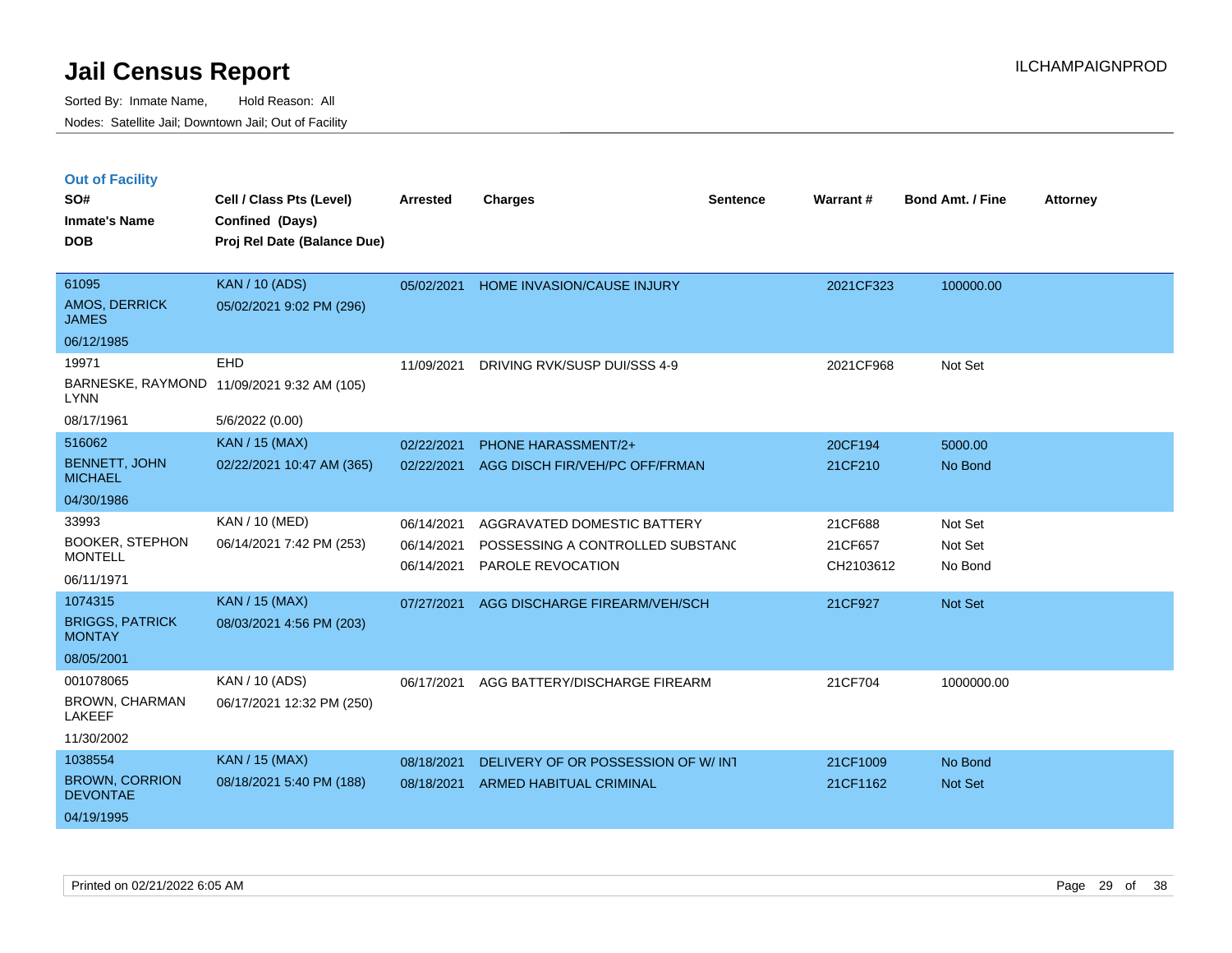| ivouss. Satellite Jali, Downtown Jali, Out of Facility |                                             |            |                                          |                 |            |                         |                 |
|--------------------------------------------------------|---------------------------------------------|------------|------------------------------------------|-----------------|------------|-------------------------|-----------------|
| SO#                                                    | Cell / Class Pts (Level)                    | Arrested   | <b>Charges</b>                           | <b>Sentence</b> | Warrant#   | <b>Bond Amt. / Fine</b> | <b>Attorney</b> |
| Inmate's Name                                          | Confined (Days)                             |            |                                          |                 |            |                         |                 |
| DOB                                                    | Proj Rel Date (Balance Due)                 |            |                                          |                 |            |                         |                 |
|                                                        |                                             |            |                                          |                 |            |                         |                 |
| 1038579                                                | <b>KAN / 15 (MAX)</b>                       | 08/18/2021 | FELON POSS/USE WEAPON/FIREARM            |                 | 21CF1010   | Not Set                 |                 |
| <b>BROWN, MARKEL</b><br>rikki                          | 08/18/2021 2:05 PM (188)                    |            |                                          |                 |            |                         |                 |
| 01/06/1995                                             |                                             |            |                                          |                 |            |                         |                 |
| 1003006                                                | KAN / 15 (MAX)                              | 08/19/2021 | FELON POSS/USE MACHINE GUN               |                 | 21CF1011   | No Bond                 |                 |
| BROWN, ROCKEITH<br><b>JAVONTE</b>                      | 08/19/2021 12:55 AM (187)                   |            |                                          |                 |            |                         |                 |
| 07/23/1991                                             |                                             |            |                                          |                 |            |                         |                 |
| 995894                                                 | <b>KAN / 10 (ADS)</b>                       | 12/28/2021 | FELON POSSESS WEAPON/2ND+                | 5y (DOC)        | 2020CF709  | No Bond                 |                 |
|                                                        | BUTLER, JAMES LYNN 12/28/2021 11:05 AM (56) |            |                                          |                 |            |                         |                 |
| 12/04/1991                                             |                                             |            |                                          |                 |            |                         |                 |
| 987334                                                 | KAN / 15 (MAX)                              |            | 03/10/2021 ATTEMPT (FIRST DEGREE MURDER) |                 | 19CF689    | Not Set                 |                 |
| CAIN, ISAIAH<br><b>DEPRIEST</b>                        | 03/10/2021 2:22 PM (349)                    |            |                                          |                 |            |                         |                 |
| 12/23/1990                                             |                                             |            |                                          |                 |            |                         |                 |
| 992962                                                 | <b>KAN / 15 (ADS)</b>                       | 05/25/2021 | MURDER/INTENT TO KILL/INJURE             |                 | 2018CF1045 | 1000000.00              |                 |
| <b>CAMPBELL, KEITH</b><br>KNAQEEB                      | 05/25/2021 1:19 PM (273)                    |            |                                          |                 |            |                         |                 |
| 07/22/1991                                             |                                             |            |                                          |                 |            |                         |                 |
| 001078576                                              | KAN / 15 (MAX)                              | 11/09/2021 | UNLAWFUL USE OF A WEAPON                 |                 | 21CF1383   | Not Set                 |                 |
| CARTER, DEMONDRE<br>DAVON                              | 11/09/2021 6:01 PM (105)                    |            |                                          |                 |            |                         |                 |
| 05/27/2001                                             |                                             |            |                                          |                 |            |                         |                 |
| 1064992                                                | <b>KAN / 15 (MAX)</b>                       | 09/20/2021 | ARMED VIOLENCE/CATEGORY I                |                 | 21CF1137   | <b>Not Set</b>          |                 |
| <b>CARTER, KEJUAN</b><br>JAVONTE                       | 09/20/2021 11:42 PM (155)                   |            |                                          |                 |            |                         |                 |
| 06/27/1998                                             |                                             |            |                                          |                 |            |                         |                 |
| 001078729                                              | KAN / 15 (ADS)                              |            | 01/02/2022 MURDER/INTENT TO KILL/INJURE  |                 | 20CF396    | 1000000.00              |                 |
| CARTER, TROY<br>DEMON                                  | 01/02/2022 10:29 AM (51)                    |            |                                          |                 |            |                         |                 |
| 01/02/2004                                             |                                             |            |                                          |                 |            |                         |                 |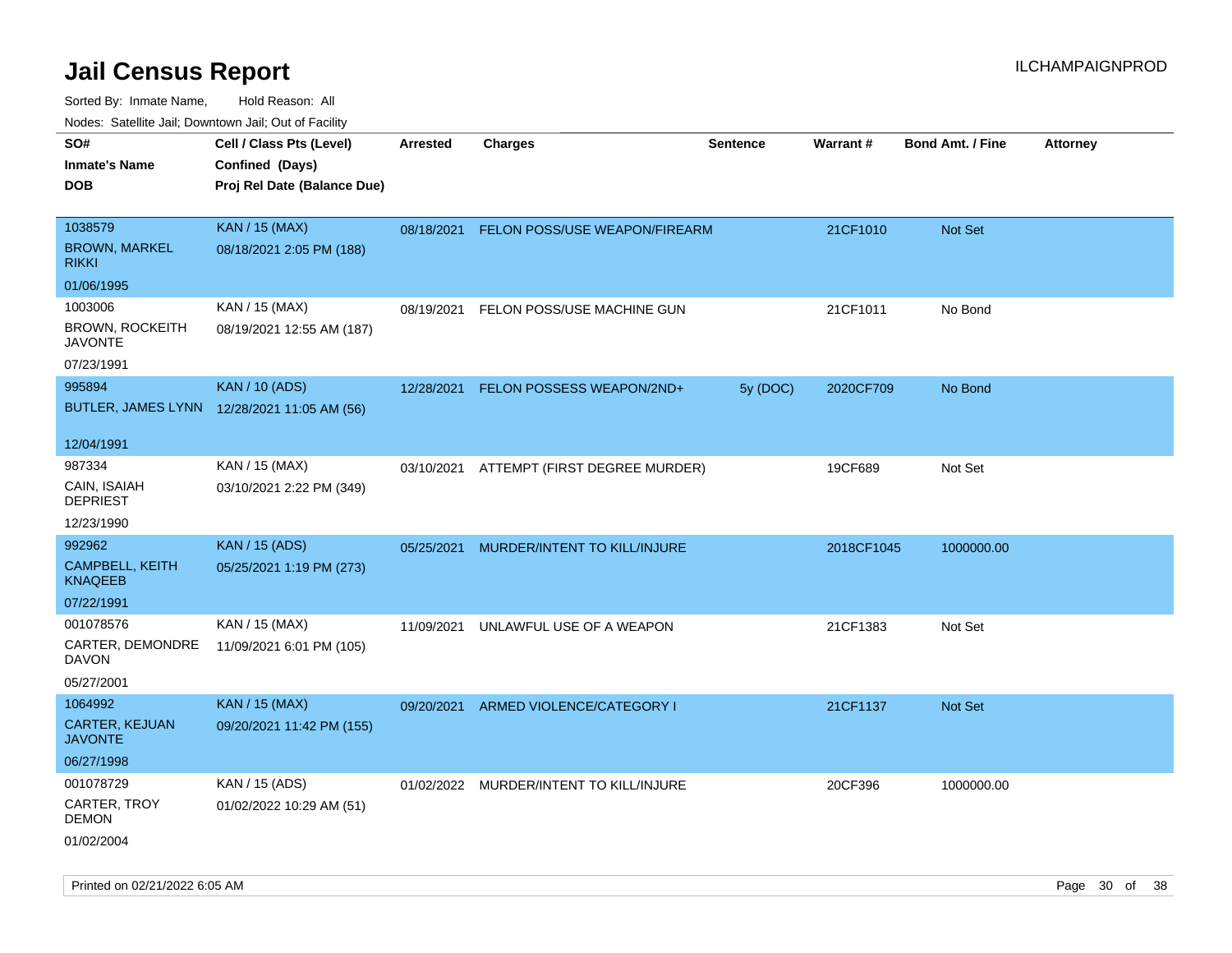| SO#<br><b>Inmate's Name</b>               | Cell / Class Pts (Level)<br>Confined (Days) | <b>Arrested</b> | <b>Charges</b>                          | <b>Sentence</b> | <b>Warrant#</b> | <b>Bond Amt. / Fine</b> | <b>Attorney</b> |
|-------------------------------------------|---------------------------------------------|-----------------|-----------------------------------------|-----------------|-----------------|-------------------------|-----------------|
| <b>DOB</b>                                | Proj Rel Date (Balance Due)                 |                 |                                         |                 |                 |                         |                 |
| 001078461                                 | <b>KAN / 10 (MED)</b>                       | 10/07/2021      | AGG UNLAWFUL USE WEAPON/PERSON          |                 | 2021CF1209      | No Bond                 |                 |
| <b>COLE, ERIC JOSE</b>                    | 10/08/2021 12:25 AM (137)                   | 10/07/2021      | AGG DOMESTIC BATTERY/STRANGLE           |                 | 2021CF1208      | <b>Not Set</b>          |                 |
| 01/24/2002                                |                                             | 10/08/2021      | <b>HARASS WITNESS/FAMILY MBR/REP</b>    |                 | 21CF1218        | Not Set                 |                 |
| 1048488                                   | KAN / 10 (ADS)                              | 12/30/2021      | ARMED VIOLENCE/CATEGORY I               |                 | 2022CF4         | Not Set                 |                 |
| COLSON, WAYNE<br>ARTHUR, Third            | 12/30/2021 8:27 AM (54)                     |                 |                                         |                 |                 |                         |                 |
| 10/14/1995                                |                                             |                 |                                         |                 |                 |                         |                 |
| 57733                                     | KAN / 15 (SPH)                              | 02/25/2020      | <b>HOMICIDE</b>                         |                 | 2020-CF250      | 2000000.00              |                 |
| <b>CRAIG, ANTOINE</b><br><b>DARRELL</b>   | 02/25/2020 4:08 PM (728)                    | 02/25/2020      | <b>FELON POSS/USE WEAPON/FIREARM</b>    |                 | 19CF-1827       | 80000.00                |                 |
| 10/09/1982                                |                                             |                 |                                         |                 |                 |                         |                 |
| 001077939                                 | KAN / 10 (MED)                              | 05/10/2021      | FIREARM/FOID INVALID/NOT ELIG           |                 | 21CF526         | No Bond                 |                 |
| <b>CROSS, PATRICK</b><br><b>DONTRELLE</b> | 05/10/2021 7:31 PM (288)                    | 06/02/2021      | POSS STOLEN VEHICLE > \$25,000          |                 | 21CF612         | Not Set                 |                 |
| 11/07/2001                                |                                             |                 |                                         |                 |                 |                         |                 |
| 1061304                                   | KAN / 15 (MAX)                              | 10/11/2021      | <b>ARMED HABITUAL CRIMINAL</b>          |                 | 21CF1226        | No Bond                 |                 |
| DORRIS, KEMION                            | 10/11/2021 7:30 PM (134)                    | 10/11/2021      | <b>ARMED HABITUAL CRIMINAL</b>          |                 | 21CF1227        | No Bond                 |                 |
| <b>DAETOCE</b>                            |                                             | 10/11/2021      | HOME INVASION/FIREARM                   |                 | 21CF1228        | No Bond                 |                 |
| 11/19/1997                                |                                             |                 |                                         |                 |                 |                         |                 |
| 1059194<br>ELAM, NICKOLAS                 | EHD                                         |                 | 02/08/2022 DRIVING ON SUSPENDED LICENSE |                 | 2019TR10596     | Not Set                 |                 |
| <b>VONTRELL</b>                           | 02/08/2022 10:13 AM (14)                    |                 |                                         |                 |                 |                         |                 |
| 10/23/1990                                | 3/9/2022 (0.00)                             |                 |                                         |                 |                 |                         |                 |
| 001077363                                 | <b>KAN / 25 (SPH)</b>                       | 10/30/2020      | HOME INVASION/FIREARM                   | 10y (DOC)       | 20CF1202        | 500000.00               |                 |
| <b>GARY, DAKOTA</b><br><b>TREVON</b>      | 10/30/2020 10:41 AM (480)                   |                 |                                         |                 |                 |                         |                 |
| 12/31/2001                                |                                             |                 |                                         |                 |                 |                         |                 |
| 1013012                                   | KAN / 15 (MAX)                              | 07/08/2021      | ATTEMPT (FIRST DEGREE MURDER)           |                 | 2021CF790       | 1000000.00              |                 |
| GARY, XAVIER LAMAR                        | 07/08/2021 9:24 AM (229)                    | 07/08/2021      | FELON POSS/USE FIREARM PRIOR            |                 | 2020CF650       | 25000.00                |                 |
| 12/14/1991                                |                                             | 07/08/2021      | FELON POSS/USE FIREARM PRIOR            |                 | 21CF798         | Not Set                 |                 |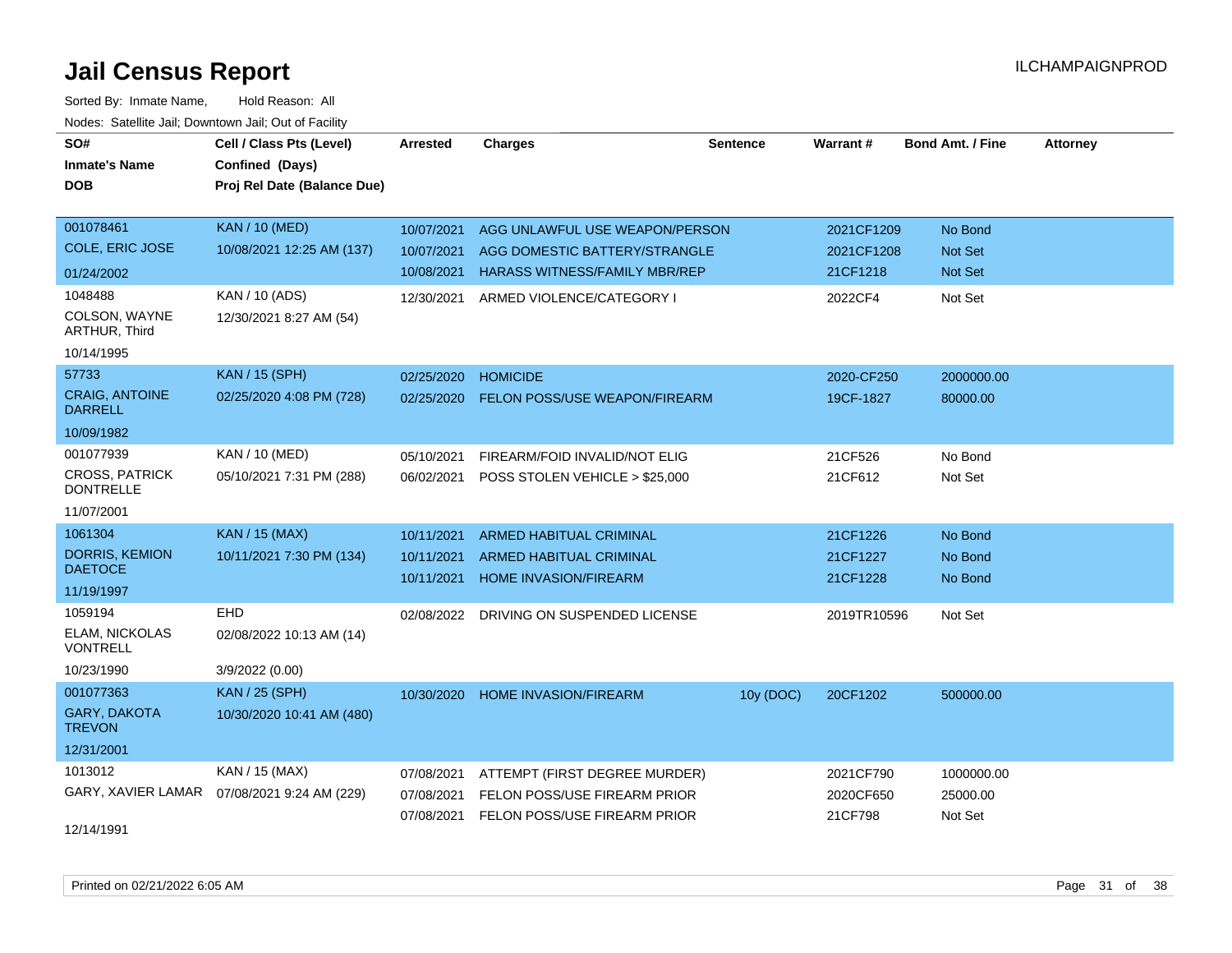| SO#<br><b>Inmate's Name</b><br><b>DOB</b> | Cell / Class Pts (Level)<br>Confined (Days)<br>Proj Rel Date (Balance Due) | <b>Arrested</b> | <b>Charges</b>                      | <b>Sentence</b> | <b>Warrant#</b> | <b>Bond Amt. / Fine</b> | <b>Attorney</b> |
|-------------------------------------------|----------------------------------------------------------------------------|-----------------|-------------------------------------|-----------------|-----------------|-------------------------|-----------------|
|                                           |                                                                            |                 |                                     |                 |                 |                         |                 |
| 952666<br>Junior                          | <b>EHD</b><br>GILL, MICHAEL LAMAR, 01/25/2022 10:05 AM (28)                | 01/25/2022      | DRIVING ON REVOKED LICENSE          |                 | 2021TR175       | Not Set                 |                 |
| 12/07/1986                                | 3/10/2022 (0.00)                                                           |                 |                                     |                 |                 |                         |                 |
| 1065946                                   | KAN / 10 (MED)                                                             | 09/04/2021      | AGG BATTERY/DISCHARGE FIREARM       |                 | 21CF1057        | 750000.00               |                 |
| GODBOLT, DESMOND<br><b>DEVONTAE</b>       | 09/04/2021 1:17 AM (171)                                                   | 09/04/2021      | RESIST/OBSTRUCTING A PEACE OFFICEI  |                 | 21CM407         | Not Set                 |                 |
| 11/15/1997                                |                                                                            |                 |                                     |                 |                 |                         |                 |
| 1070118                                   | <b>KAN / 15 (MAX)</b>                                                      | 08/31/2021      | AGGRAVATED DOMESTIC BATTERY         |                 | 21CF1049        | No Bond                 |                 |
| <b>GRAHAM, CORTEZ</b><br><b>LAMON</b>     | 08/31/2021 9:32 PM (175)                                                   | 09/02/2021      | PROBATION VIOLATION                 |                 | 21CF55          | Not Set                 |                 |
| 03/31/1976                                |                                                                            |                 |                                     |                 |                 |                         |                 |
| 1076506                                   | KAN / 15 (MAX)                                                             | 09/17/2021      | AGG UUW/PERSON/CM THREAT VIOL       |                 | 21CF1131        | Not Set                 |                 |
|                                           | GRAY, JAMARH EMERE 09/17/2021 10:41 AM (158)                               | 09/20/2021      | DOMESTIC BATTERY                    |                 | 21CM430         | Not Set                 |                 |
| 06/21/2003                                |                                                                            |                 |                                     |                 |                 |                         |                 |
| 1055117                                   | <b>EHD</b>                                                                 |                 | 02/15/2022 AGG BATTERY/PUBLIC PLACE |                 | 2021CM47        | <b>Not Set</b>          |                 |
| <b>GREAM, JOHN</b><br><b>ROBERT LEE</b>   | 02/15/2022 10:44 AM (7)                                                    |                 |                                     |                 |                 |                         |                 |
| 08/23/1996                                | 6/13/2022 (0.00)                                                           |                 |                                     |                 |                 |                         |                 |
| 1045186                                   | KAN / 15 (MAX)                                                             | 08/16/2021      | ARMED VIOLENCE/CATEGORY I           |                 | 21CF934         | 1000000.00              |                 |
| HOLBROOK, JOHNNIE                         | 08/16/2021 11:07 AM (190)                                                  | 08/16/2021      | FELON POSS/USE WEAPON/FIREARM       |                 | 19CF968         | Not Set                 |                 |
| <b>MATHIS</b>                             |                                                                            | 08/16/2021      | AGG FLEEING POLICE/21 MPH OVER      |                 | 21CF988         | Not Set                 |                 |
| 07/19/1996                                |                                                                            | 08/16/2021      | FELON POSS/USE WEAPON/FIREARM       |                 | 21CF989         | Not Set                 |                 |
| 001078146                                 | <b>KAN / 15 (MAX)</b>                                                      | 07/09/2021      | AGG BATTERY/DISCHARGE FIREARM       |                 | 21CF795         | 1000000.00              |                 |
| HUNT, TEIGAN<br><b>JAZAIREO</b>           | 07/09/2021 12:41 PM (228)                                                  | 07/09/2021      | ARMED ROBBERY/ARMED W/FIREARM       |                 | 21CF806         | Not Set                 |                 |
| 05/14/2003                                |                                                                            |                 |                                     |                 |                 |                         |                 |
| 989743                                    | KAN / 15 (ADS)                                                             | 04/13/2021      | AGG DISCHARGE FIREARM/VEH/SCH       |                 | 21CF400         | Not Set                 |                 |
| JACKSON, STEVE<br>ALLEN                   | 04/13/2021 2:45 AM (315)                                                   | 04/13/2021      | AGGRAVATED DOMESTIC BATTERY         |                 | 21CF399         | Not Set                 |                 |
| 06/04/1991                                |                                                                            |                 |                                     |                 |                 |                         |                 |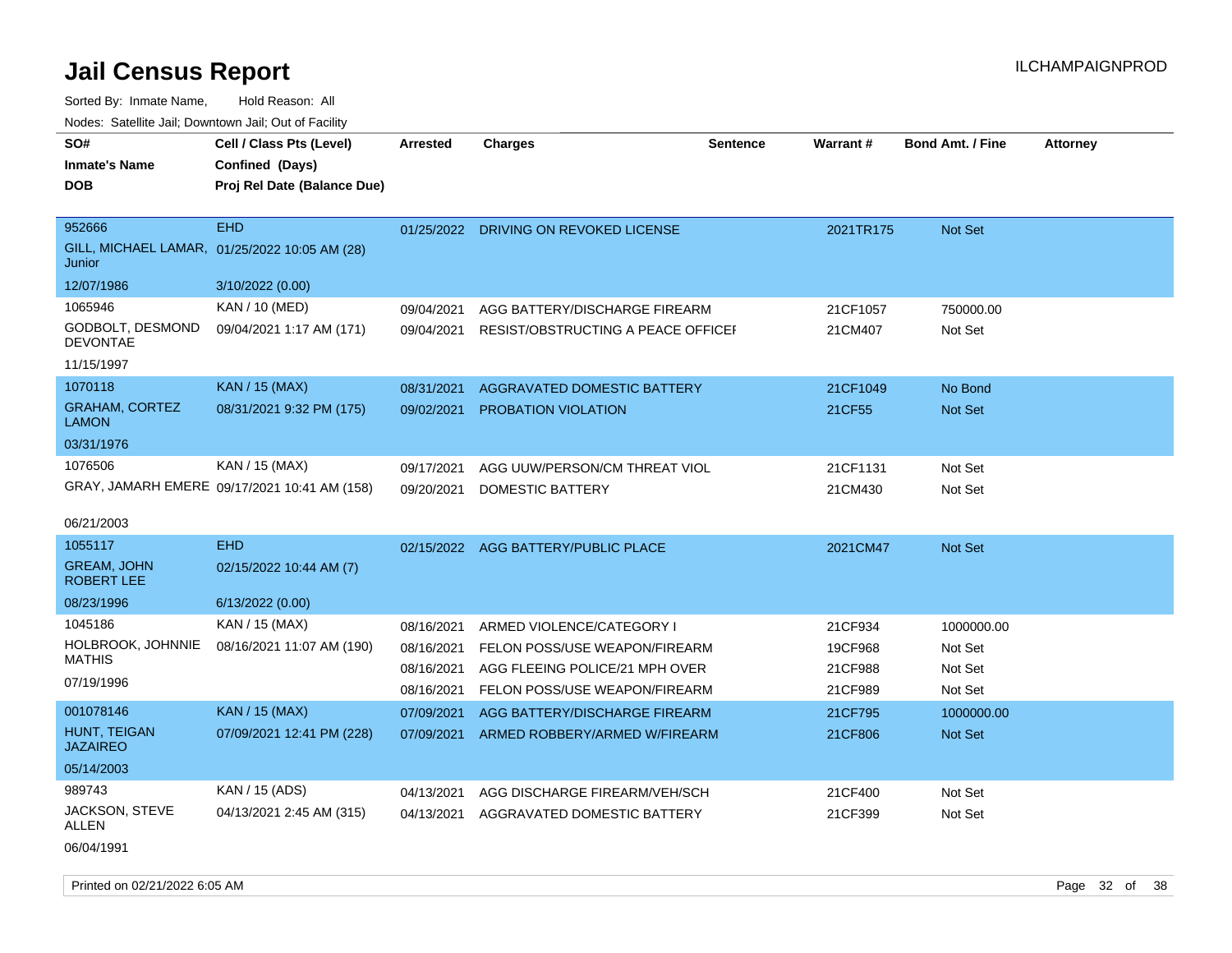Sorted By: Inmate Name, Hold Reason: All Nodes: Satellite Jail; Downtown Jail; Out of Facility

| SO#<br><b>Inmate's Name</b>            | Cell / Class Pts (Level)<br>Confined (Days) | Arrested   | <b>Charges</b>                    | <b>Sentence</b> | Warrant#   | <b>Bond Amt. / Fine</b> | <b>Attorney</b> |
|----------------------------------------|---------------------------------------------|------------|-----------------------------------|-----------------|------------|-------------------------|-----------------|
| <b>DOB</b>                             | Proj Rel Date (Balance Due)                 |            |                                   |                 |            |                         |                 |
| 001078401                              | <b>KAN / 10 (ADS)</b>                       | 09/19/2021 | UNLAWFUL VEHICULAR INVASION       |                 | 21CF1134   | Not Set                 |                 |
| <b>KNIGHT, ERIC</b>                    | 09/19/2021 7:32 PM (156)                    | 09/19/2021 | <b>HRSMT/THREATEN PERSON/KILL</b> |                 | 2021CF561  | 50000.00                |                 |
| 07/11/1991                             |                                             | 09/21/2021 | <b>BURGLARY</b>                   |                 | 21CF1139   | Not Set                 |                 |
| 1002591                                | EHD                                         | 01/11/2022 | AGG DUI/LIC SUSP OR REVOKED       |                 | 2020CF1399 | Not Set                 |                 |
| <b>KRAUS, MARY</b><br><b>KATHERINE</b> | 01/11/2022 11:54 AM (42)                    |            |                                   |                 |            |                         |                 |
| 04/13/1959                             |                                             |            |                                   |                 |            |                         |                 |
| 1064445                                | <b>KAN / 15 (MAX)</b>                       | 04/23/2021 | AGG DISCHARGE FIREARM/OCC VEH     |                 | 2021CF295  | 500000.00               |                 |
| LARUE, TERENCE<br><b>TRAMEL</b>        | 04/23/2021 11:18 AM (305)                   | 04/23/2021 | POSSESS 15<100 GRAMS COCAINE      |                 | 19CF1052   | 10000.00                |                 |
| 12/23/1998                             |                                             | 04/23/2021 | FELON POSS/USE FIREARM/PAROLE     |                 | 21CF899    | <b>Not Set</b>          |                 |
| 001078237                              | KAN / 15 (ADS)                              | 08/03/2021 | AGG DISCHARGE FIREARM/OCC VEH     |                 | 21CF928    | No Bond                 |                 |
| LAWS, TERON                            | 08/03/2021 6:29 PM (203)                    |            |                                   |                 |            |                         |                 |
| <b>RAMONTE</b>                         |                                             |            |                                   |                 |            |                         |                 |
| 04/03/2001<br>001078470                | <b>KAN / 15 (MAX)</b>                       |            |                                   |                 |            |                         |                 |
| LEE, AMAHRION                          | 10/10/2021 1:23 PM (135)                    | 10/10/2021 | MURDER/INTENT TO KILL/INJURE      |                 | 21CF1221   | Not Set                 |                 |
| <b>JA'MERE</b>                         |                                             |            |                                   |                 |            |                         |                 |
| 11/05/2002                             |                                             |            |                                   |                 |            |                         |                 |
| 56792                                  | KAN / 10 (MED)                              | 02/02/2021 | ARMED HABITUAL CRIMINAL           |                 | 2021CF141  | 500000.00               |                 |
| LILLARD, LAWRENCE<br><b>TYRONE</b>     | 02/02/2021 2:11 PM (385)                    | 02/22/2021 | DRIVING ON REVOKED LICENSE        |                 | 21TR426    | 5000.00                 |                 |
| 10/20/1982                             |                                             |            |                                   |                 |            |                         |                 |
| 40877                                  | <b>EHD</b>                                  |            | 02/01/2022 AGG DUI/3              |                 | 2020CF986  | Not Set                 |                 |
| MABRY-HALL,<br><b>REBECCA SUE</b>      | 02/01/2022 9:32 AM (21)                     |            |                                   |                 |            |                         |                 |
| 03/21/1971                             | 5/1/2022(0.00)                              |            |                                   |                 |            |                         |                 |
| 001078575                              | KAN / 10 (MED)                              | 11/09/2021 | <b>GUNRUNNING</b>                 |                 | 21CF1330   | 750000.00               |                 |
| MCLAURIN, KEYON A                      | 11/09/2021 12:41 PM (105)                   |            |                                   |                 |            |                         |                 |

11/19/2002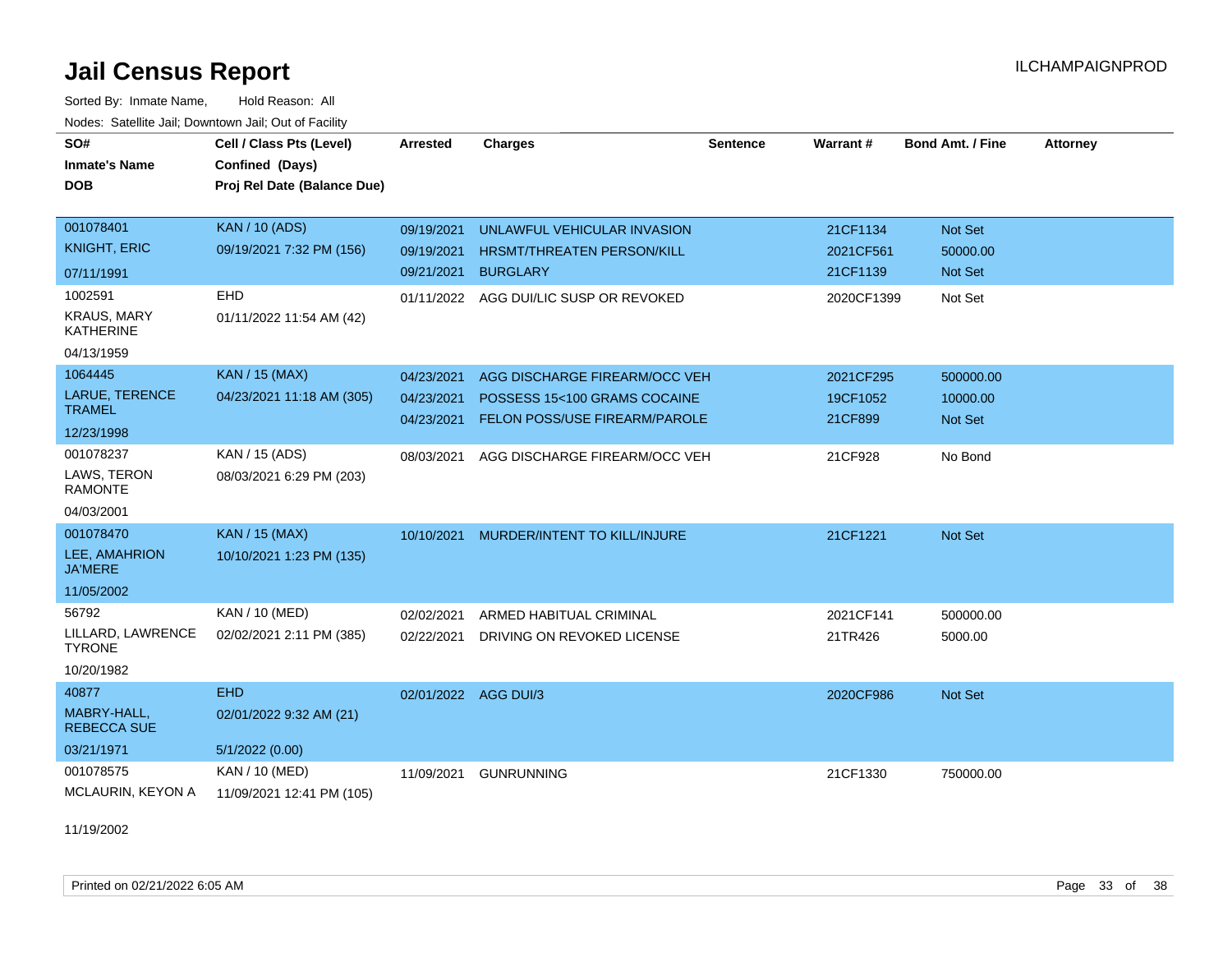| SO#<br><b>Inmate's Name</b><br><b>DOB</b>                                | Cell / Class Pts (Level)<br>Confined (Days)<br>Proj Rel Date (Balance Due) | <b>Arrested</b>          | <b>Charges</b>                                                 | <b>Sentence</b> | Warrant#                 | <b>Bond Amt. / Fine</b> | <b>Attorney</b> |
|--------------------------------------------------------------------------|----------------------------------------------------------------------------|--------------------------|----------------------------------------------------------------|-----------------|--------------------------|-------------------------|-----------------|
| 1011046<br><b>MILES, DARRION</b><br><b>ANTONIO KEVONTA</b><br>03/18/1990 | <b>KAN / 15 (ADS)</b><br>04/11/2021 12:46 AM (317)                         | 04/10/2021               | ATTEMPT (FIRST DEGREE MURDER)                                  |                 | 21CF392                  | <b>Not Set</b>          |                 |
| 001077278<br>MILLER, D'ANDRE<br>09/08/1986                               | KAN / 15 (MAX)<br>10/06/2020 12:49 PM (504)                                | 10/06/2020<br>10/06/2020 | MURDER/INTENT TO KILL/INJURE<br>AGG FLEEING POLICE/21 MPH OVER |                 | 2020CF146<br>2019CF1171  | 2000000.00<br>50000.00  |                 |
| 001078712<br>MONTGOMERY,<br><b>RASHARD MYKI</b><br>11/05/2001            | <b>KAN / 10 (MED)</b><br>12/23/2021 4:27 PM (61)                           | 12/23/2021               | AGG DISCH FIREARM/1ST AID PERS                                 |                 | 21CF1581                 | <b>Not Set</b>          |                 |
| 1026477<br>NEWBILL, DEVONTRE<br>LAMONT<br>11/22/1993                     | KAN / 15 (ADS)<br>09/21/2021 2:27 AM (154)                                 | 09/21/2021<br>09/22/2021 | AGG DISCHARGE FIREARM/OCC VEH<br>PROBATION VIOLATION           |                 | 21CF1138<br>20CF577      | Not Set<br>Not Set      |                 |
| 1072907<br>NIKOLAEV, YEVGENIY<br>10/06/1983                              | <b>KAN</b><br>07/14/2021 10:10 PM (223)                                    | 07/14/2021<br>07/14/2021 | CRIMINAL DAMAGE <\$500/SCHOOL<br>ATTEMPT (FIRST DEGREE MURDER) |                 | 2021CF840<br>2021-CF-832 | 5000.00<br>2000000.00   |                 |
| 001078558<br>PARRISH, DOMINIC<br>WALTER<br>08/23/2001                    | KAN / 10 (MED)<br>11/03/2021 1:25 PM (111)                                 | 11/03/2021               | UNLAWFUL USE OF A WEAPON                                       |                 | 21CF1352                 | Not Set                 |                 |
| 001078063<br>12/21/1990                                                  | <b>KAN / 15 (MAX)</b><br>PERRY, ROBERT Junior 06/15/2021 4:37 PM (252)     | 06/15/2021<br>06/15/2021 | AGG CRIM SEX ASSAULT/WEAPON<br><b>ROBBERY</b>                  |                 | 2021CF678<br>2021CF159   | 1000000.00<br>25000.00  |                 |
| 37559<br>PICKENS, DAVID<br><b>EUGENE</b><br>02/01/1973                   | EHD<br>01/12/2022 10:16 AM (41)<br>3/12/2022 (0.00)                        | 01/12/2022               | DRIVING ON REVOKED LICENSE                                     |                 | 2021TR2685               | Not Set                 |                 |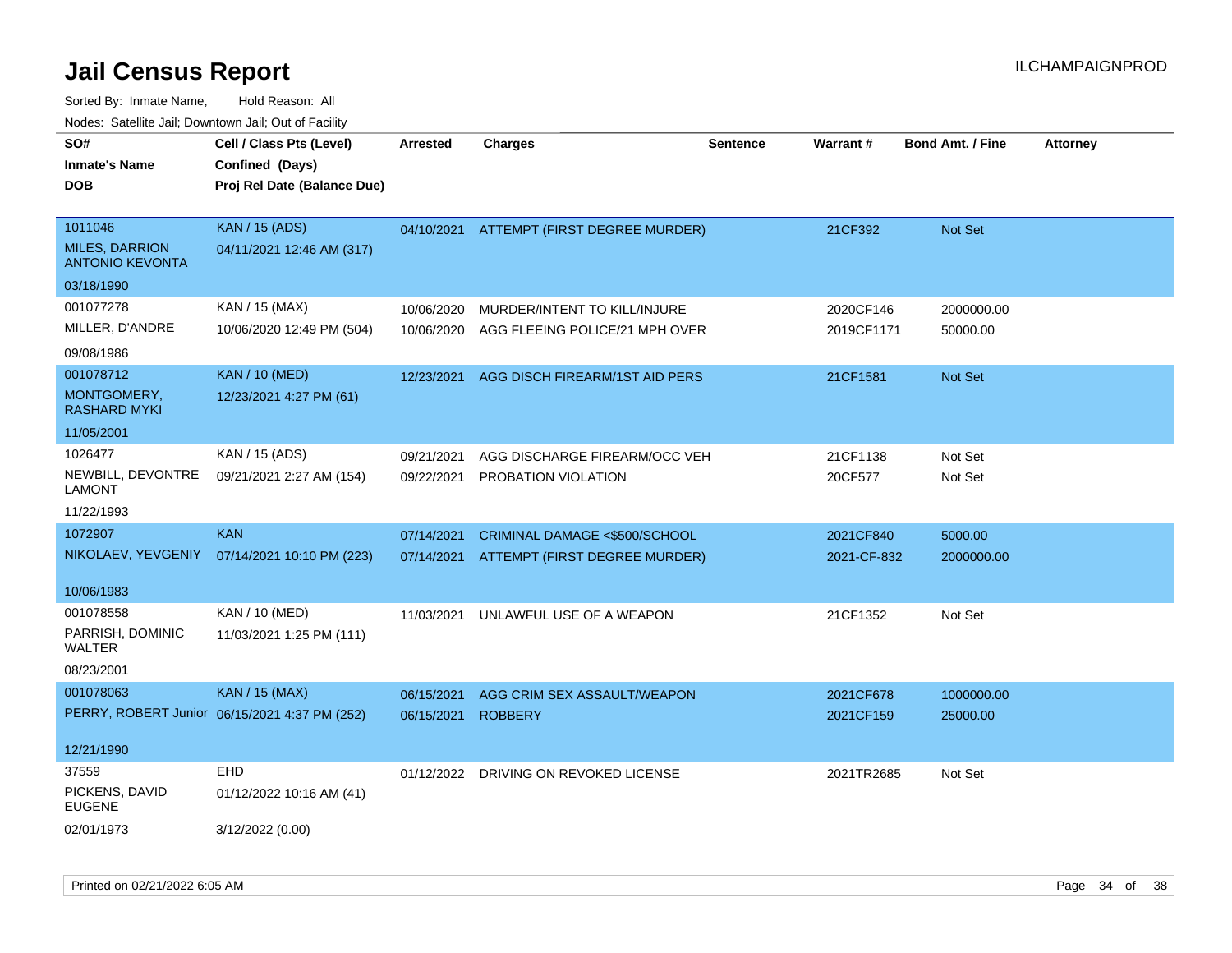| SO#<br><b>Inmate's Name</b>        | Cell / Class Pts (Level)<br>Confined (Days) | <b>Arrested</b> | <b>Charges</b>                 | <b>Sentence</b> | <b>Warrant#</b> | <b>Bond Amt. / Fine</b> | <b>Attorney</b> |
|------------------------------------|---------------------------------------------|-----------------|--------------------------------|-----------------|-----------------|-------------------------|-----------------|
| <b>DOB</b>                         | Proj Rel Date (Balance Due)                 |                 |                                |                 |                 |                         |                 |
| 001077614                          | <b>KAN / 15 (MAX)</b>                       | 01/17/2021      | ATTEMPT (FIRST DEGREE MURDER)  |                 | 21CF66          | <b>Not Set</b>          |                 |
| <b>DEVON</b>                       | ROBINSON, DONTRELL 01/17/2021 3:08 PM (401) |                 |                                |                 |                 |                         |                 |
| 09/22/2002                         |                                             |                 |                                |                 |                 |                         |                 |
| 1061216                            | <b>KAN / 10 (MED)</b>                       | 06/22/2021      | <b>HOME INVASION/FIREARM</b>   |                 | 21CF727         | Not Set                 |                 |
| RUNGE, ANDRE<br><b>MARSEAN</b>     | 06/22/2021 4:42 PM (245)                    |                 |                                |                 |                 |                         |                 |
| 12/05/1997                         |                                             |                 |                                |                 |                 |                         |                 |
| 650295                             | <b>PIA / 50 (MAX)</b>                       | 04/22/2020      | <b>CRIMINAL SEXUAL ASSAULT</b> |                 | 2020-CF407      | 750000.00               |                 |
| SANDAGE, JERALD                    | 04/22/2020 6:30 AM (671)                    | 04/22/2020      | <b>CRIMINAL SEXUAL ASSAULT</b> |                 | 2020-CF408      | 750000.00               |                 |
| <b>EUGENE</b>                      |                                             | 04/22/2020      | <b>CRIMINAL SEXUAL ABUSE</b>   |                 | 2020-CF409      | 750000.00               |                 |
| 06/07/1971                         |                                             | 04/22/2020      | <b>CRIMINAL SEXUAL ASSAULT</b> |                 | 2020-CF410      | 750000.00               |                 |
|                                    |                                             | 04/22/2020      | <b>OFFICIAL MISCONDUCT</b>     |                 | 2019-CF1811     | 25000.00                |                 |
| 1062194                            | KAN / 15 (MAX)                              | 02/27/2020      | MURDER/OTHER FORCIBLE FELONY   |                 | 20CF-247        | 1000000.00              |                 |
| SIMMONS, MICHAEL<br>JAMAL          | 02/27/2020 1:11 PM (726)                    | 09/23/2020      | AGG BATTERY/DISCHARGE FIREARM  |                 | 20CF1061        | Not Set                 |                 |
| 11/03/1997                         |                                             |                 |                                |                 |                 |                         |                 |
| 19495                              | <b>EHD</b>                                  | 01/26/2022      | DRIVING RVK/SUSP DUI/SSS 3RD   |                 | 2021CF740       | Not Set                 |                 |
| SIMPSON, BRADLEY<br><b>FARRELL</b> | 01/26/2022 9:07 AM (27)                     |                 |                                |                 |                 |                         |                 |
| 05/16/1960                         | 2/24/2022 (0.00)                            |                 |                                |                 |                 |                         |                 |
| 001078115                          | KAN / 15 (MAX)                              | 07/01/2021      | ARMED VIOLENCE/CATEGORY I      | 5y (DOC)        | 21CF772         | Not Set                 |                 |
| SMITH, JAMES<br>NASHAUN, Junior    | 07/01/2021 2:44 PM (236)                    |                 |                                |                 |                 |                         |                 |
| 09/18/2000                         |                                             |                 |                                |                 |                 |                         |                 |
| 001077868                          | KAN / 15 (MAX)                              | 04/21/2021      | ARMED ROBBERY/ARMED W/FIREARM  |                 | 21CF445         | <b>Not Set</b>          |                 |
| SPEARMENT,<br><b>KENTRELL</b>      | 04/21/2021 9:48 PM (307)                    | 08/19/2021      | FLEEING/ATTEMPT ELUDE OFFICER  |                 | 2021TR1053      | 1000.00                 |                 |
| 01/21/2002                         |                                             |                 |                                |                 |                 |                         |                 |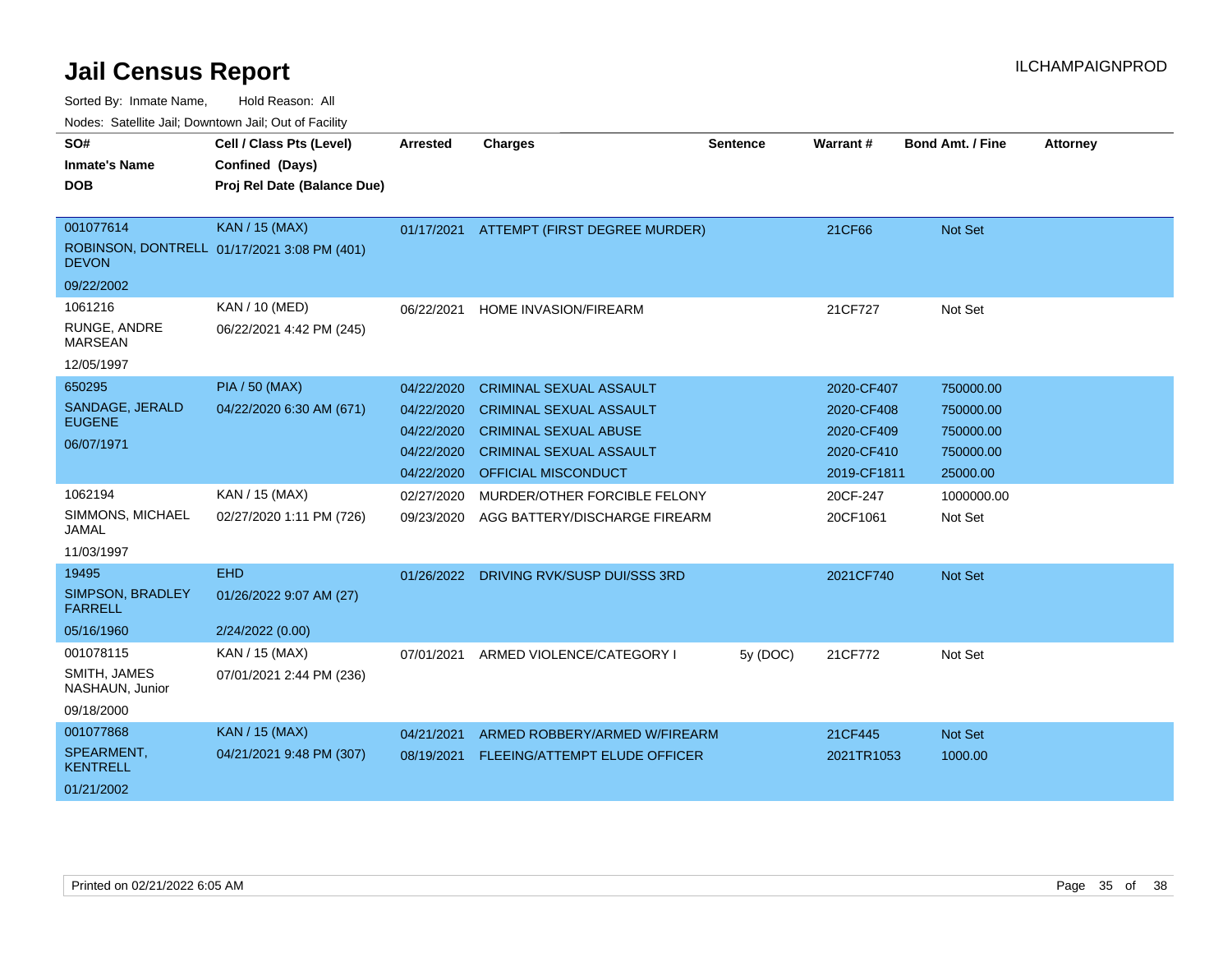| indues. Salenne Jan, Downlown Jan, Out of Facility |                                               |            |                                           |                 |                 |                         |                 |
|----------------------------------------------------|-----------------------------------------------|------------|-------------------------------------------|-----------------|-----------------|-------------------------|-----------------|
| SO#                                                | Cell / Class Pts (Level)                      | Arrested   | <b>Charges</b>                            | <b>Sentence</b> | <b>Warrant#</b> | <b>Bond Amt. / Fine</b> | <b>Attorney</b> |
| <b>Inmate's Name</b>                               | Confined (Days)                               |            |                                           |                 |                 |                         |                 |
| <b>DOB</b>                                         | Proj Rel Date (Balance Due)                   |            |                                           |                 |                 |                         |                 |
|                                                    |                                               |            |                                           |                 |                 |                         |                 |
| 11979                                              | <b>EHD</b>                                    |            | 01/11/2022 AGG FLEEING POLICE/21 MPH OVER |                 | 2021CF629       | Not Set                 |                 |
| STARK, JACK LYNN                                   | 01/11/2022 10:13 AM (42)                      |            |                                           |                 |                 |                         |                 |
| 12/31/1955                                         | 4/9/2022 (0.00)                               |            |                                           |                 |                 |                         |                 |
| 001077854                                          | EHD                                           | 09/15/2021 | DRIVING RVK/SUSP DUI/SSS 4-9              |                 | 2021CF306       | Not Set                 |                 |
| STUKINS, DANNY RAY                                 | 09/15/2021 10:17 AM (160)                     |            |                                           |                 |                 |                         |                 |
| 07/05/1985                                         | 3/13/2022 (0.00)                              |            |                                           |                 |                 |                         |                 |
| 1046632                                            | <b>KAN / 15 (MAX)</b>                         | 09/14/2021 | ARMED VIOLENCE/CATEGORY II                |                 | 21CF912         | 750000.00               |                 |
|                                                    | TATE, JAVON MARQUIS 09/14/2021 12:10 PM (161) |            |                                           |                 |                 |                         |                 |
|                                                    |                                               |            |                                           |                 |                 |                         |                 |
| 08/10/1996                                         |                                               |            |                                           |                 |                 |                         |                 |
| 1033031                                            | KAN / 15 (MAX)                                | 08/19/2020 | *AGG BATTERY W/FIREARM/PERSON             |                 | 2020-CF923      | 500000.00               |                 |
| TOMS, ANDREW<br>CHUCKY                             | 08/19/2020 5:59 PM (552)                      |            |                                           |                 |                 |                         |                 |
| 09/28/1978                                         |                                               |            |                                           |                 |                 |                         |                 |
| 001078386                                          | <b>KAN / 10 (MED)</b>                         | 09/14/2021 | POSSESSION OF STOLEN FIREARM              |                 | 2021CF1099      | 250000.00               |                 |
| TURNER, AMARIO                                     | 09/14/2021 11:42 PM (161)                     |            |                                           |                 |                 |                         |                 |
| 09/23/2002                                         |                                               |            |                                           |                 |                 |                         |                 |
| 1011886                                            | <b>EHD</b>                                    |            | 01/12/2022 AGG FLEEING/2+ CON DEVICES     |                 | 2021CF378       | Not Set                 |                 |
| TURNER, SHAWNTAY<br>EUGENE                         | 01/12/2022 9:25 AM (41)                       |            |                                           |                 |                 |                         |                 |
| 01/09/1992                                         | 3/11/2022 (0.00)                              |            |                                           |                 |                 |                         |                 |
| 1062558                                            | <b>KAN / 10 (MED)</b>                         | 10/02/2021 | <b>FELON POSS/USE WEAPON/FIREARM</b>      |                 | 21CF1185        | <b>Not Set</b>          |                 |
| <b>WELLS, JIAMANTE</b><br>AMORE                    | 10/02/2021 8:29 PM (143)                      |            |                                           |                 |                 |                         |                 |
| 09/02/1995                                         |                                               |            |                                           |                 |                 |                         |                 |
| 1002033                                            | KAN / 15 (MAX)                                | 09/08/2021 | DRIVING ON SUSPENDED LICENSE              |                 | 2019-TR-11944   | 5000.00                 |                 |
| WEST, ANTONIO                                      | 09/08/2021 11:01 PM (167)                     | 09/08/2021 | ARMED ROBBERY/ARMED W/FIREARM             |                 | 2020-CF-1406    | 500000.00               |                 |
| DEONTA                                             |                                               | 09/08/2021 | AGG UNLAWFUL USE OF WEAPON/VEH            |                 | 2021-CF-AWOW    | Not Set                 |                 |
| 04/15/1992                                         |                                               | 09/08/2021 | OBSTRCT JUSTICE/LEAVE STATE               |                 | 2021-CF-AWOW    | Not Set                 |                 |
|                                                    |                                               |            | 09/08/2021 ARMED VIOLENCE/CATEGORY I      |                 | 2021-CF-AWOW    | Not Set                 |                 |
|                                                    |                                               |            |                                           |                 |                 |                         |                 |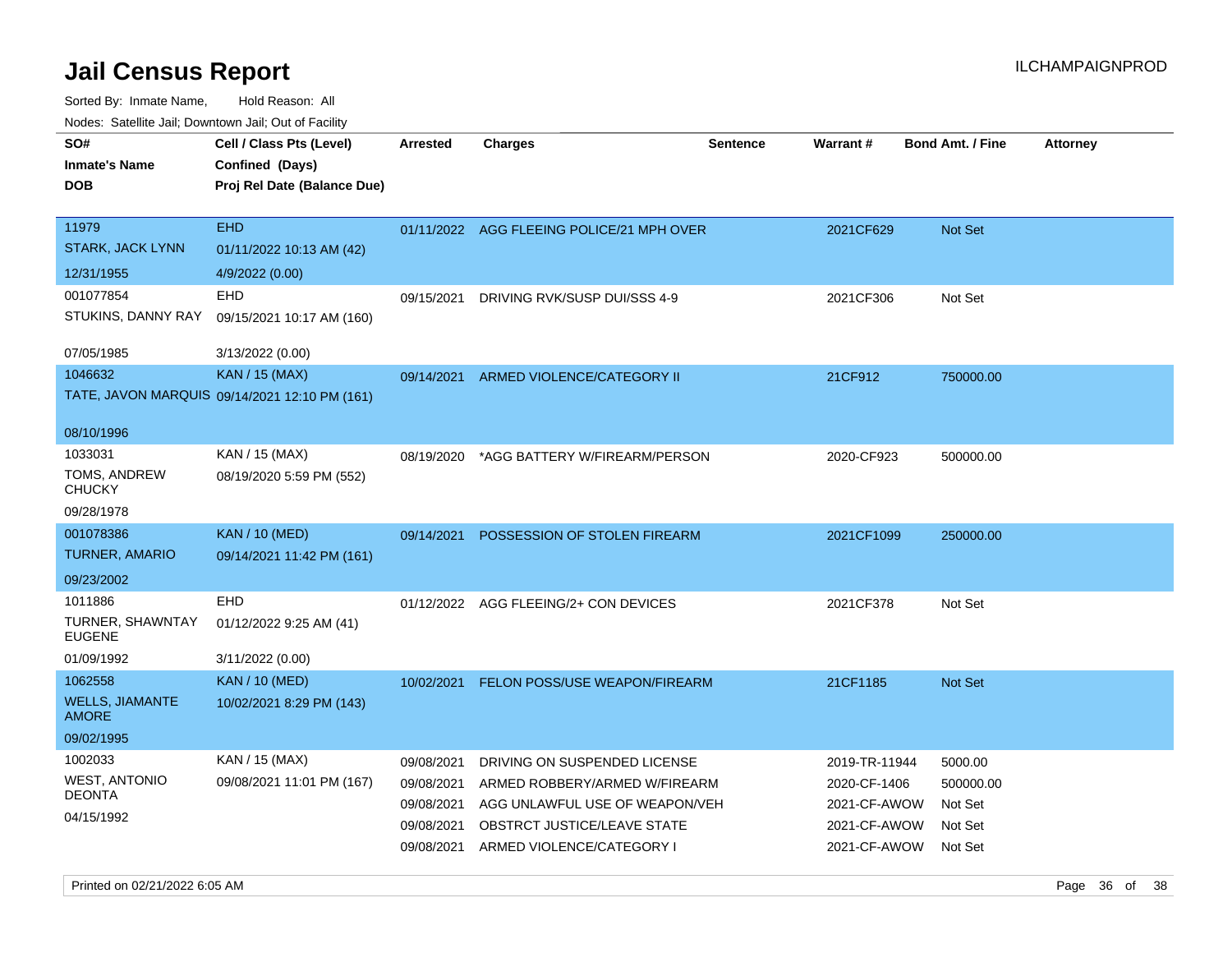| SO#<br><b>Inmate's Name</b><br><b>DOB</b>                           | Cell / Class Pts (Level)<br>Confined (Days)<br>Proj Rel Date (Balance Due) | <b>Arrested</b>                                      | <b>Charges</b>                                                                                                           | <b>Sentence</b> | Warrant#                                        | <b>Bond Amt. / Fine</b>                     | <b>Attorney</b> |
|---------------------------------------------------------------------|----------------------------------------------------------------------------|------------------------------------------------------|--------------------------------------------------------------------------------------------------------------------------|-----------------|-------------------------------------------------|---------------------------------------------|-----------------|
| 1022068<br><b>WILKINS, MICHAEL</b><br>CARL<br>07/10/1992            | <b>KAN / 15 (ADS)</b><br>10/10/2021 5:07 AM (135)                          | 10/10/2021                                           | FELON POSS/USE WEAPON/FIREARM                                                                                            |                 | 21CF1212                                        | Not Set                                     |                 |
| 28328<br><b>WILLIAMS, DERRICK</b><br>05/10/1965                     | EHD<br>02/02/2022 9:39 AM (20)<br>3/2/2022 (0.00)                          |                                                      | 02/02/2022 AGG DUI/NO VALID DL                                                                                           |                 | 2021CF19                                        | Not Set                                     |                 |
| 539662<br>WILLIAMS, JAVONTAE<br><b>DEMAR</b><br>07/28/1991          | <b>KAN / 10 (MED)</b><br>08/14/2021 1:28 AM (192)                          | 08/14/2021<br>08/14/2021<br>08/14/2021<br>08/14/2021 | <b>AGGRAVATED BATTERY</b><br><b>AGGRAVATED DOMESTIC BATTERY</b><br>DOM BTRY/CONTACT/1-2 PRECONV<br><b>CITY OV ARREST</b> |                 | 21CF979<br>2020CF1098<br>2021CF770<br>2017OV893 | No Bond<br>25000.00<br>250000.00<br>1000.00 |                 |
| 537798<br><b>WILLIAMS, LATOYA</b><br>ANGIELINE<br>04/17/1983        | EHD<br>02/16/2022 9:17 AM (6)<br>2/25/2022 (0.00)                          | 02/16/2022                                           | DRIVING ON REVOKED LICENSE                                                                                               |                 | 2020TR8435                                      | Not Set                                     |                 |
| 1037579<br><b>WILLIAMS, STEVEN</b><br>PATRICK, Second<br>11/25/1994 | <b>KAN / 10 (MED)</b><br>08/17/2021 8:16 PM (189)                          | 08/17/2021                                           | FELON POSS/USE WEAPON/FIREARM                                                                                            |                 | 2019CF73                                        | No Bond                                     |                 |
| 545746<br>WOODS, MICHAEL<br><b>LACKENDRICK</b><br>10/06/1996        | KAN / 15 (ADS)<br>08/07/2021 8:40 AM (199)                                 | 08/07/2021<br>08/07/2021<br>08/07/2021               | FELON POSS/USE WEAPON/FIREARM<br><b>BURGLARY</b><br>WARRANT OUT OF COUNTY                                                |                 | 21CF949<br>2020CF597<br>2020TR9119              | Not Set<br>50000.00<br>5000.00              |                 |
| 001078539<br><b>WRIGHT, AMARION</b><br><b>MALIK</b><br>10/31/2002   | <b>KAN / 15 (MAX)</b><br>10/27/2021 7:31 AM (118)                          | 10/27/2021                                           | AGG DISCHARGE FIREARM                                                                                                    |                 | 21CF1296                                        | 750000.00                                   |                 |
| <b>Total Out of Facility: 69</b>                                    |                                                                            | Males: 66                                            | Females: 3<br>Unknown: 0                                                                                                 |                 |                                                 |                                             |                 |